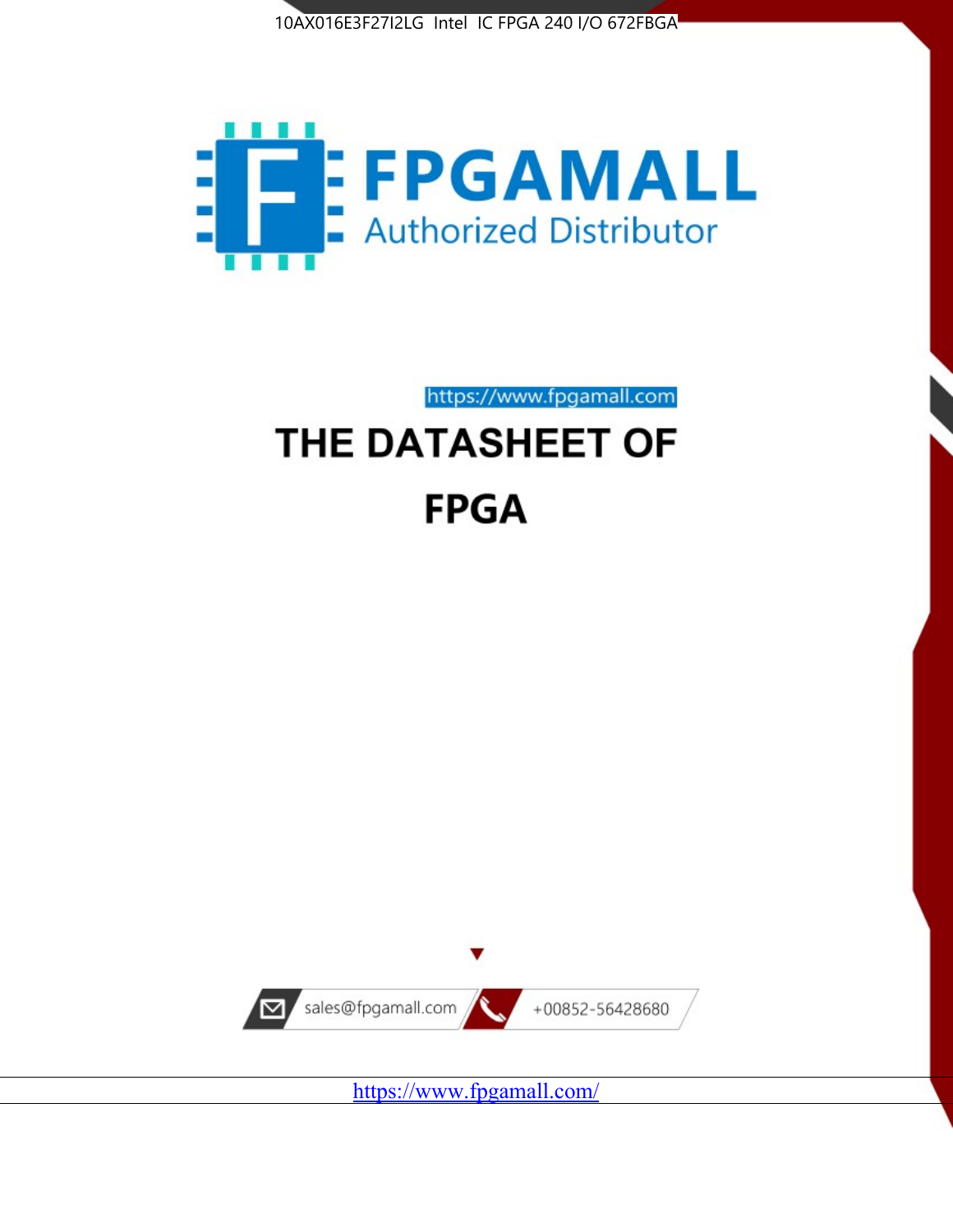10AX016E3F27I2LG Intel IC FPGA 240 I/O 672FBGA



## **Intel® Arria® 10 Device Overview**



**A10-OVERVIEW | 2018.12.06** Latest document on the web: **[PDF](https://www.intel.com/content/dam/www/programmable/us/en/pdfs/literature/hb/arria-10/a10_overview.pdf)** | **[HTML](https://www.intel.com/content/www/us/en/programmable/documentation/sam1403480274650.html)**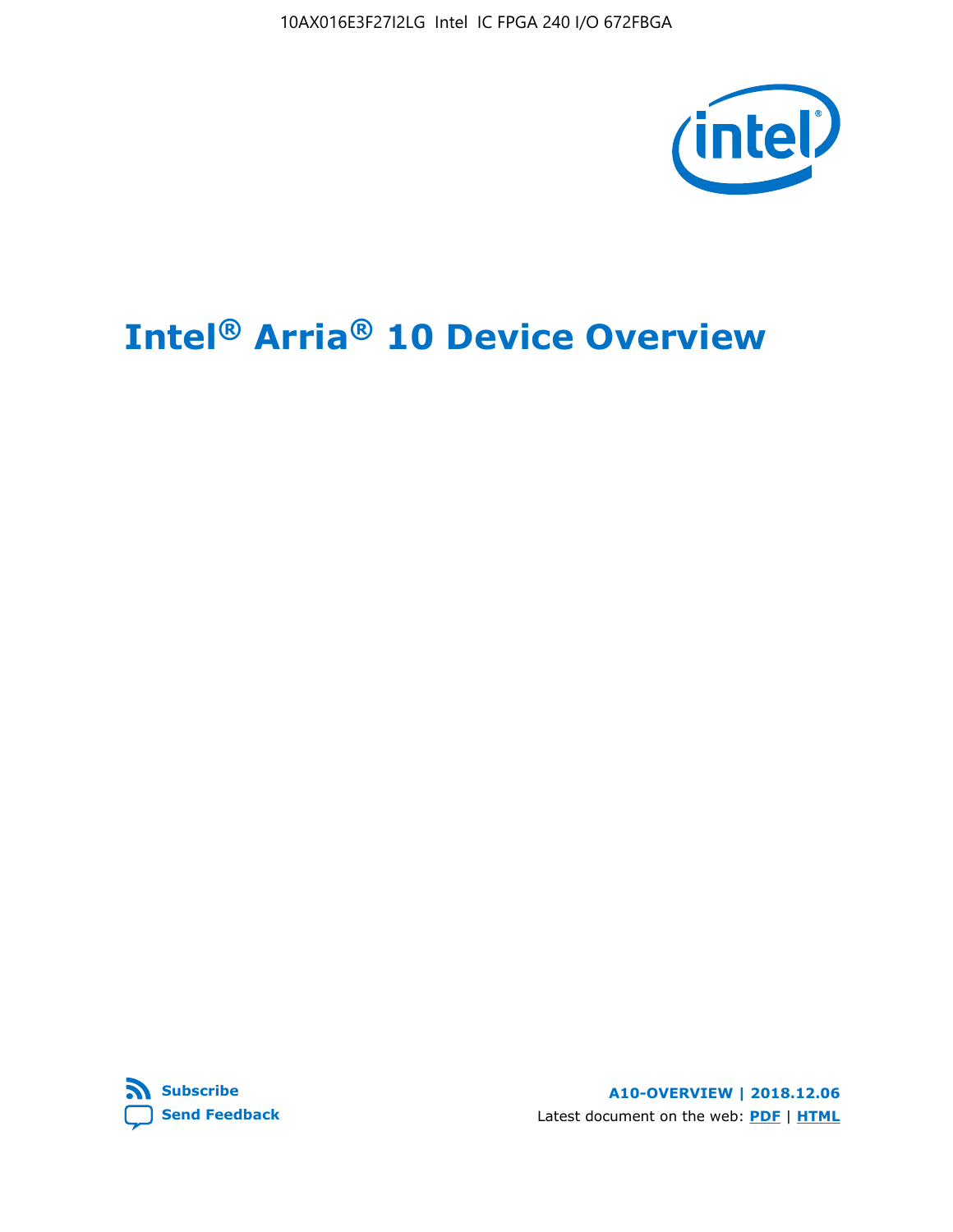

**Contents** 

## **Contents**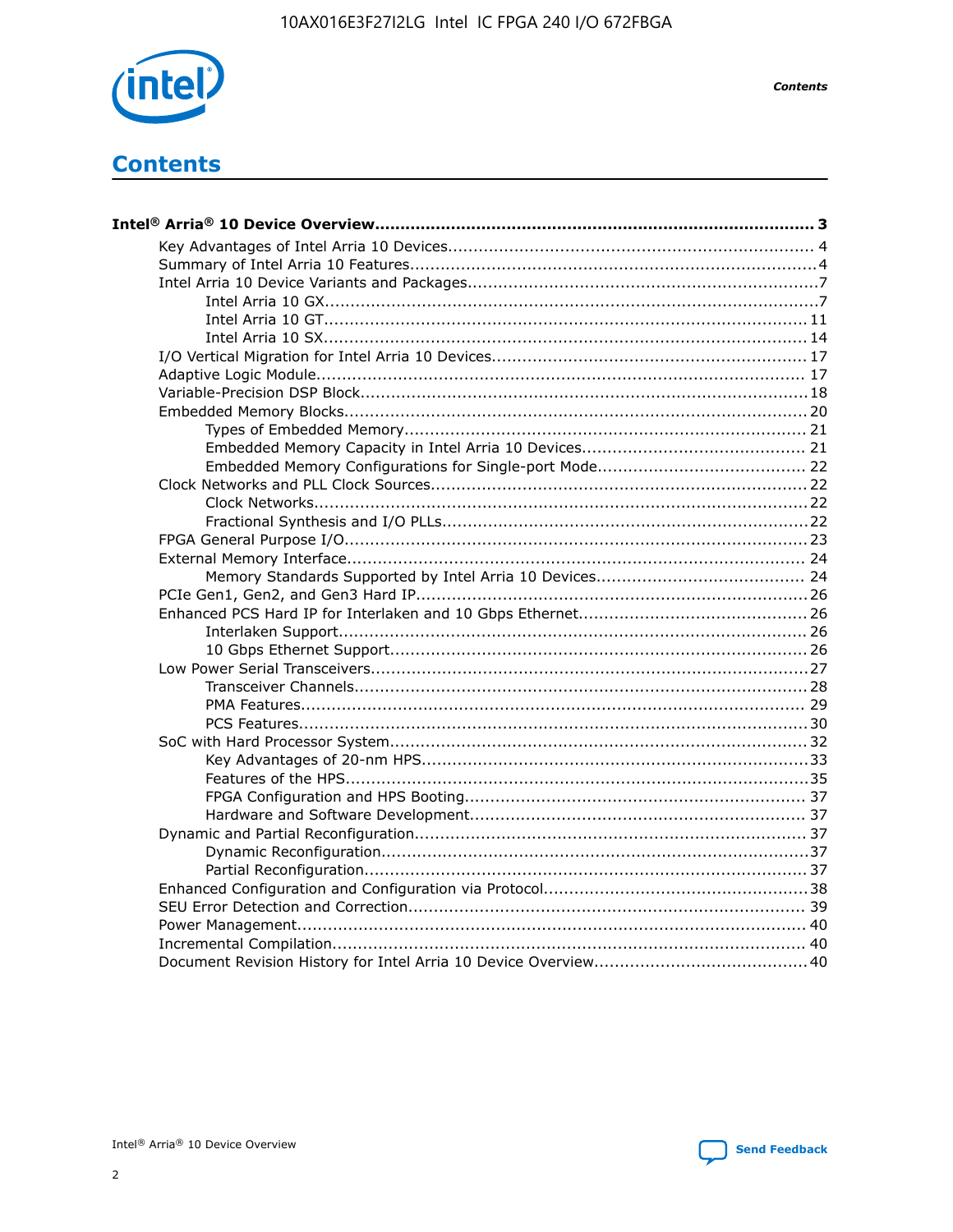**A10-OVERVIEW | 2018.12.06**

**[Send Feedback](mailto:FPGAtechdocfeedback@intel.com?subject=Feedback%20on%20Intel%20Arria%2010%20Device%20Overview%20(A10-OVERVIEW%202018.12.06)&body=We%20appreciate%20your%20feedback.%20In%20your%20comments,%20also%20specify%20the%20page%20number%20or%20paragraph.%20Thank%20you.)**



## **Intel® Arria® 10 Device Overview**

The Intel<sup>®</sup> Arria<sup>®</sup> 10 device family consists of high-performance and power-efficient 20 nm mid-range FPGAs and SoCs.

Intel Arria 10 device family delivers:

- Higher performance than the previous generation of mid-range and high-end FPGAs.
- Power efficiency attained through a comprehensive set of power-saving technologies.

The Intel Arria 10 devices are ideal for high performance, power-sensitive, midrange applications in diverse markets.

| <b>Market</b>         | <b>Applications</b>                                                                                               |
|-----------------------|-------------------------------------------------------------------------------------------------------------------|
| Wireless              | Channel and switch cards in remote radio heads<br>٠<br>Mobile backhaul<br>٠                                       |
| Wireline              | 40G/100G muxponders and transponders<br>٠<br>100G line cards<br>٠<br><b>Bridging</b><br>٠<br>Aggregation<br>٠     |
| <b>Broadcast</b>      | Studio switches<br>٠<br>Servers and transport<br>٠<br>Videoconferencing<br>٠<br>Professional audio and video<br>٠ |
| Computing and Storage | Flash cache<br>٠<br>Cloud computing servers<br>٠<br>Server acceleration<br>٠                                      |
| Medical               | Diagnostic scanners<br>٠<br>Diagnostic imaging<br>٠                                                               |
| Military              | Missile guidance and control<br>٠<br>Radar<br>٠<br>Electronic warfare<br>٠<br>Secure communications<br>٠          |

#### **Table 1. Sample Markets and Ideal Applications for Intel Arria 10 Devices**

#### **Related Information**

- [Intel Arria 10 Device Handbook: Known Issues](http://www.altera.com/support/kdb/solutions/rd07302013_646.html) Lists the planned updates to the *Intel Arria 10 Device Handbook* chapters.
- [Intel Arria 10 GX/GT Device Errata and Design Recommendations](https://www.intel.com/content/www/us/en/programmable/documentation/agz1493851706374.html#yqz1494433888646)
- [Intel Arria 10 SX Device Errata and Design Recommendations](https://www.intel.com/content/www/us/en/programmable/documentation/cru1462832385668.html#cru1462832558642)

Intel Corporation. All rights reserved. Intel, the Intel logo, Altera, Arria, Cyclone, Enpirion, MAX, Nios, Quartus and Stratix words and logos are trademarks of Intel Corporation or its subsidiaries in the U.S. and/or other countries. Intel warrants performance of its FPGA and semiconductor products to current specifications in accordance with Intel's standard warranty, but reserves the right to make changes to any products and services at any time without notice. Intel assumes no responsibility or liability arising out of the application or use of any information, product, or service described herein except as expressly agreed to in writing by Intel. Intel customers are advised to obtain the latest version of device specifications before relying on any published information and before placing orders for products or services. \*Other names and brands may be claimed as the property of others.

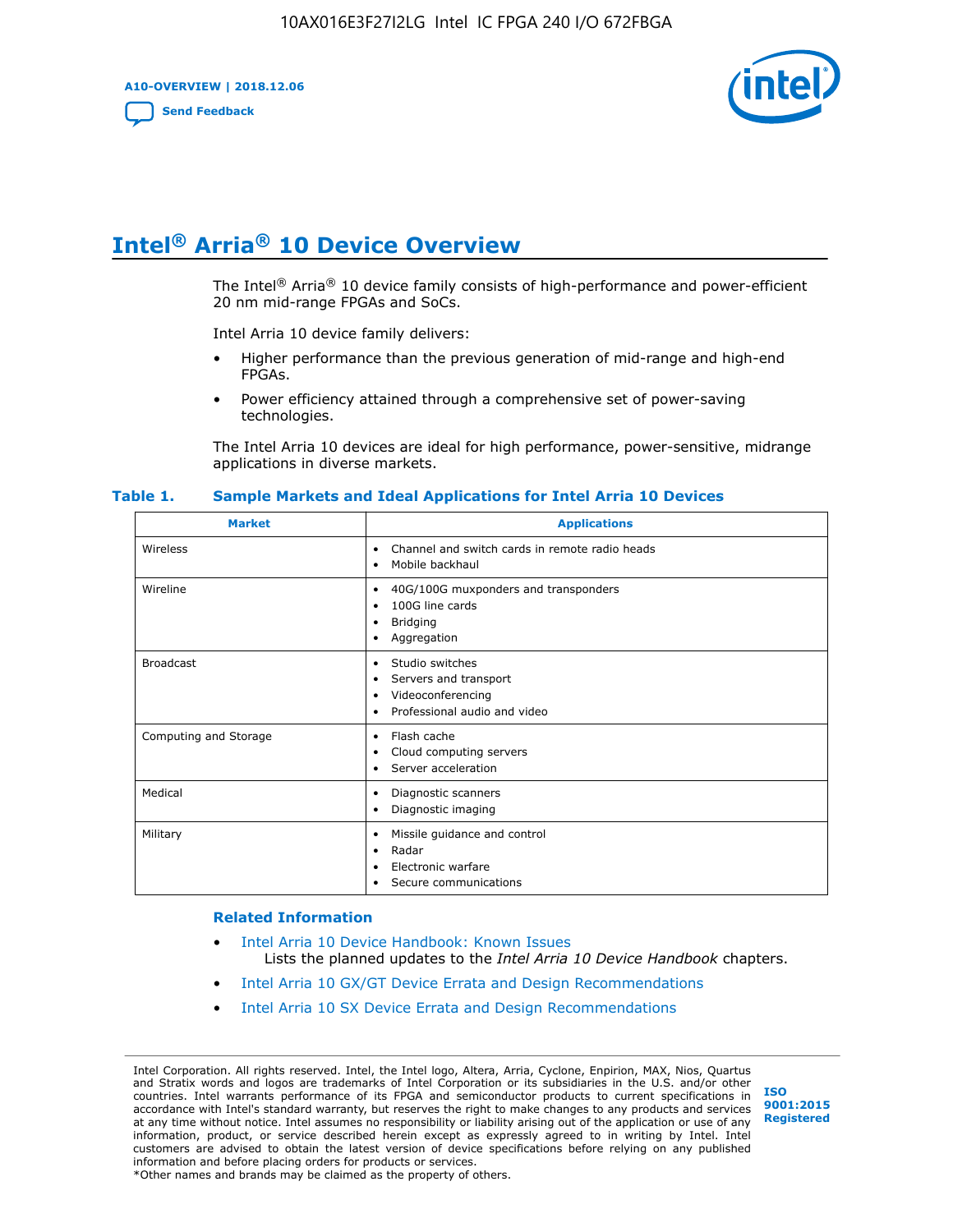

## **Key Advantages of Intel Arria 10 Devices**

#### **Table 2. Key Advantages of the Intel Arria 10 Device Family**

| <b>Advantage</b>                                                                                          | <b>Supporting Feature</b>                                                                                                                                                                                                                                                                                                     |
|-----------------------------------------------------------------------------------------------------------|-------------------------------------------------------------------------------------------------------------------------------------------------------------------------------------------------------------------------------------------------------------------------------------------------------------------------------|
| Enhanced core architecture                                                                                | Built on TSMC's 20 nm process technology<br>٠<br>60% higher performance than the previous generation of mid-range FPGAs<br>٠<br>15% higher performance than the fastest previous-generation FPGA<br>٠                                                                                                                         |
| High-bandwidth integrated<br>transceivers                                                                 | Short-reach rates up to 25.8 Gigabits per second (Gbps)<br>٠<br>Backplane capability up to 12.5 Gbps<br>٠<br>Integrated 10GBASE-KR and 40GBASE-KR4 Forward Error Correction (FEC)<br>٠                                                                                                                                        |
| Improved logic integration and<br>hard IP blocks                                                          | 8-input adaptive logic module (ALM)<br>٠<br>Up to 65.6 megabits (Mb) of embedded memory<br>٠<br>Variable-precision digital signal processing (DSP) blocks<br>Fractional synthesis phase-locked loops (PLLs)<br>٠<br>Hard PCI Express Gen3 IP blocks<br>Hard memory controllers and PHY up to 2,400 Megabits per second (Mbps) |
| Second generation hard<br>processor system (HPS) with<br>integrated ARM* Cortex*-A9*<br>MPCore* processor | Tight integration of a dual-core ARM Cortex-A9 MPCore processor, hard IP, and an<br>٠<br>FPGA in a single Intel Arria 10 system-on-a-chip (SoC)<br>Supports over 128 Gbps peak bandwidth with integrated data coherency between<br>$\bullet$<br>the processor and the FPGA fabric                                             |
| Advanced power savings                                                                                    | Comprehensive set of advanced power saving features<br>٠<br>Power-optimized MultiTrack routing and core architecture<br>٠<br>Up to 40% lower power compared to previous generation of mid-range FPGAs<br>Up to 60% lower power compared to previous generation of high-end FPGAs<br>٠                                         |

## **Summary of Intel Arria 10 Features**

#### **Table 3. Summary of Features for Intel Arria 10 Devices**

| <b>Feature</b>                  | <b>Description</b>                                                                                                                                                                                                                                                                                                                                                                                           |
|---------------------------------|--------------------------------------------------------------------------------------------------------------------------------------------------------------------------------------------------------------------------------------------------------------------------------------------------------------------------------------------------------------------------------------------------------------|
| Technology                      | TSMC's 20-nm SoC process technology<br>Allows operation at a lower $V_{\text{CC}}$ level of 0.82 V instead of the 0.9 V standard $V_{\text{CC}}$ core voltage                                                                                                                                                                                                                                                |
| Packaging                       | 1.0 mm ball-pitch Fineline BGA packaging<br>٠<br>0.8 mm ball-pitch Ultra Fineline BGA packaging<br>Multiple devices with identical package footprints for seamless migration between different<br><b>FPGA</b> densities<br>Devices with compatible package footprints allow migration to next generation high-end<br>Stratix <sup>®</sup> 10 devices<br>RoHS, leaded $(1)$ , and lead-free (Pb-free) options |
| High-performance<br>FPGA fabric | Enhanced 8-input ALM with four registers<br>Improved multi-track routing architecture to reduce congestion and improve compilation time<br>Hierarchical core clocking architecture<br>Fine-grained partial reconfiguration                                                                                                                                                                                   |
| Internal memory<br>blocks       | M20K-20-Kb memory blocks with hard error correction code (ECC)<br>Memory logic array block (MLAB)-640-bit memory                                                                                                                                                                                                                                                                                             |
|                                 | continued                                                                                                                                                                                                                                                                                                                                                                                                    |



<sup>(1)</sup> Contact Intel for availability.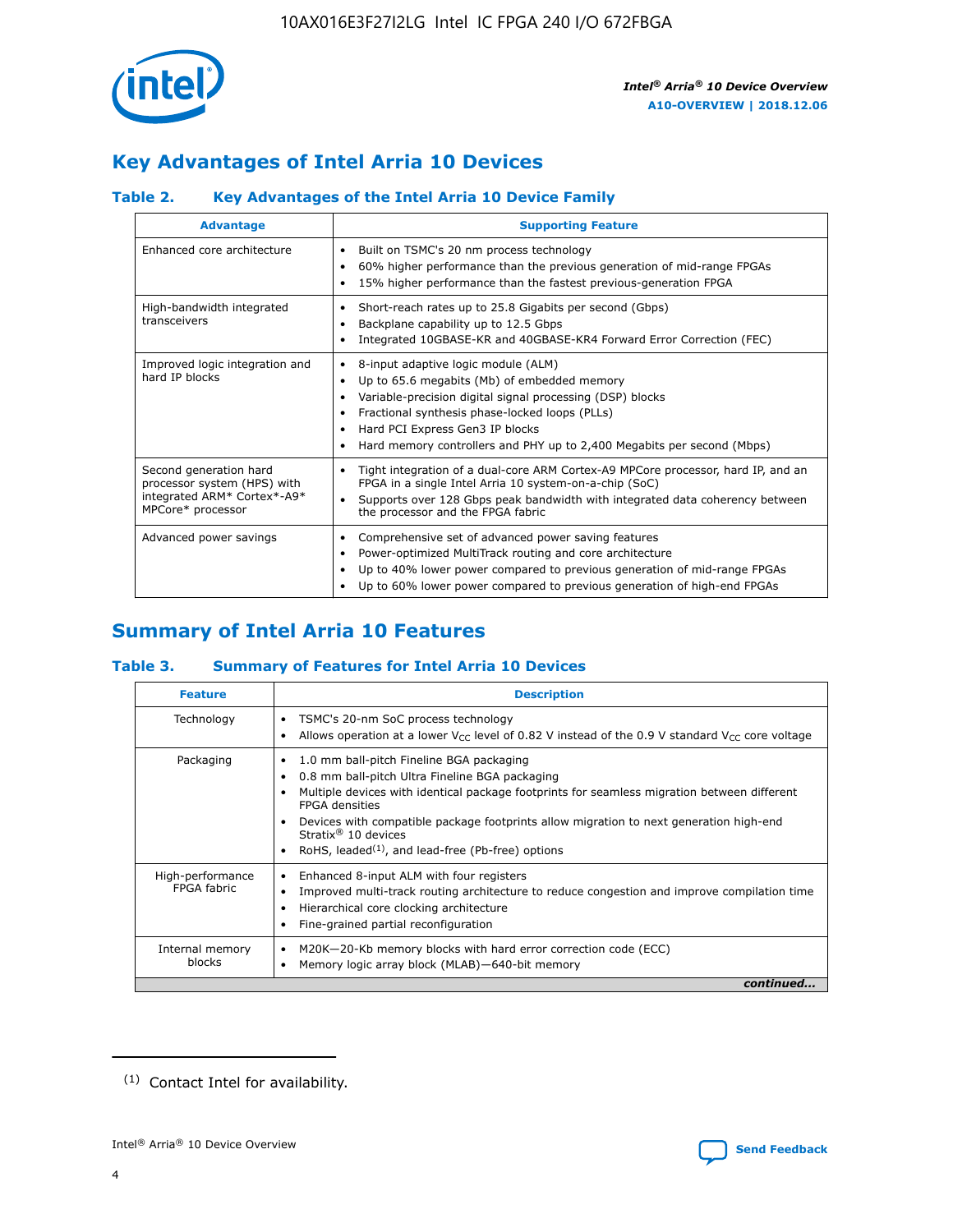$\mathsf{r}$ 



| <b>Feature</b>                         |                                                                                                                | <b>Description</b>                                                                                                                                                                                                                                                                                                                                                                                                                                                                                                                                                                                                                                                                                                                                                                                                                          |
|----------------------------------------|----------------------------------------------------------------------------------------------------------------|---------------------------------------------------------------------------------------------------------------------------------------------------------------------------------------------------------------------------------------------------------------------------------------------------------------------------------------------------------------------------------------------------------------------------------------------------------------------------------------------------------------------------------------------------------------------------------------------------------------------------------------------------------------------------------------------------------------------------------------------------------------------------------------------------------------------------------------------|
| Embedded Hard IP<br>blocks             | Variable-precision DSP                                                                                         | Native support for signal processing precision levels from $18 \times 19$ to<br>$\bullet$<br>54 x 54<br>Native support for 27 x 27 multiplier mode<br>64-bit accumulator and cascade for systolic finite impulse responses<br>(FIRS)<br>Internal coefficient memory banks<br>٠<br>Preadder/subtractor for improved efficiency<br>Additional pipeline register to increase performance and reduce<br>power<br>Supports floating point arithmetic:<br>- Perform multiplication, addition, subtraction, multiply-add,<br>multiply-subtract, and complex multiplication.<br>- Supports multiplication with accumulation capability, cascade<br>summation, and cascade subtraction capability.<br>- Dynamic accumulator reset control.<br>- Support direct vector dot and complex multiplication chaining<br>multiply floating point DSP blocks. |
|                                        | Memory controller                                                                                              | DDR4, DDR3, and DDR3L                                                                                                                                                                                                                                                                                                                                                                                                                                                                                                                                                                                                                                                                                                                                                                                                                       |
|                                        | PCI Express*                                                                                                   | PCI Express (PCIe*) Gen3 (x1, x2, x4, or x8), Gen2 (x1, x2, x4, or x8)<br>and Gen1 (x1, x2, x4, or x8) hard IP with complete protocol stack,<br>endpoint, and root port                                                                                                                                                                                                                                                                                                                                                                                                                                                                                                                                                                                                                                                                     |
|                                        | Transceiver I/O                                                                                                | 10GBASE-KR/40GBASE-KR4 Forward Error Correction (FEC)<br>PCS hard IPs that support:<br>- 10-Gbps Ethernet (10GbE)<br>- PCIe PIPE interface<br>- Interlaken<br>- Gbps Ethernet (GbE)<br>- Common Public Radio Interface (CPRI) with deterministic latency<br>support<br>- Gigabit-capable passive optical network (GPON) with fast lock-<br>time support<br>13.5G JESD204b<br>8B/10B, 64B/66B, 64B/67B encoders and decoders<br>Custom mode support for proprietary protocols                                                                                                                                                                                                                                                                                                                                                                |
| Core clock networks                    | $\bullet$                                                                                                      | Up to 800 MHz fabric clocking, depending on the application:<br>- 667 MHz external memory interface clocking with 2,400 Mbps DDR4 interface<br>- 800 MHz LVDS interface clocking with 1,600 Mbps LVDS interface<br>Global, regional, and peripheral clock networks<br>Clock networks that are not used can be gated to reduce dynamic power                                                                                                                                                                                                                                                                                                                                                                                                                                                                                                 |
| Phase-locked loops<br>(PLLs)           | High-resolution fractional synthesis PLLs:<br>$\bullet$<br>Integer PLLs:<br>- Adjacent to general purpose I/Os | - Precision clock synthesis, clock delay compensation, and zero delay buffering (ZDB)<br>- Support integer mode and fractional mode<br>- Fractional mode support with third-order delta-sigma modulation<br>- Support external memory and LVDS interfaces                                                                                                                                                                                                                                                                                                                                                                                                                                                                                                                                                                                   |
| FPGA General-purpose<br>$I/Os$ (GPIOs) | On-chip termination (OCT)<br>$\bullet$                                                                         | 1.6 Gbps LVDS-every pair can be configured as receiver or transmitter<br>1.2 V to 3.0 V single-ended LVTTL/LVCMOS interfacing                                                                                                                                                                                                                                                                                                                                                                                                                                                                                                                                                                                                                                                                                                               |
| <b>External Memory</b><br>Interface    |                                                                                                                | Hard memory controller- DDR4, DDR3, and DDR3L support<br>$-$ DDR4 $-$ speeds up to 1,200 MHz/2,400 Mbps<br>- DDR3-speeds up to 1,067 MHz/2,133 Mbps<br>Soft memory controller—provides support for RLDRAM $3^{(2)}$ , QDR IV $(2)$ , and QDR II+<br>continued                                                                                                                                                                                                                                                                                                                                                                                                                                                                                                                                                                               |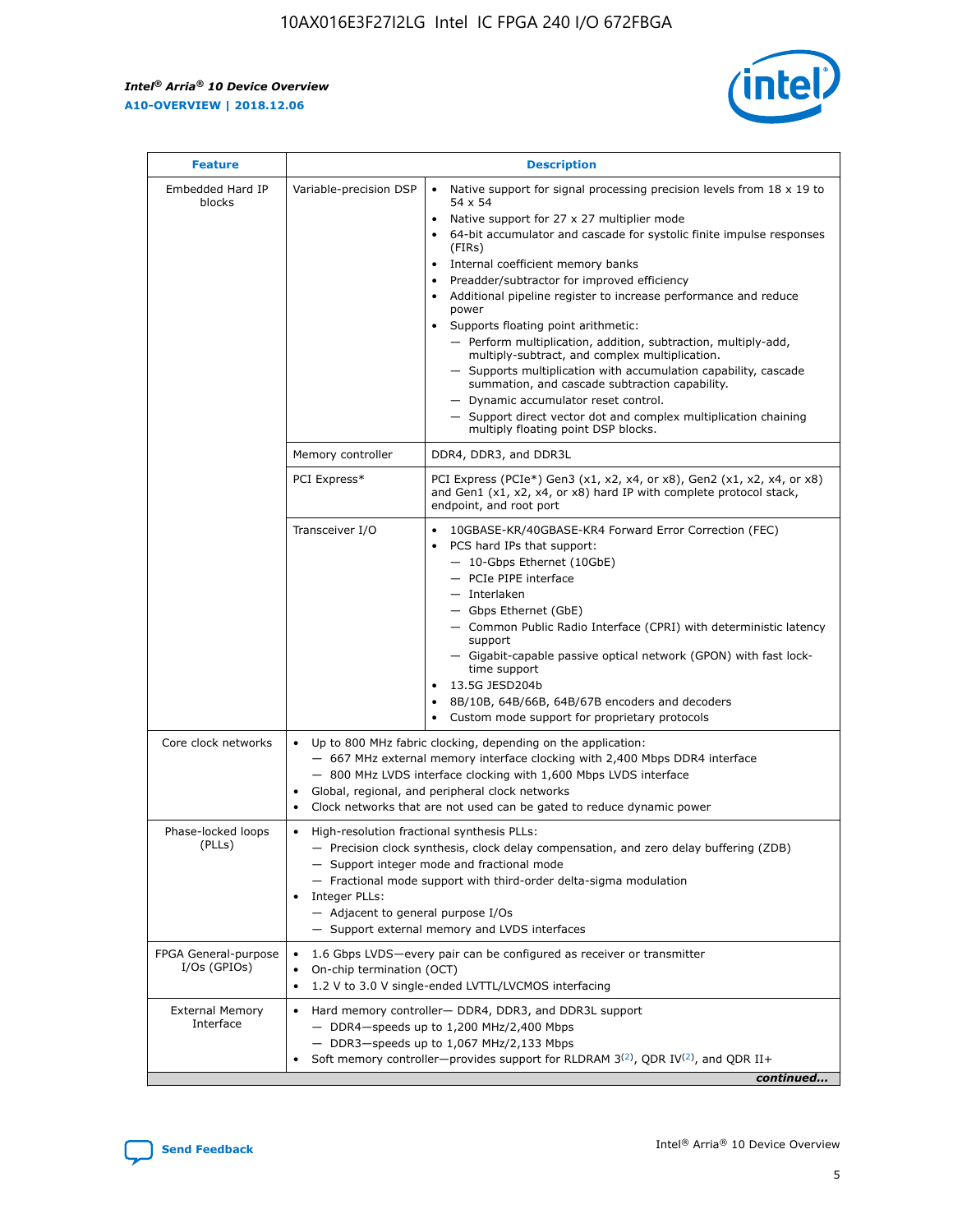

| <b>Feature</b>                                    | <b>Description</b>                                                                                                                                                                                                                                                                                                                                                                                                                                                                                                                                                                                                                                                        |  |  |  |  |  |  |  |
|---------------------------------------------------|---------------------------------------------------------------------------------------------------------------------------------------------------------------------------------------------------------------------------------------------------------------------------------------------------------------------------------------------------------------------------------------------------------------------------------------------------------------------------------------------------------------------------------------------------------------------------------------------------------------------------------------------------------------------------|--|--|--|--|--|--|--|
| Low-power serial<br>transceivers                  | • Continuous operating range:<br>- Intel Arria 10 GX-1 Gbps to 17.4 Gbps<br>$-$ Intel Arria 10 GT $-1$ Gbps to 25.8 Gbps<br>Backplane support:<br>$\bullet$<br>$-$ Intel Arria 10 GX-up to 12.5<br>$-$ Intel Arria 10 GT-up to 12.5<br>Extended range down to 125 Mbps with oversampling<br>ATX transmit PLLs with user-configurable fractional synthesis capability<br>Electronic Dispersion Compensation (EDC) support for XFP, SFP+, OSFP, and CFP optical<br>module<br>Adaptive linear and decision feedback equalization<br>$\bullet$<br>Transmitter pre-emphasis and de-emphasis<br>$\bullet$<br>Dynamic partial reconfiguration of individual transceiver channels |  |  |  |  |  |  |  |
| <b>HPS</b><br>(Intel Arria 10 SX<br>devices only) | Dual-core ARM Cortex-A9 MPCore processor-1.2 GHz CPU with<br>Processor and system<br>$\bullet$<br>1.5 GHz overdrive capability<br>256 KB on-chip RAM and 64 KB on-chip ROM<br>System peripherals-general-purpose timers, watchdog timers, direct<br>memory access (DMA) controller, FPGA configuration manager, and<br>clock and reset managers<br>• Security features—anti-tamper, secure boot, Advanced Encryption<br>Standard (AES) and authentication (SHA)<br>ARM CoreSight* JTAG debug access port, trace port, and on-chip<br>$\bullet$<br>trace storage                                                                                                           |  |  |  |  |  |  |  |
|                                                   | <b>External interfaces</b><br>Hard memory interface—Hard memory controller (2,400 Mbps DDR4,<br>and 2,133 Mbps DDR3), Quad serial peripheral interface (QSPI) flash<br>controller, NAND flash controller, direct memory access (DMA)<br>controller, Secure Digital/MultiMediaCard (SD/MMC) controller<br>Communication interface-10/100/1000 Ethernet media access<br>$\bullet$<br>control (MAC), USB On-The-GO (OTG) controllers, I <sup>2</sup> C controllers,<br>UART 16550, serial peripheral interface (SPI), and up to 62<br>HPS GPIO interfaces (48 direct-share I/Os)                                                                                             |  |  |  |  |  |  |  |
|                                                   | Interconnects to core<br>• High-performance ARM AMBA* AXI bus bridges that support<br>simultaneous read and write<br>HPS-FPGA bridges-include the FPGA-to-HPS, HPS-to-FPGA, and<br>$\bullet$<br>lightweight HPS-to-FPGA bridges that allow the FPGA fabric to issue<br>transactions to slaves in the HPS, and vice versa<br>Configuration bridge that allows HPS configuration manager to<br>configure the core logic via dedicated 32-bit configuration port<br>FPGA-to-HPS SDRAM controller bridge-provides configuration<br>interfaces for the multiport front end (MPFE) of the HPS SDRAM<br>controller                                                               |  |  |  |  |  |  |  |
| Configuration                                     | Tamper protection—comprehensive design protection to protect your valuable IP investments<br>Enhanced 256-bit advanced encryption standard (AES) design security with authentication<br>$\bullet$<br>Configuration via protocol (CvP) using PCIe Gen1, Gen2, or Gen3<br>continued                                                                                                                                                                                                                                                                                                                                                                                         |  |  |  |  |  |  |  |

<sup>(2)</sup> Intel Arria 10 devices support this external memory interface using hard PHY with soft memory controller.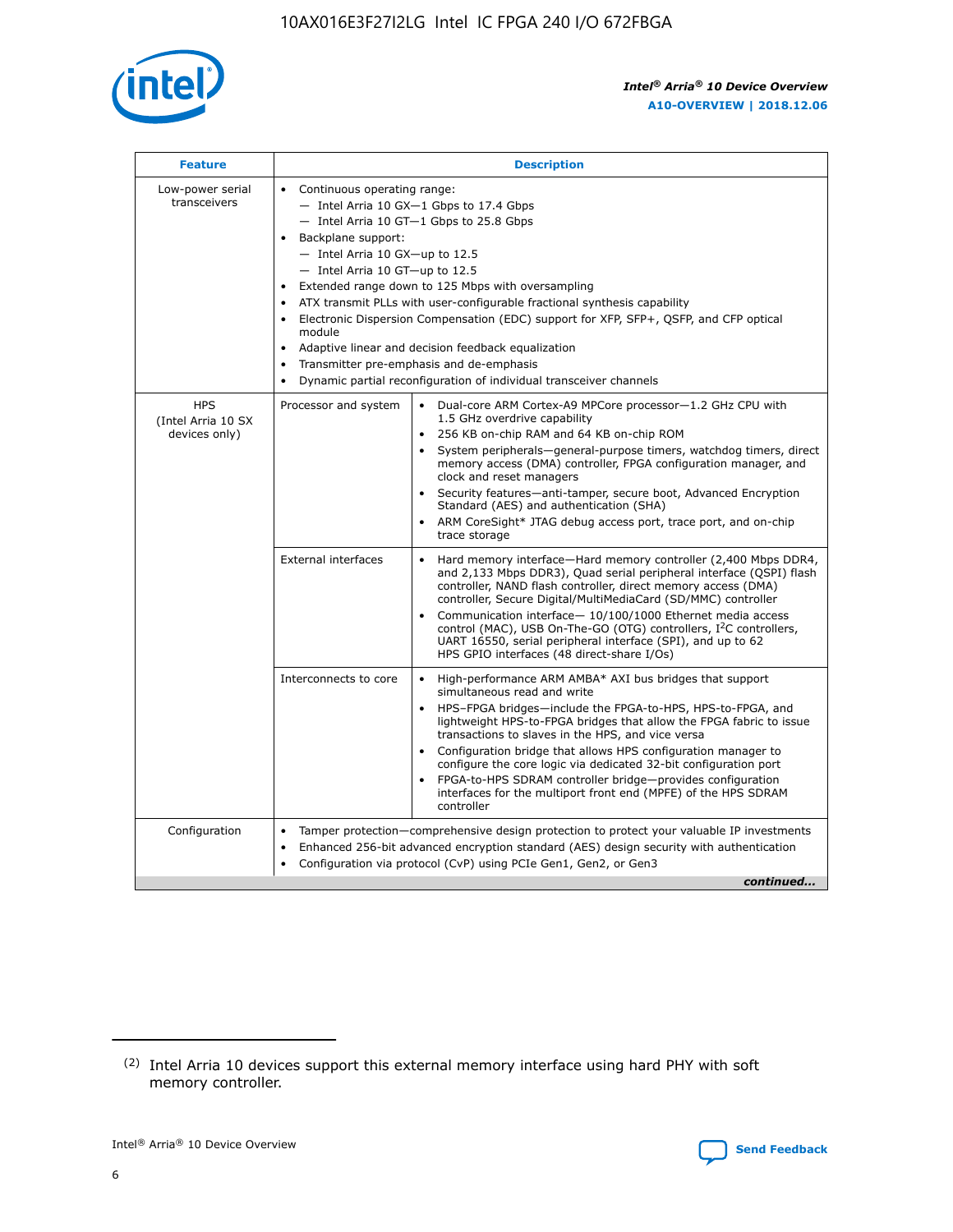

| <b>Feature</b>     | <b>Description</b>                                                                                                                                                                                               |
|--------------------|------------------------------------------------------------------------------------------------------------------------------------------------------------------------------------------------------------------|
|                    | Dynamic reconfiguration of the transceivers and PLLs<br>Fine-grained partial reconfiguration of the core fabric<br>Active Serial x4 Interface<br>$\bullet$                                                       |
| Power management   | SmartVID<br>Low static power device options<br>Programmable Power Technology<br>Intel Quartus <sup>®</sup> Prime integrated power analysis                                                                       |
| Software and tools | Intel Quartus Prime design suite<br>Transceiver toolkit<br>Platform Designer system integration tool<br>DSP Builder for Intel FPGAs<br>OpenCL <sup>™</sup> support<br>Intel SoC FPGA Embedded Design Suite (EDS) |

#### **Related Information**

[Intel Arria 10 Transceiver PHY Overview](https://www.intel.com/content/www/us/en/programmable/documentation/nik1398707230472.html#nik1398706768037) Provides details on Intel Arria 10 transceivers.

## **Intel Arria 10 Device Variants and Packages**

#### **Table 4. Device Variants for the Intel Arria 10 Device Family**

| <b>Variant</b>    | <b>Description</b>                                                                                                                                                                                                     |
|-------------------|------------------------------------------------------------------------------------------------------------------------------------------------------------------------------------------------------------------------|
| Intel Arria 10 GX | FPGA featuring 17.4 Gbps transceivers for short reach applications with 12.5 backplane driving<br>capability.                                                                                                          |
| Intel Arria 10 GT | FPGA featuring:<br>17.4 Gbps transceivers for short reach applications with 12.5 backplane driving capability.<br>25.8 Gbps transceivers for supporting CAUI-4 and CEI-25G applications with CFP2 and CFP4<br>modules. |
| Intel Arria 10 SX | SoC integrating ARM-based HPS and FPGA featuring 17.4 Gbps transceivers for short reach<br>applications with 12.5 backplane driving capability.                                                                        |

#### **Intel Arria 10 GX**

This section provides the available options, maximum resource counts, and package plan for the Intel Arria 10 GX devices.

The information in this section is correct at the time of publication. For the latest information and to get more details, refer to the Intel FPGA Product Selector.

#### **Related Information**

#### [Intel FPGA Product Selector](http://www.altera.com/products/selector/psg-selector.html) Provides the latest information on Intel products.

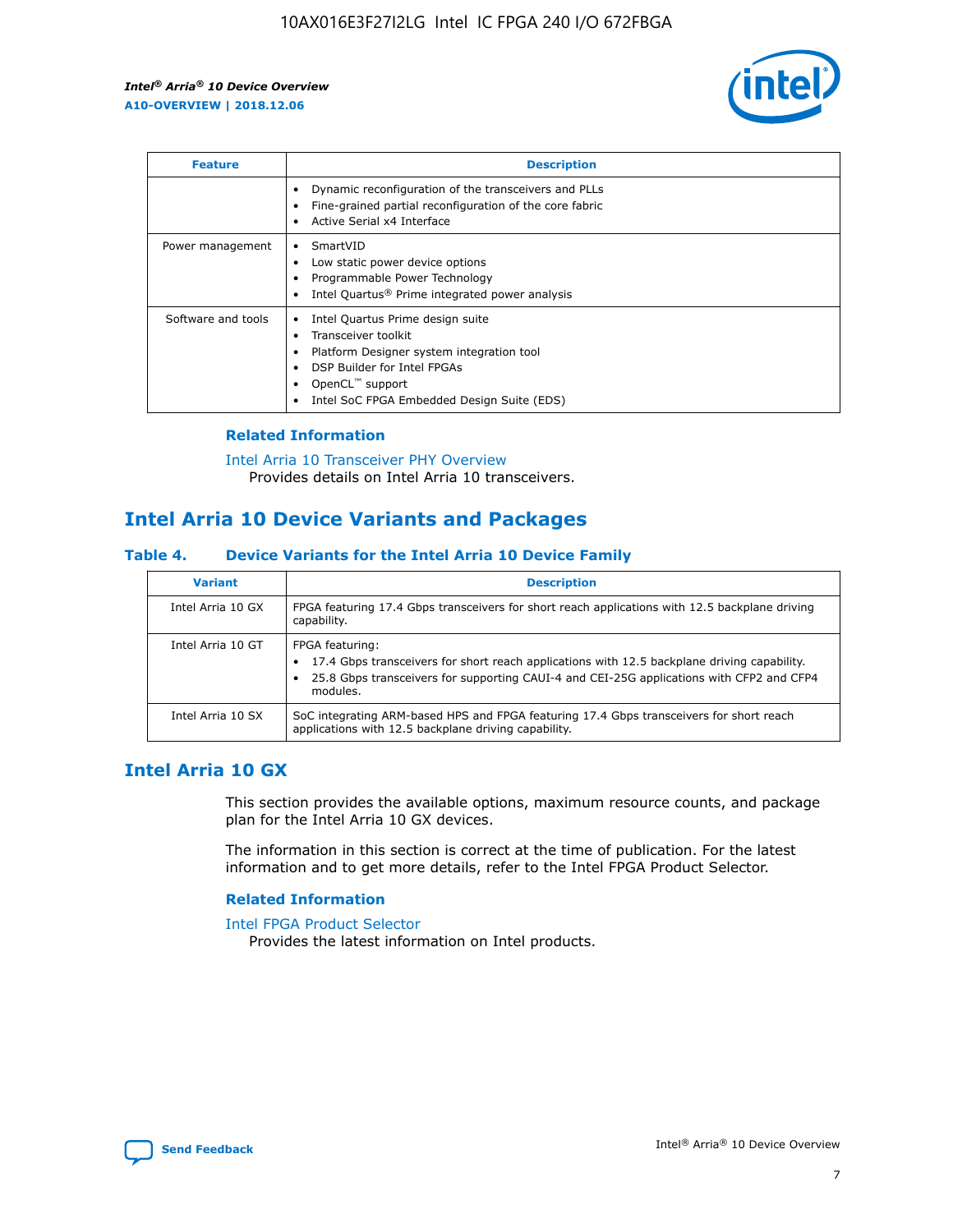

#### **Available Options**





#### **Related Information**

#### [Transceiver Performance for Intel Arria 10 GX/SX Devices](https://www.intel.com/content/www/us/en/programmable/documentation/mcn1413182292568.html#mcn1413213965502) Provides more information about the transceiver speed grade.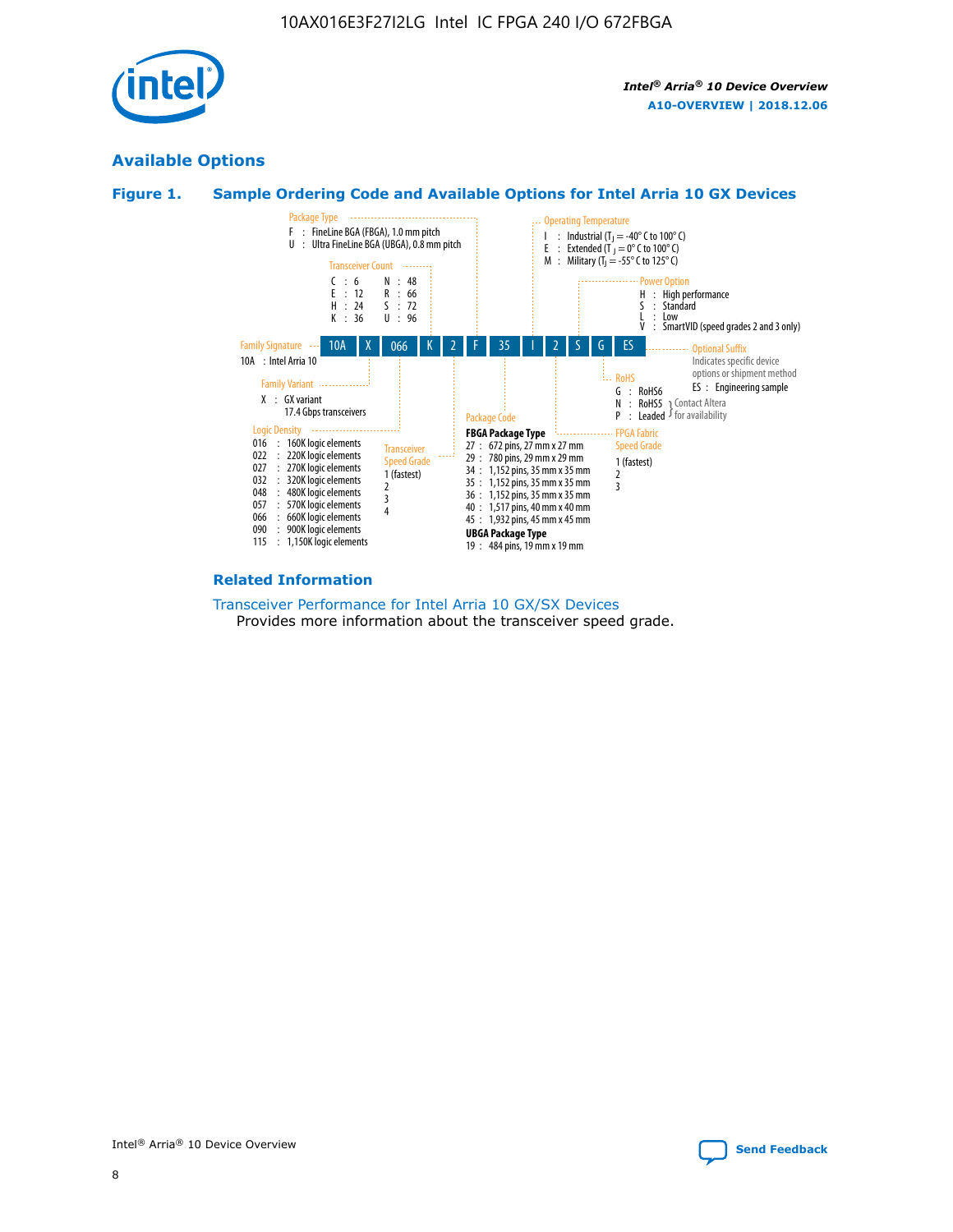

#### **Maximum Resources**

#### **Table 5. Maximum Resource Counts for Intel Arria 10 GX Devices (GX 160, GX 220, GX 270, GX 320, and GX 480)**

| <b>Resource</b>              |                         | <b>Product Line</b> |                                |                |                |                |  |  |
|------------------------------|-------------------------|---------------------|--------------------------------|----------------|----------------|----------------|--|--|
|                              |                         | <b>GX 160</b>       | <b>GX 220</b><br><b>GX 270</b> |                | <b>GX 320</b>  | <b>GX 480</b>  |  |  |
| Logic Elements (LE) (K)      |                         | 160                 | 220                            | 270            | 320            | 480            |  |  |
| <b>ALM</b>                   |                         | 61,510              | 80,330                         | 101,620        | 119,900        | 183,590        |  |  |
| Register                     |                         | 246,040             | 406,480<br>479,600<br>321,320  |                |                | 734,360        |  |  |
| Memory (Kb)                  | M <sub>20</sub> K       | 8,800               | 11,740                         | 15,000         | 17,820         | 28,620         |  |  |
|                              | <b>MLAB</b>             | 1,050               | 1,690<br>2,452<br>2,727        |                |                | 4,164          |  |  |
| Variable-precision DSP Block |                         | 156                 | 192                            | 830            | 985            | 1,368          |  |  |
| 18 x 19 Multiplier           |                         | 312                 | 384                            | 1,970<br>1,660 |                | 2,736          |  |  |
| PLL                          | Fractional<br>Synthesis | 6                   | 6                              | 8              | 8              | 12             |  |  |
|                              | I/O                     | 6                   | 6                              | 8              | 8              | 12             |  |  |
| 17.4 Gbps Transceiver        |                         | 12                  | 12                             | 24             | 24             | 36             |  |  |
| GPIO <sup>(3)</sup>          |                         | 288                 | 288                            | 384<br>384     |                | 492            |  |  |
| LVDS Pair $(4)$              |                         | 120                 | 120                            | 168            | 168            | 222            |  |  |
| PCIe Hard IP Block           |                         | 1                   | 1                              | 2              | $\overline{2}$ | $\overline{2}$ |  |  |
| Hard Memory Controller       |                         | 6                   | 6                              | 8              | 8              | 12             |  |  |

<sup>(4)</sup> Each LVDS I/O pair can be used as differential input or output.



<sup>(3)</sup> The number of GPIOs does not include transceiver I/Os. In the Intel Quartus Prime software, the number of user I/Os includes transceiver I/Os.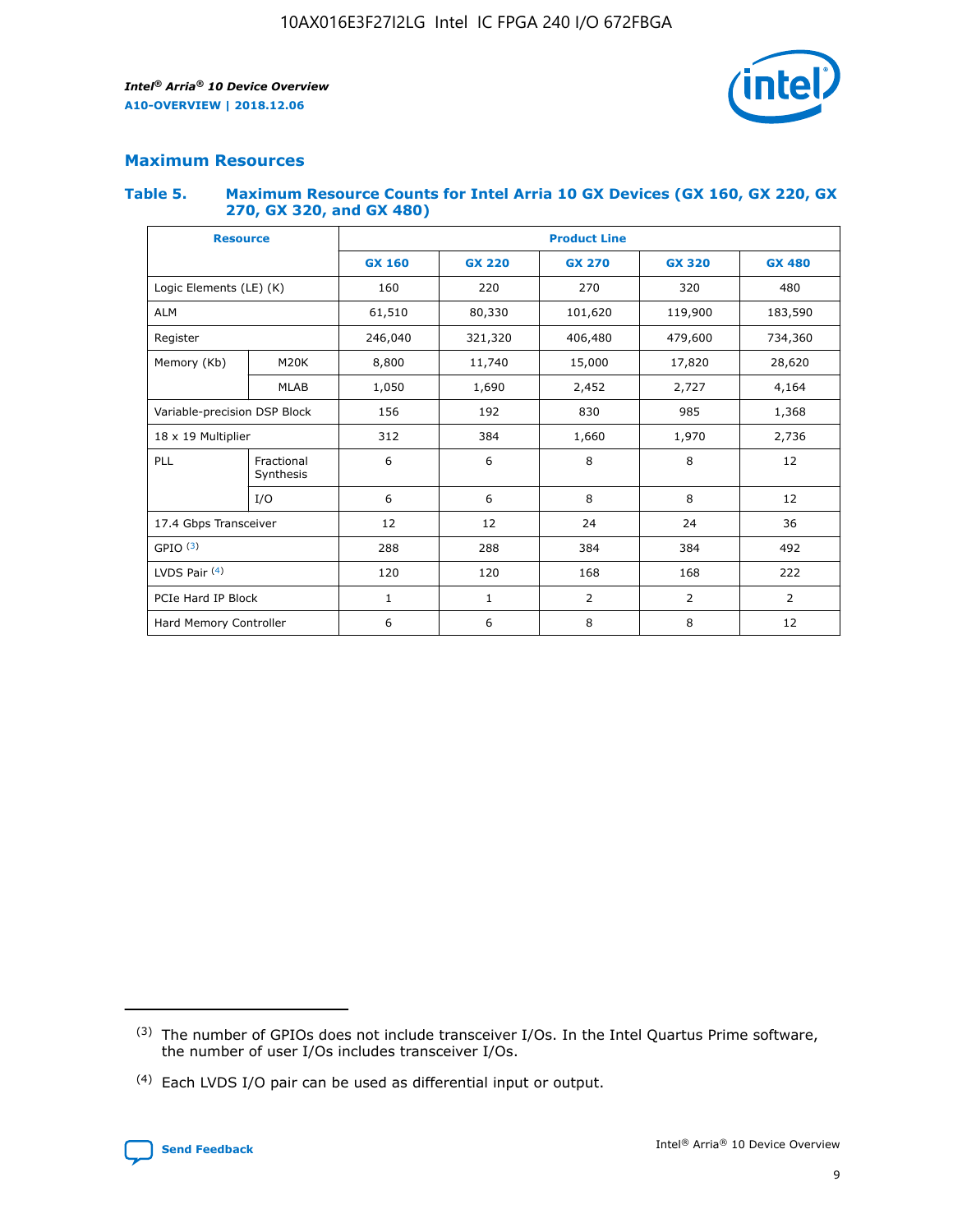

#### **Table 6. Maximum Resource Counts for Intel Arria 10 GX Devices (GX 570, GX 660, GX 900, and GX 1150)**

|                              | <b>Resource</b>         | <b>Product Line</b> |                |                |                |  |  |  |
|------------------------------|-------------------------|---------------------|----------------|----------------|----------------|--|--|--|
|                              |                         | <b>GX 570</b>       | <b>GX 660</b>  | <b>GX 900</b>  | <b>GX 1150</b> |  |  |  |
| Logic Elements (LE) (K)      |                         | 570                 | 660            | 900            | 1,150          |  |  |  |
| <b>ALM</b>                   |                         | 217,080             | 251,680        | 339,620        | 427,200        |  |  |  |
| Register                     |                         | 868,320             | 1,006,720      | 1,358,480      | 1,708,800      |  |  |  |
| Memory (Kb)                  | <b>M20K</b>             | 36,000              | 42,620         | 48,460         | 54,260         |  |  |  |
|                              | <b>MLAB</b>             | 5,096               | 5,788          | 9,386          | 12,984         |  |  |  |
| Variable-precision DSP Block |                         | 1,523               | 1,687          | 1,518          | 1,518          |  |  |  |
| $18 \times 19$ Multiplier    |                         | 3,046               | 3,374          | 3,036          | 3,036          |  |  |  |
| PLL                          | Fractional<br>Synthesis | 16                  | 16             | 32             | 32             |  |  |  |
|                              | I/O                     | 16                  | 16             | 16             | 16             |  |  |  |
| 17.4 Gbps Transceiver        |                         | 48                  | 48             |                | 96             |  |  |  |
| GPIO <sup>(3)</sup>          |                         | 696                 | 696            | 768            | 768            |  |  |  |
| LVDS Pair $(4)$              |                         | 324                 | 324            | 384            | 384            |  |  |  |
| PCIe Hard IP Block           |                         | 2                   | $\overline{2}$ | $\overline{4}$ | $\overline{4}$ |  |  |  |
| Hard Memory Controller       |                         | 16                  | 16             | 16             | 16             |  |  |  |

#### **Package Plan**

#### **Table 7. Package Plan for Intel Arria 10 GX Devices (U19, F27, and F29)**

Refer to I/O and High Speed I/O in Intel Arria 10 Devices chapter for the number of 3 V I/O, LVDS I/O, and LVDS channels in each device package.

| <b>Product Line</b> | <b>U19</b><br>$(19 \text{ mm} \times 19 \text{ mm})$<br>484-pin UBGA) |          |             |         | <b>F27</b><br>(27 mm × 27 mm,<br>672-pin FBGA) |             | <b>F29</b><br>(29 mm × 29 mm,<br>780-pin FBGA) |          |             |  |
|---------------------|-----------------------------------------------------------------------|----------|-------------|---------|------------------------------------------------|-------------|------------------------------------------------|----------|-------------|--|
|                     | 3 V I/O                                                               | LVDS I/O | <b>XCVR</b> | 3 V I/O | <b>LVDS I/O</b>                                | <b>XCVR</b> | 3 V I/O                                        | LVDS I/O | <b>XCVR</b> |  |
| GX 160              | 48                                                                    | 192      | 6           | 48      | 192                                            | 12          | 48                                             | 240      | 12          |  |
| GX 220              | 48                                                                    | 192      | 6           | 48      | 192                                            | 12          | 48                                             | 240      | 12          |  |
| GX 270              |                                                                       |          |             | 48      | 192                                            | 12          | 48                                             | 312      | 12          |  |
| GX 320              |                                                                       |          |             | 48      | 192                                            | 12          | 48                                             | 312      | 12          |  |
| GX 480              |                                                                       |          |             |         |                                                |             | 48                                             | 312      | 12          |  |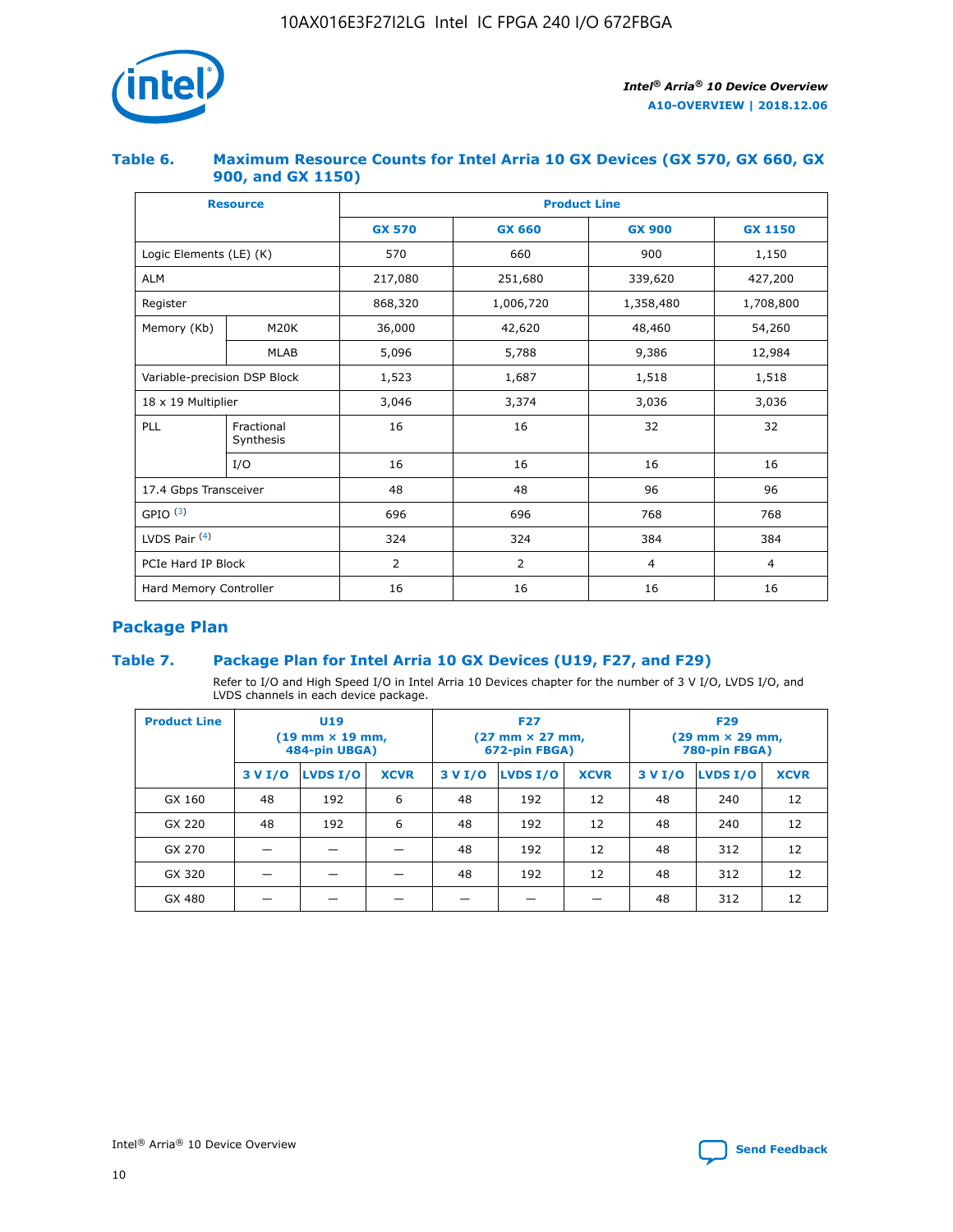

#### **Table 8. Package Plan for Intel Arria 10 GX Devices (F34, F35, NF40, and KF40)**

Refer to I/O and High Speed I/O in Intel Arria 10 Devices chapter for the number of 3 V I/O, LVDS I/O, and LVDS channels in each device package.

| <b>Product Line</b> | <b>F34</b><br>$(35 \text{ mm} \times 35 \text{ mm})$<br>1152-pin FBGA) |                    | <b>F35</b><br>$(35 \text{ mm} \times 35 \text{ mm})$<br><b>1152-pin FBGA)</b> |           | <b>KF40</b><br>$(40$ mm $\times$ 40 mm,<br>1517-pin FBGA) |             |           | <b>NF40</b><br>$(40$ mm $\times$ 40 mm,<br><b>1517-pin FBGA)</b> |             |            |                    |             |
|---------------------|------------------------------------------------------------------------|--------------------|-------------------------------------------------------------------------------|-----------|-----------------------------------------------------------|-------------|-----------|------------------------------------------------------------------|-------------|------------|--------------------|-------------|
|                     | 3V<br>I/O                                                              | <b>LVDS</b><br>I/O | <b>XCVR</b>                                                                   | 3V<br>I/O | <b>LVDS</b><br>I/O                                        | <b>XCVR</b> | 3V<br>I/O | <b>LVDS</b><br>I/O                                               | <b>XCVR</b> | 3 V<br>I/O | <b>LVDS</b><br>I/O | <b>XCVR</b> |
| GX 270              | 48                                                                     | 336                | 24                                                                            | 48        | 336                                                       | 24          |           |                                                                  |             |            |                    |             |
| GX 320              | 48                                                                     | 336                | 24                                                                            | 48        | 336                                                       | 24          |           |                                                                  |             |            |                    |             |
| GX 480              | 48                                                                     | 444                | 24                                                                            | 48        | 348                                                       | 36          |           |                                                                  |             |            |                    |             |
| GX 570              | 48                                                                     | 444                | 24                                                                            | 48        | 348                                                       | 36          | 96        | 600                                                              | 36          | 48         | 540                | 48          |
| GX 660              | 48                                                                     | 444                | 24                                                                            | 48        | 348                                                       | 36          | 96        | 600                                                              | 36          | 48         | 540                | 48          |
| GX 900              |                                                                        | 504                | 24                                                                            | -         |                                                           |             |           |                                                                  |             |            | 600                | 48          |
| GX 1150             |                                                                        | 504                | 24                                                                            |           |                                                           |             |           |                                                                  |             |            | 600                | 48          |

#### **Table 9. Package Plan for Intel Arria 10 GX Devices (RF40, NF45, SF45, and UF45)**

Refer to I/O and High Speed I/O in Intel Arria 10 Devices chapter for the number of 3 V I/O, LVDS I/O, and LVDS channels in each device package.

| <b>Product Line</b> | <b>RF40</b><br>$(40$ mm $\times$ 40 mm,<br>1517-pin FBGA) |                    | <b>NF45</b><br>$(45 \text{ mm} \times 45 \text{ mm})$<br><b>1932-pin FBGA)</b> |            |                    | <b>SF45</b><br>$(45 \text{ mm} \times 45 \text{ mm})$<br><b>1932-pin FBGA)</b> |            |                    | <b>UF45</b><br>$(45 \text{ mm} \times 45 \text{ mm})$<br><b>1932-pin FBGA)</b> |           |                    |             |
|---------------------|-----------------------------------------------------------|--------------------|--------------------------------------------------------------------------------|------------|--------------------|--------------------------------------------------------------------------------|------------|--------------------|--------------------------------------------------------------------------------|-----------|--------------------|-------------|
|                     | 3V<br>I/O                                                 | <b>LVDS</b><br>I/O | <b>XCVR</b>                                                                    | 3 V<br>I/O | <b>LVDS</b><br>I/O | <b>XCVR</b>                                                                    | 3 V<br>I/O | <b>LVDS</b><br>I/O | <b>XCVR</b>                                                                    | 3V<br>I/O | <b>LVDS</b><br>I/O | <b>XCVR</b> |
| GX 900              |                                                           | 342                | 66                                                                             | _          | 768                | 48                                                                             |            | 624                | 72                                                                             |           | 480                | 96          |
| GX 1150             |                                                           | 342                | 66                                                                             | _          | 768                | 48                                                                             |            | 624                | 72                                                                             |           | 480                | 96          |

#### **Related Information**

[I/O and High-Speed Differential I/O Interfaces in Intel Arria 10 Devices chapter, Intel](https://www.intel.com/content/www/us/en/programmable/documentation/sam1403482614086.html#sam1403482030321) [Arria 10 Device Handbook](https://www.intel.com/content/www/us/en/programmable/documentation/sam1403482614086.html#sam1403482030321)

Provides the number of 3 V and LVDS I/Os, and LVDS channels for each Intel Arria 10 device package.

#### **Intel Arria 10 GT**

This section provides the available options, maximum resource counts, and package plan for the Intel Arria 10 GT devices.

The information in this section is correct at the time of publication. For the latest information and to get more details, refer to the Intel FPGA Product Selector.

#### **Related Information**

#### [Intel FPGA Product Selector](http://www.altera.com/products/selector/psg-selector.html)

Provides the latest information on Intel products.

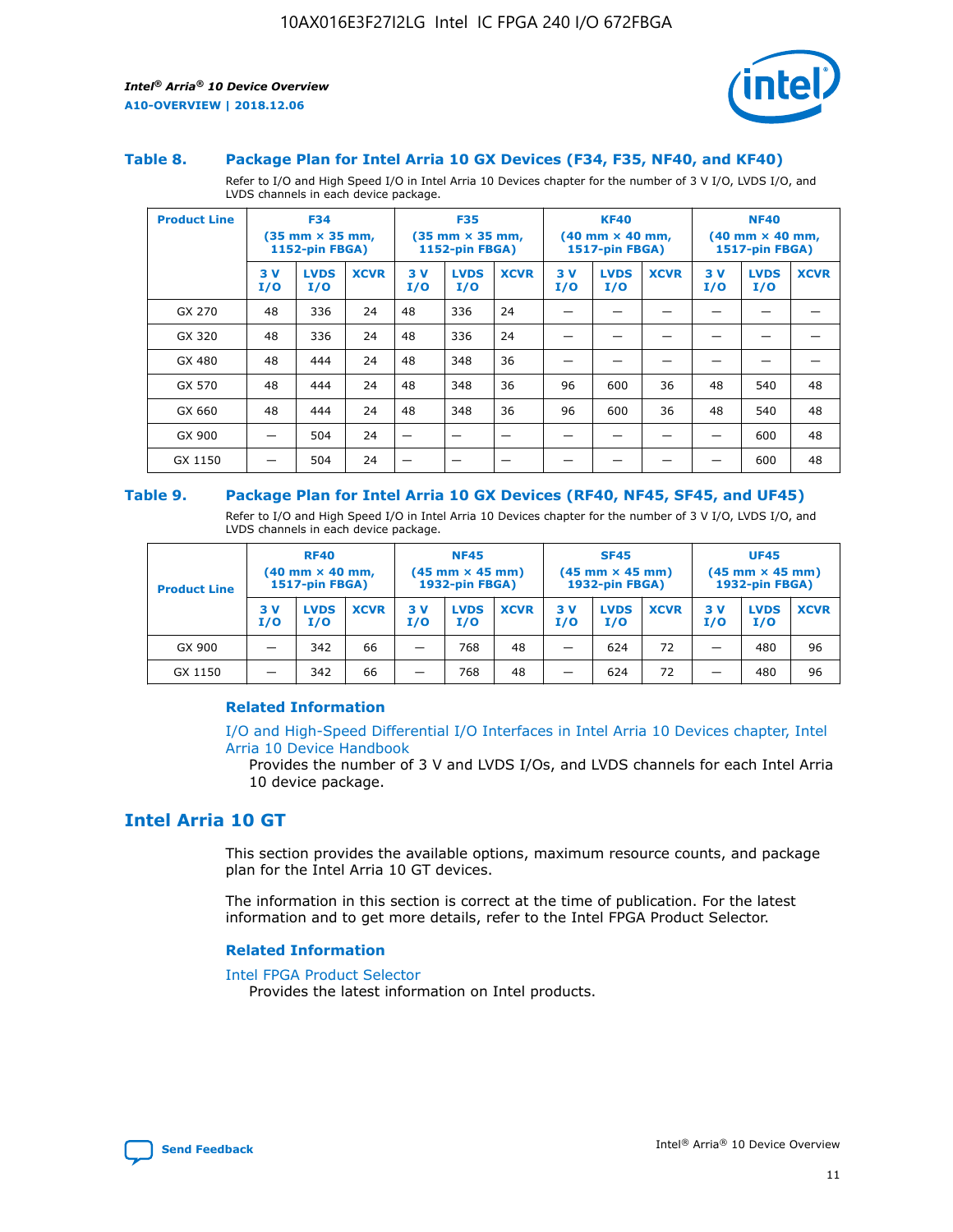

#### **Available Options**

#### **Figure 2. Sample Ordering Code and Available Options for Intel Arria 10 GT Devices**

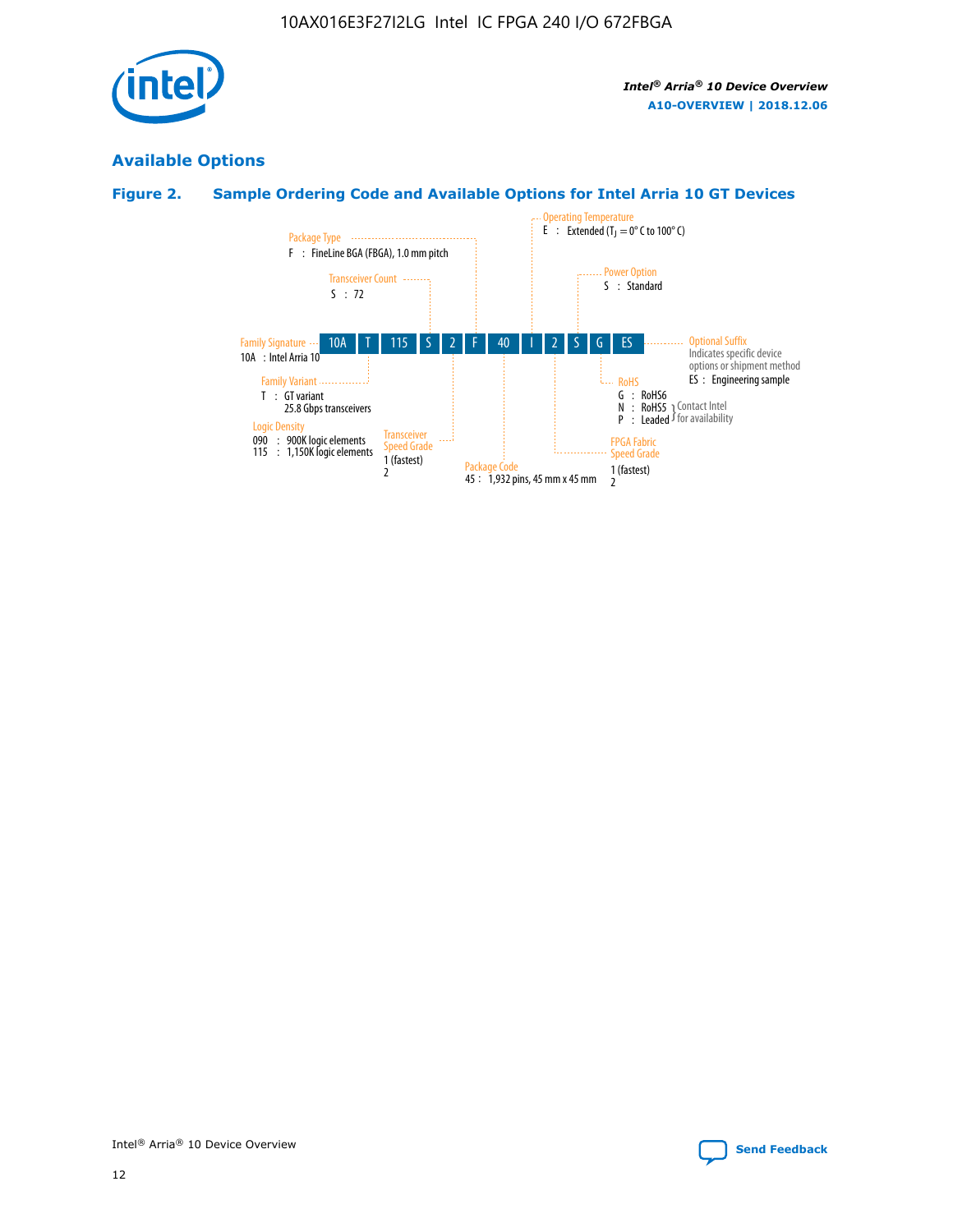

#### **Maximum Resources**

#### **Table 10. Maximum Resource Counts for Intel Arria 10 GT Devices**

|                              | <b>Resource</b>      | <b>Product Line</b> |                |  |
|------------------------------|----------------------|---------------------|----------------|--|
|                              |                      | <b>GT 900</b>       | GT 1150        |  |
| Logic Elements (LE) (K)      |                      | 900                 | 1,150          |  |
| <b>ALM</b>                   |                      | 339,620             | 427,200        |  |
| Register                     |                      | 1,358,480           | 1,708,800      |  |
| Memory (Kb)                  | M20K                 | 48,460              | 54,260         |  |
|                              | <b>MLAB</b>          | 9,386               | 12,984         |  |
| Variable-precision DSP Block |                      | 1,518               | 1,518          |  |
| 18 x 19 Multiplier           |                      | 3,036               | 3,036          |  |
| <b>PLL</b>                   | Fractional Synthesis | 32                  | 32             |  |
|                              | I/O                  | 16                  | 16             |  |
| Transceiver                  | 17.4 Gbps            | 72(5)               | 72(5)          |  |
|                              | 25.8 Gbps            | 6                   | 6              |  |
| GPIO <sup>(6)</sup>          |                      | 624                 | 624            |  |
| LVDS Pair $(7)$              |                      | 312                 | 312            |  |
| PCIe Hard IP Block           |                      | $\overline{4}$      | $\overline{4}$ |  |
| Hard Memory Controller       |                      | 16                  | 16             |  |

#### **Related Information**

#### [Intel Arria 10 GT Channel Usage](https://www.intel.com/content/www/us/en/programmable/documentation/nik1398707230472.html#nik1398707008178)

Configuring GT/GX channels in Intel Arria 10 GT devices.

#### **Package Plan**

#### **Table 11. Package Plan for Intel Arria 10 GT Devices**

Refer to I/O and High Speed I/O in Intel Arria 10 Devices chapter for the number of 3 V I/O, LVDS I/O, and LVDS channels in each device package.

| <b>Product Line</b> | <b>SF45</b><br>(45 mm × 45 mm, 1932-pin FBGA) |                 |             |  |  |  |
|---------------------|-----------------------------------------------|-----------------|-------------|--|--|--|
|                     | 3 V I/O                                       | <b>LVDS I/O</b> | <b>XCVR</b> |  |  |  |
| GT 900              |                                               | 624             | 72          |  |  |  |
| GT 1150             |                                               | 624             | 72          |  |  |  |

<sup>(7)</sup> Each LVDS I/O pair can be used as differential input or output.



 $(5)$  If all 6 GT channels are in use, 12 of the GX channels are not usable.

<sup>(6)</sup> The number of GPIOs does not include transceiver I/Os. In the Intel Quartus Prime software, the number of user I/Os includes transceiver I/Os.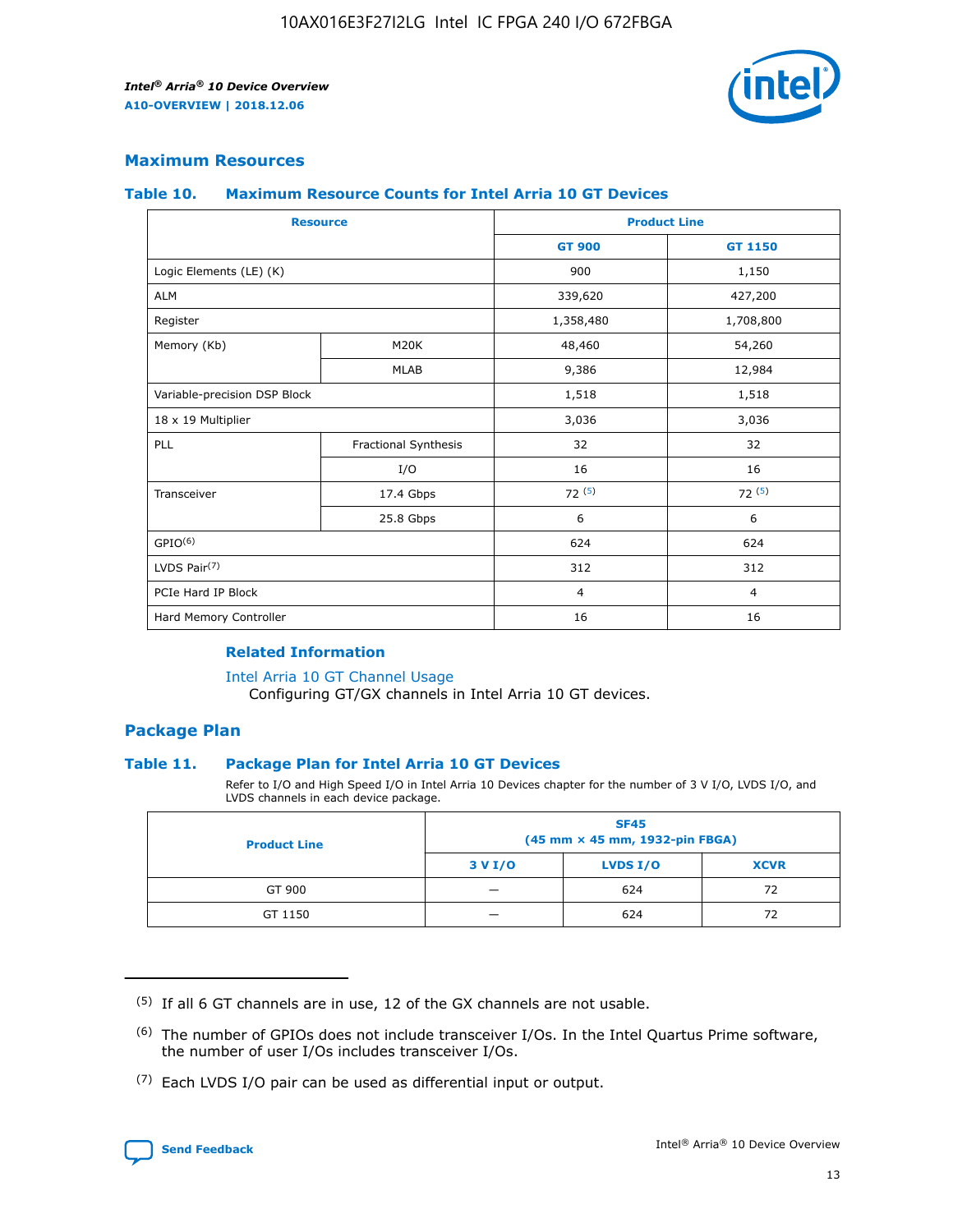

#### **Related Information**

[I/O and High-Speed Differential I/O Interfaces in Intel Arria 10 Devices chapter, Intel](https://www.intel.com/content/www/us/en/programmable/documentation/sam1403482614086.html#sam1403482030321) [Arria 10 Device Handbook](https://www.intel.com/content/www/us/en/programmable/documentation/sam1403482614086.html#sam1403482030321)

Provides the number of 3 V and LVDS I/Os, and LVDS channels for each Intel Arria 10 device package.

#### **Intel Arria 10 SX**

This section provides the available options, maximum resource counts, and package plan for the Intel Arria 10 SX devices.

The information in this section is correct at the time of publication. For the latest information and to get more details, refer to the Intel FPGA Product Selector.

#### **Related Information**

[Intel FPGA Product Selector](http://www.altera.com/products/selector/psg-selector.html) Provides the latest information on Intel products.

#### **Available Options**

#### **Figure 3. Sample Ordering Code and Available Options for Intel Arria 10 SX Devices**



#### **Related Information**

[Transceiver Performance for Intel Arria 10 GX/SX Devices](https://www.intel.com/content/www/us/en/programmable/documentation/mcn1413182292568.html#mcn1413213965502) Provides more information about the transceiver speed grade.

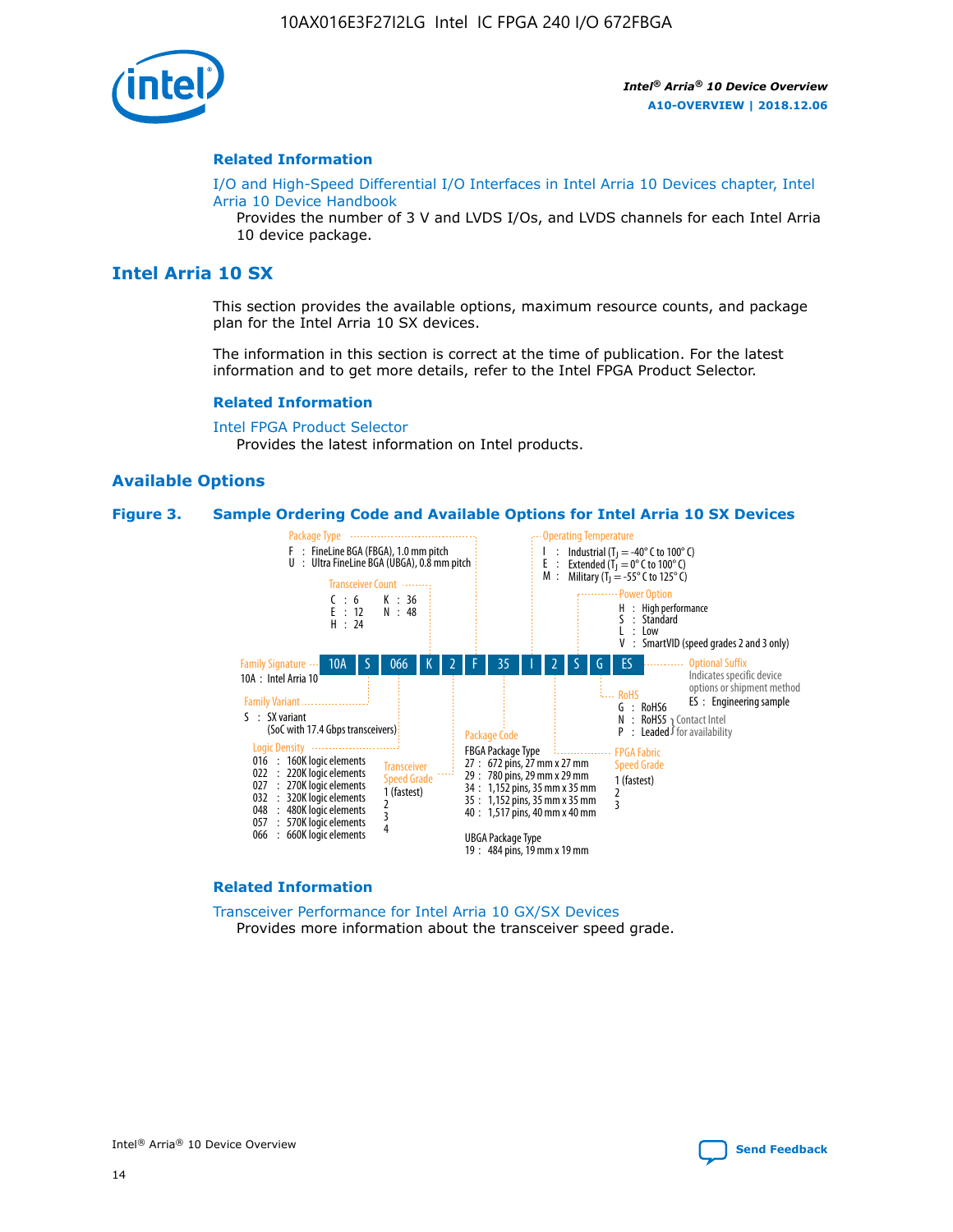

#### **Maximum Resources**

#### **Table 12. Maximum Resource Counts for Intel Arria 10 SX Devices**

|                                   | <b>Resource</b>         | <b>Product Line</b> |               |                |                |                |                |                |  |  |  |
|-----------------------------------|-------------------------|---------------------|---------------|----------------|----------------|----------------|----------------|----------------|--|--|--|
|                                   |                         | <b>SX 160</b>       | <b>SX 220</b> | <b>SX 270</b>  | <b>SX 320</b>  | <b>SX 480</b>  | <b>SX 570</b>  | <b>SX 660</b>  |  |  |  |
| Logic Elements (LE) (K)           |                         | 160                 | 220           | 270            | 320            | 480            | 570            | 660            |  |  |  |
| <b>ALM</b>                        |                         | 61,510              | 80,330        | 101,620        | 119,900        | 183,590        | 217,080        | 251,680        |  |  |  |
| Register                          |                         | 246,040             | 321,320       | 406,480        | 479,600        | 734,360        | 868,320        | 1,006,720      |  |  |  |
| Memory (Kb)                       | <b>M20K</b>             | 8,800               | 11,740        | 15,000         | 17,820         | 28,620         | 36,000         | 42,620         |  |  |  |
|                                   | <b>MLAB</b>             | 1,050               | 1,690         | 2,452          | 2,727          | 4,164          | 5,096          | 5,788          |  |  |  |
| Variable-precision DSP Block      |                         | 156                 | 192           | 830            | 985            | 1,368          | 1,523          | 1,687          |  |  |  |
| 18 x 19 Multiplier                |                         | 312                 | 384           | 1,660          | 1,970          | 2,736          | 3,046          | 3,374          |  |  |  |
| <b>PLL</b>                        | Fractional<br>Synthesis | 6                   | 6             | 8              | 8              | 12             | 16             | 16             |  |  |  |
|                                   | I/O                     | 6                   | 6             | 8              | 8              | 12             | 16             | 16             |  |  |  |
| 17.4 Gbps Transceiver             |                         | 12                  | 12            | 24             | 24             | 36             | 48             | 48             |  |  |  |
| GPIO <sup>(8)</sup>               |                         | 288                 | 288           | 384            | 384            | 492            | 696            | 696            |  |  |  |
| LVDS Pair $(9)$                   |                         | 120                 | 120           | 168            | 168            | 174            | 324            | 324            |  |  |  |
| PCIe Hard IP Block                |                         | $\mathbf{1}$        | $\mathbf{1}$  | $\overline{2}$ | $\overline{2}$ | $\overline{2}$ | $\overline{2}$ | $\overline{2}$ |  |  |  |
| Hard Memory Controller            |                         | 6                   | 6             | 8              | 8              | 12             | 16             | 16             |  |  |  |
| ARM Cortex-A9 MPCore<br>Processor |                         | Yes                 | Yes           | Yes            | Yes            | Yes            | Yes            | Yes            |  |  |  |

#### **Package Plan**

#### **Table 13. Package Plan for Intel Arria 10 SX Devices (U19, F27, F29, and F34)**

Refer to I/O and High Speed I/O in Intel Arria 10 Devices chapter for the number of 3 V I/O, LVDS I/O, and LVDS channels in each device package.

| <b>Product Line</b> | U19<br>$(19 \text{ mm} \times 19 \text{ mm})$<br>484-pin UBGA) |                    | <b>F27</b><br>$(27 \text{ mm} \times 27 \text{ mm})$<br>672-pin FBGA) |           | <b>F29</b><br>$(29 \text{ mm} \times 29 \text{ mm})$<br>780-pin FBGA) |             |            | <b>F34</b><br>$(35 \text{ mm} \times 35 \text{ mm})$<br><b>1152-pin FBGA)</b> |             |           |                    |             |
|---------------------|----------------------------------------------------------------|--------------------|-----------------------------------------------------------------------|-----------|-----------------------------------------------------------------------|-------------|------------|-------------------------------------------------------------------------------|-------------|-----------|--------------------|-------------|
|                     | 3V<br>I/O                                                      | <b>LVDS</b><br>I/O | <b>XCVR</b>                                                           | 3V<br>I/O | <b>LVDS</b><br>I/O                                                    | <b>XCVR</b> | 3 V<br>I/O | <b>LVDS</b><br>I/O                                                            | <b>XCVR</b> | 3V<br>I/O | <b>LVDS</b><br>I/O | <b>XCVR</b> |
| SX 160              | 48                                                             | 144                | 6                                                                     | 48        | 192                                                                   | 12          | 48         | 240                                                                           | 12          | –         |                    |             |
| SX 220              | 48                                                             | 144                | 6                                                                     | 48        | 192                                                                   | 12          | 48         | 240                                                                           | 12          |           |                    |             |
| SX 270              |                                                                |                    |                                                                       | 48        | 192                                                                   | 12          | 48         | 312                                                                           | 12          | 48        | 336                | 24          |
| SX 320              |                                                                |                    |                                                                       | 48        | 192                                                                   | 12          | 48         | 312                                                                           | 12          | 48        | 336                | 24          |
|                     | continued                                                      |                    |                                                                       |           |                                                                       |             |            |                                                                               |             |           |                    |             |

 $(8)$  The number of GPIOs does not include transceiver I/Os. In the Intel Quartus Prime software, the number of user I/Os includes transceiver I/Os.

 $(9)$  Each LVDS I/O pair can be used as differential input or output.

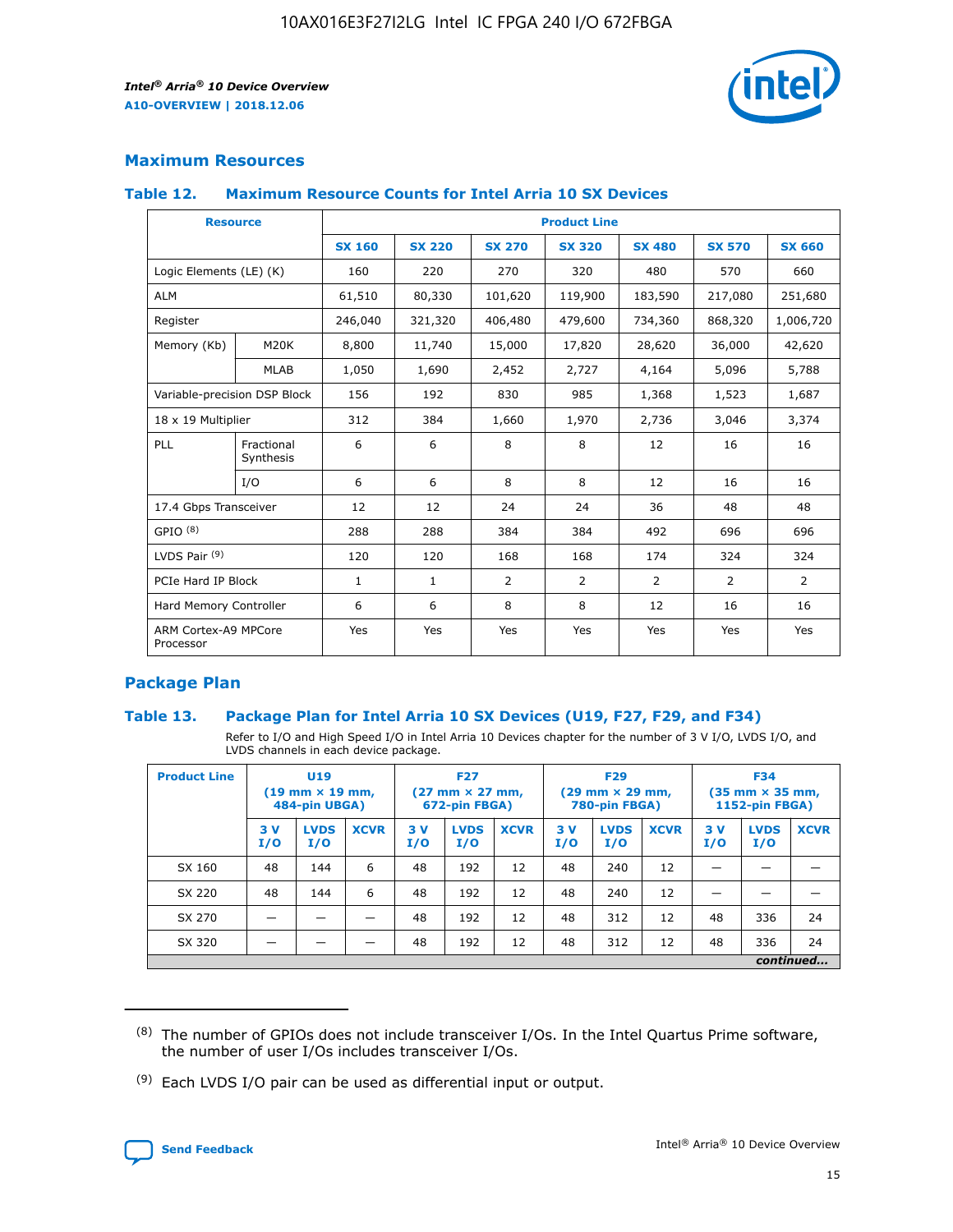

| <b>Product Line</b> | U <sub>19</sub><br>$(19 \text{ mm} \times 19 \text{ mm})$<br>484-pin UBGA) |                    | <b>F27</b><br>$(27 \text{ mm} \times 27 \text{ mm})$<br>672-pin FBGA) |           | <b>F29</b><br>$(29 \text{ mm} \times 29 \text{ mm})$<br>780-pin FBGA) |             |           | <b>F34</b><br>$(35$ mm $\times$ 35 mm,<br><b>1152-pin FBGA)</b> |             |           |                    |             |
|---------------------|----------------------------------------------------------------------------|--------------------|-----------------------------------------------------------------------|-----------|-----------------------------------------------------------------------|-------------|-----------|-----------------------------------------------------------------|-------------|-----------|--------------------|-------------|
|                     | 3V<br>I/O                                                                  | <b>LVDS</b><br>I/O | <b>XCVR</b>                                                           | 3V<br>I/O | <b>LVDS</b><br>I/O                                                    | <b>XCVR</b> | 3V<br>I/O | <b>LVDS</b><br>I/O                                              | <b>XCVR</b> | 3V<br>I/O | <b>LVDS</b><br>I/O | <b>XCVR</b> |
| SX 480              |                                                                            |                    |                                                                       |           |                                                                       |             | 48        | 312                                                             | 12          | 48        | 444                | 24          |
| SX 570              |                                                                            |                    |                                                                       |           |                                                                       |             |           |                                                                 |             | 48        | 444                | 24          |
| SX 660              |                                                                            |                    |                                                                       |           |                                                                       |             |           |                                                                 |             | 48        | 444                | 24          |

#### **Table 14. Package Plan for Intel Arria 10 SX Devices (F35, KF40, and NF40)**

Refer to I/O and High Speed I/O in Intel Arria 10 Devices chapter for the number of 3 V I/O, LVDS I/O, and LVDS channels in each device package.

| <b>Product Line</b> | <b>F35</b><br>(35 mm × 35 mm,<br><b>1152-pin FBGA)</b> |          |             |                                           | <b>KF40</b><br>(40 mm × 40 mm,<br>1517-pin FBGA) |    | <b>NF40</b><br>(40 mm × 40 mm,<br>1517-pin FBGA) |          |             |  |
|---------------------|--------------------------------------------------------|----------|-------------|-------------------------------------------|--------------------------------------------------|----|--------------------------------------------------|----------|-------------|--|
|                     | 3 V I/O                                                | LVDS I/O | <b>XCVR</b> | <b>LVDS I/O</b><br><b>XCVR</b><br>3 V I/O |                                                  |    | 3 V I/O                                          | LVDS I/O | <b>XCVR</b> |  |
| SX 270              | 48                                                     | 336      | 24          |                                           |                                                  |    |                                                  |          |             |  |
| SX 320              | 48                                                     | 336      | 24          |                                           |                                                  |    |                                                  |          |             |  |
| SX 480              | 48                                                     | 348      | 36          |                                           |                                                  |    |                                                  |          |             |  |
| SX 570              | 48                                                     | 348      | 36          | 96<br>36<br>600                           |                                                  |    | 48                                               | 540      | 48          |  |
| SX 660              | 48                                                     | 348      | 36          | 96                                        | 600                                              | 36 | 48                                               | 540      | 48          |  |

#### **Related Information**

[I/O and High-Speed Differential I/O Interfaces in Intel Arria 10 Devices chapter, Intel](https://www.intel.com/content/www/us/en/programmable/documentation/sam1403482614086.html#sam1403482030321) [Arria 10 Device Handbook](https://www.intel.com/content/www/us/en/programmable/documentation/sam1403482614086.html#sam1403482030321)

Provides the number of 3 V and LVDS I/Os, and LVDS channels for each Intel Arria 10 device package.

Intel<sup>®</sup> Arria<sup>®</sup> 10 Device Overview **[Send Feedback](mailto:FPGAtechdocfeedback@intel.com?subject=Feedback%20on%20Intel%20Arria%2010%20Device%20Overview%20(A10-OVERVIEW%202018.12.06)&body=We%20appreciate%20your%20feedback.%20In%20your%20comments,%20also%20specify%20the%20page%20number%20or%20paragraph.%20Thank%20you.)** Send Feedback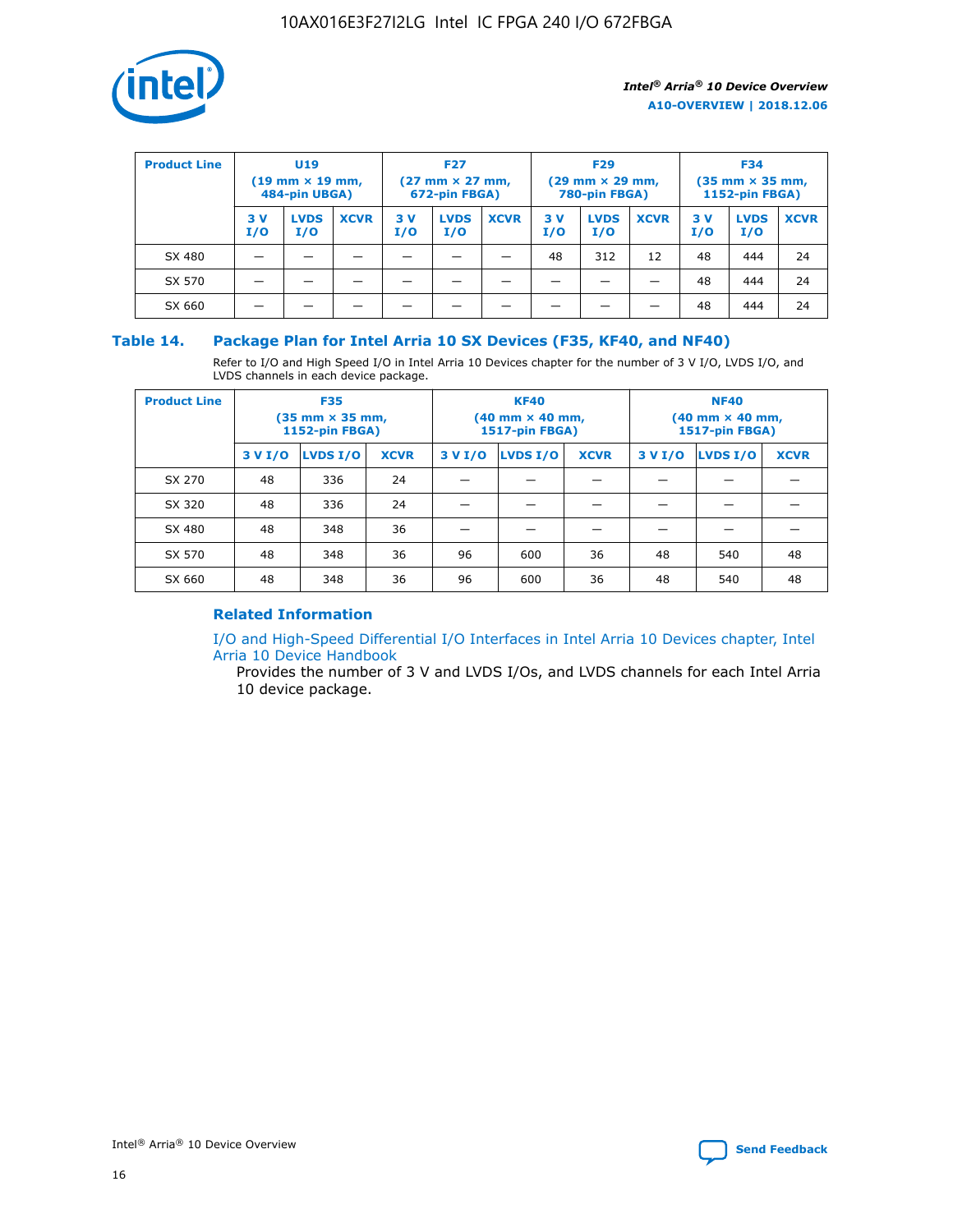

## **I/O Vertical Migration for Intel Arria 10 Devices**

#### **Figure 4. Migration Capability Across Intel Arria 10 Product Lines**

- The arrows indicate the migration paths. The devices included in each vertical migration path are shaded. Devices with fewer resources in the same path have lighter shades.
- To achieve the full I/O migration across product lines in the same migration path, restrict I/Os and transceivers usage to match the product line with the lowest I/O and transceiver counts.
- An LVDS I/O bank in the source device may be mapped to a 3 V I/O bank in the target device. To use memory interface clock frequency higher than 533 MHz, assign external memory interface pins only to banks that are LVDS I/O in both devices.
- There may be nominal 0.15 mm package height difference between some product lines in the same package type.
	- **Variant Product Line Package U19 F27 F29 F34 F35 KF40 NF40 RF40 NF45 SF45 UF45** Intel® Arria® 10 GX GX 160 GX 220 GX 270 GX 320 GX 480 GX 570 GX 660 GX 900 GX 1150 Intel Arria 10 GT GT 900 GT 1150 Intel Arria 10 SX SX 160 SX 220 SX 270 SX 320 SX 480 SX 570 SX 660
- Some migration paths are not shown in the Intel Quartus Prime software **Pin Migration View**.

*Note:* To verify the pin migration compatibility, use the **Pin Migration View** window in the Intel Quartus Prime software Pin Planner.

## **Adaptive Logic Module**

Intel Arria 10 devices use a 20 nm ALM as the basic building block of the logic fabric.

The ALM architecture is the same as the previous generation FPGAs, allowing for efficient implementation of logic functions and easy conversion of IP between the device generations.

The ALM, as shown in following figure, uses an 8-input fracturable look-up table (LUT) with four dedicated registers to help improve timing closure in register-rich designs and achieve an even higher design packing capability than the traditional two-register per LUT architecture.

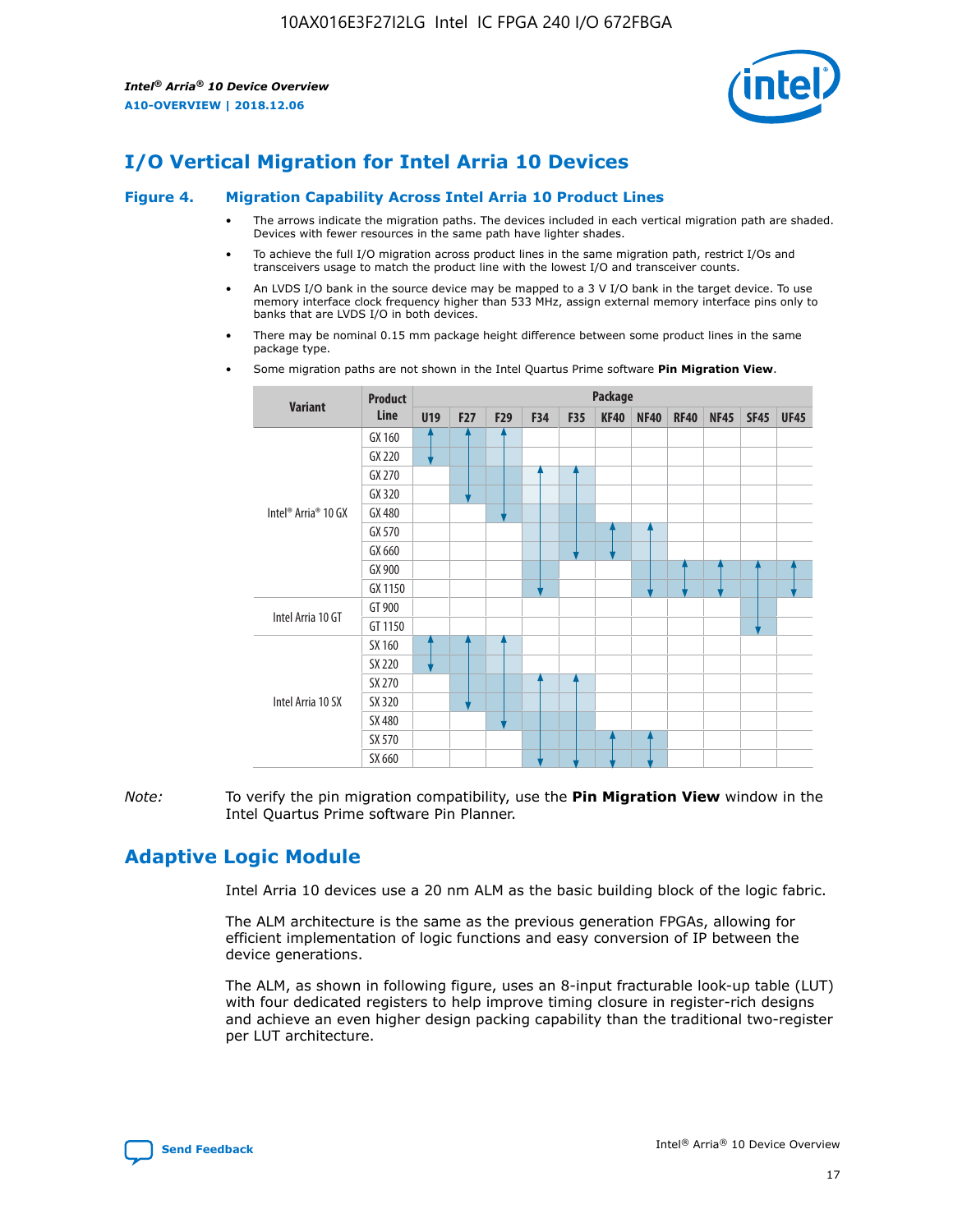

**Figure 5. ALM for Intel Arria 10 Devices**



The Intel Quartus Prime software optimizes your design according to the ALM logic structure and automatically maps legacy designs into the Intel Arria 10 ALM architecture.

## **Variable-Precision DSP Block**

The Intel Arria 10 variable precision DSP blocks support fixed-point arithmetic and floating-point arithmetic.

Features for fixed-point arithmetic:

- High-performance, power-optimized, and fully registered multiplication operations
- 18-bit and 27-bit word lengths
- Two 18 x 19 multipliers or one 27 x 27 multiplier per DSP block
- Built-in addition, subtraction, and 64-bit double accumulation register to combine multiplication results
- Cascading 19-bit or 27-bit when pre-adder is disabled and cascading 18-bit when pre-adder is used to form the tap-delay line for filtering applications
- Cascading 64-bit output bus to propagate output results from one block to the next block without external logic support
- Hard pre-adder supported in 19-bit and 27-bit modes for symmetric filters
- Internal coefficient register bank in both 18-bit and 27-bit modes for filter implementation
- 18-bit and 27-bit systolic finite impulse response (FIR) filters with distributed output adder
- Biased rounding support

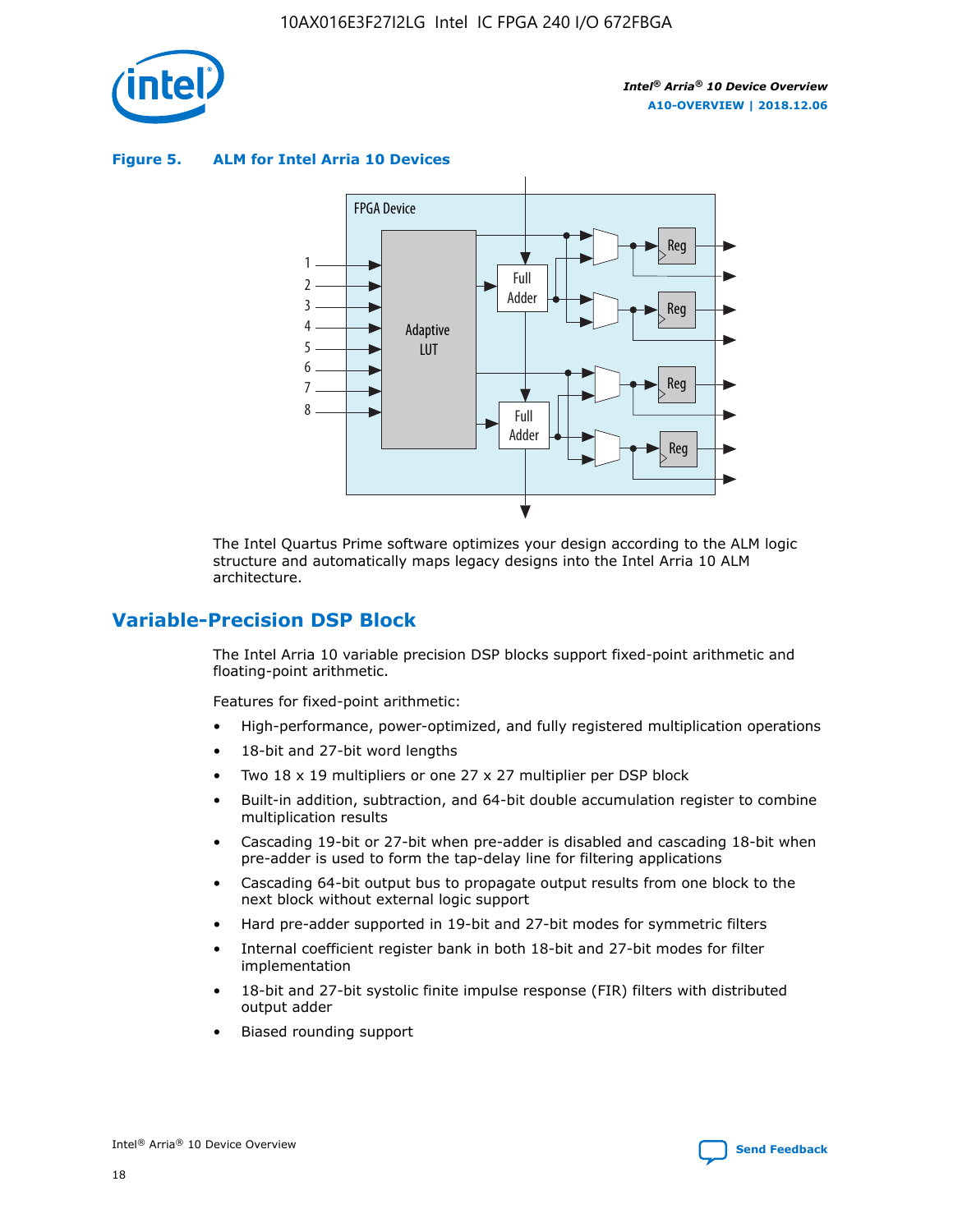

Features for floating-point arithmetic:

- A completely hardened architecture that supports multiplication, addition, subtraction, multiply-add, and multiply-subtract
- Multiplication with accumulation capability and a dynamic accumulator reset control
- Multiplication with cascade summation capability
- Multiplication with cascade subtraction capability
- Complex multiplication
- Direct vector dot product
- Systolic FIR filter

#### **Table 15. Variable-Precision DSP Block Configurations for Intel Arria 10 Devices**

| <b>Usage Example</b>                                       | <b>Multiplier Size (Bit)</b>    | <b>DSP Block Resources</b> |
|------------------------------------------------------------|---------------------------------|----------------------------|
| Medium precision fixed point                               | Two 18 x 19                     |                            |
| High precision fixed or Single precision<br>floating point | One 27 x 27                     |                            |
| Fixed point FFTs                                           | One 19 x 36 with external adder |                            |
| Very high precision fixed point                            | One 36 x 36 with external adder |                            |
| Double precision floating point                            | One 54 x 54 with external adder | 4                          |

#### **Table 16. Resources for Fixed-Point Arithmetic in Intel Arria 10 Devices**

The table lists the variable-precision DSP resources by bit precision for each Intel Arria 10 device.

| <b>Variant</b>        | <b>Product Line</b> | <b>Variable-</b><br>precision<br><b>DSP Block</b> | <b>Independent Input and Output</b><br><b>Multiplications Operator</b> |                                     | 18 x 19<br><b>Multiplier</b><br><b>Adder Sum</b> | $18 \times 18$<br><b>Multiplier</b><br><b>Adder</b> |
|-----------------------|---------------------|---------------------------------------------------|------------------------------------------------------------------------|-------------------------------------|--------------------------------------------------|-----------------------------------------------------|
|                       |                     |                                                   | 18 x 19<br><b>Multiplier</b>                                           | $27 \times 27$<br><b>Multiplier</b> | <b>Mode</b>                                      | <b>Summed with</b><br>36 bit Input                  |
| AIntel Arria 10<br>GX | GX 160              | 156                                               | 312                                                                    | 156                                 | 156                                              | 156                                                 |
|                       | GX 220              | 192                                               | 384                                                                    | 192                                 | 192                                              | 192                                                 |
|                       | GX 270              | 830                                               | 1,660                                                                  | 830                                 | 830                                              | 830                                                 |
|                       | GX 320              | 984                                               | 1,968                                                                  | 984                                 | 984                                              | 984                                                 |
|                       | GX 480              | 1,368                                             | 2,736                                                                  | 1,368                               | 1,368                                            | 1,368                                               |
|                       | GX 570              | 1,523                                             | 3,046                                                                  | 1,523                               | 1,523                                            | 1,523                                               |
|                       | GX 660              | 1,687                                             | 3,374                                                                  | 1,687                               | 1,687                                            | 1,687                                               |
|                       | GX 900              | 1,518                                             | 3,036                                                                  | 1,518                               | 1,518                                            | 1,518                                               |
|                       | GX 1150             | 1,518                                             | 3,036                                                                  | 1,518                               | 1,518                                            | 1,518                                               |
| Intel Arria 10        | GT 900              | 1,518                                             | 3,036                                                                  | 1,518                               | 1,518                                            | 1,518                                               |
| GT                    | GT 1150             | 1,518                                             | 3,036                                                                  | 1,518                               | 1,518                                            | 1,518                                               |
| Intel Arria 10        | SX 160              | 156                                               | 312                                                                    | 156                                 | 156                                              | 156                                                 |
| <b>SX</b>             | SX 220              | 192                                               | 384                                                                    | 192                                 | 192                                              | 192                                                 |
|                       | SX 270              | 830                                               | 1,660                                                                  | 830                                 | 830                                              | 830                                                 |
|                       |                     |                                                   |                                                                        |                                     |                                                  | continued                                           |

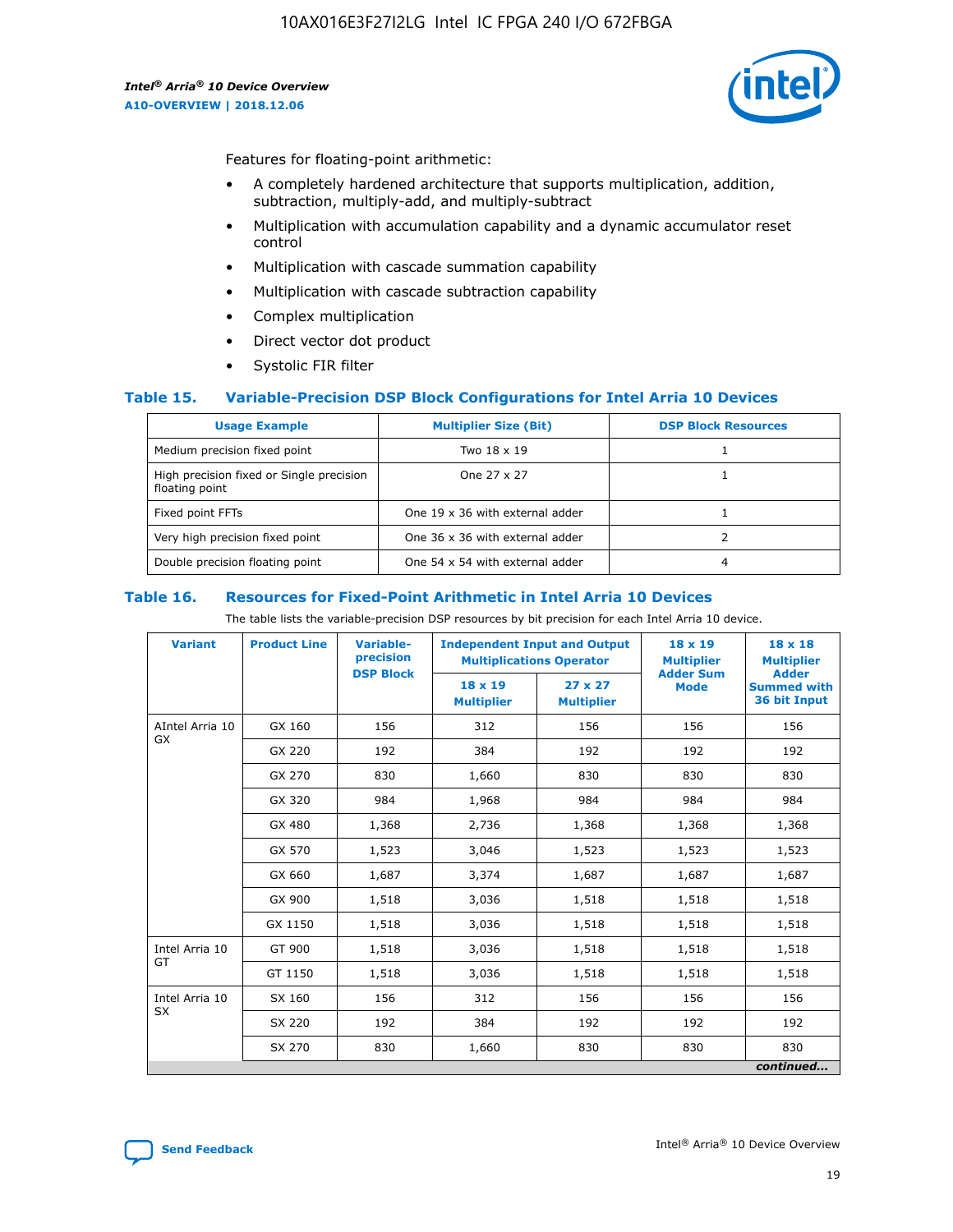

| <b>Variant</b> | <b>Product Line</b> | Variable-<br>precision | <b>Independent Input and Output</b><br><b>Multiplications Operator</b> |                                     | $18 \times 19$<br><b>Multiplier</b> | $18 \times 18$<br><b>Multiplier</b><br><b>Adder</b> |  |
|----------------|---------------------|------------------------|------------------------------------------------------------------------|-------------------------------------|-------------------------------------|-----------------------------------------------------|--|
|                |                     | <b>DSP Block</b>       | $18 \times 19$<br><b>Multiplier</b>                                    | $27 \times 27$<br><b>Multiplier</b> | <b>Adder Sum</b><br><b>Mode</b>     | <b>Summed with</b><br>36 bit Input                  |  |
|                | SX 320              | 984                    | 1,968                                                                  | 984                                 | 984                                 | 984                                                 |  |
|                | SX 480              | 1,368                  | 2,736                                                                  | 1,368                               | 1,368                               | 1,368                                               |  |
|                | SX 570              | 1,523                  | 3,046                                                                  | 1,523                               | 1,523                               | 1,523                                               |  |
|                | SX 660              | 1,687                  | 3,374                                                                  | 1,687                               | 1,687                               | 1,687                                               |  |

#### **Table 17. Resources for Floating-Point Arithmetic in Intel Arria 10 Devices**

The table lists the variable-precision DSP resources by bit precision for each Intel Arria 10 device.

| <b>Variant</b> | <b>Product Line</b> | <b>Variable-</b><br>precision<br><b>DSP Block</b> | <b>Single</b><br><b>Precision</b><br><b>Floating-Point</b><br><b>Multiplication</b><br><b>Mode</b> | <b>Single-Precision</b><br><b>Floating-Point</b><br><b>Adder Mode</b> | Single-<br><b>Precision</b><br><b>Floating-Point</b><br><b>Multiply</b><br><b>Accumulate</b><br><b>Mode</b> | <b>Peak</b><br><b>Giga Floating-</b><br><b>Point</b><br><b>Operations</b><br>per Second<br>(GFLOPs) |
|----------------|---------------------|---------------------------------------------------|----------------------------------------------------------------------------------------------------|-----------------------------------------------------------------------|-------------------------------------------------------------------------------------------------------------|-----------------------------------------------------------------------------------------------------|
| Intel Arria 10 | GX 160              | 156                                               | 156                                                                                                | 156                                                                   | 156                                                                                                         | 140                                                                                                 |
| GX             | GX 220              | 192                                               | 192                                                                                                | 192                                                                   | 192                                                                                                         | 173                                                                                                 |
|                | GX 270              | 830                                               | 830                                                                                                | 830                                                                   | 830                                                                                                         | 747                                                                                                 |
|                | GX 320              | 984                                               | 984                                                                                                | 984                                                                   | 984                                                                                                         | 886                                                                                                 |
|                | GX 480              | 1,369                                             | 1,368                                                                                              | 1,368                                                                 | 1,368                                                                                                       | 1,231                                                                                               |
|                | GX 570              | 1,523                                             | 1,523                                                                                              | 1,523                                                                 | 1,523                                                                                                       | 1,371                                                                                               |
|                | GX 660              | 1,687                                             | 1,687                                                                                              | 1,687                                                                 | 1,687                                                                                                       | 1,518                                                                                               |
|                | GX 900              | 1,518                                             | 1,518                                                                                              | 1,518                                                                 | 1,518                                                                                                       | 1,366                                                                                               |
|                | GX 1150             | 1,518                                             | 1,518                                                                                              | 1,518                                                                 | 1,518                                                                                                       | 1,366                                                                                               |
| Intel Arria 10 | GT 900              | 1,518                                             | 1,518                                                                                              | 1,518                                                                 | 1,518                                                                                                       | 1,366                                                                                               |
| GT             | GT 1150             | 1,518                                             | 1,518                                                                                              | 1,518                                                                 | 1,518                                                                                                       | 1,366                                                                                               |
| Intel Arria 10 | SX 160              | 156                                               | 156                                                                                                | 156                                                                   | 156                                                                                                         | 140                                                                                                 |
| <b>SX</b>      | SX 220              | 192                                               | 192                                                                                                | 192                                                                   | 192                                                                                                         | 173                                                                                                 |
|                | SX 270              | 830                                               | 830                                                                                                | 830                                                                   | 830                                                                                                         | 747                                                                                                 |
|                | SX 320              | 984                                               | 984                                                                                                | 984                                                                   | 984                                                                                                         | 886                                                                                                 |
|                | SX 480              | 1,369                                             | 1,368                                                                                              | 1,368                                                                 | 1,368                                                                                                       | 1,231                                                                                               |
|                | SX 570              | 1,523                                             | 1,523                                                                                              | 1,523                                                                 | 1,523                                                                                                       | 1,371                                                                                               |
|                | SX 660              | 1,687                                             | 1,687                                                                                              | 1,687                                                                 | 1,687                                                                                                       | 1,518                                                                                               |

## **Embedded Memory Blocks**

The embedded memory blocks in the devices are flexible and designed to provide an optimal amount of small- and large-sized memory arrays to fit your design requirements.

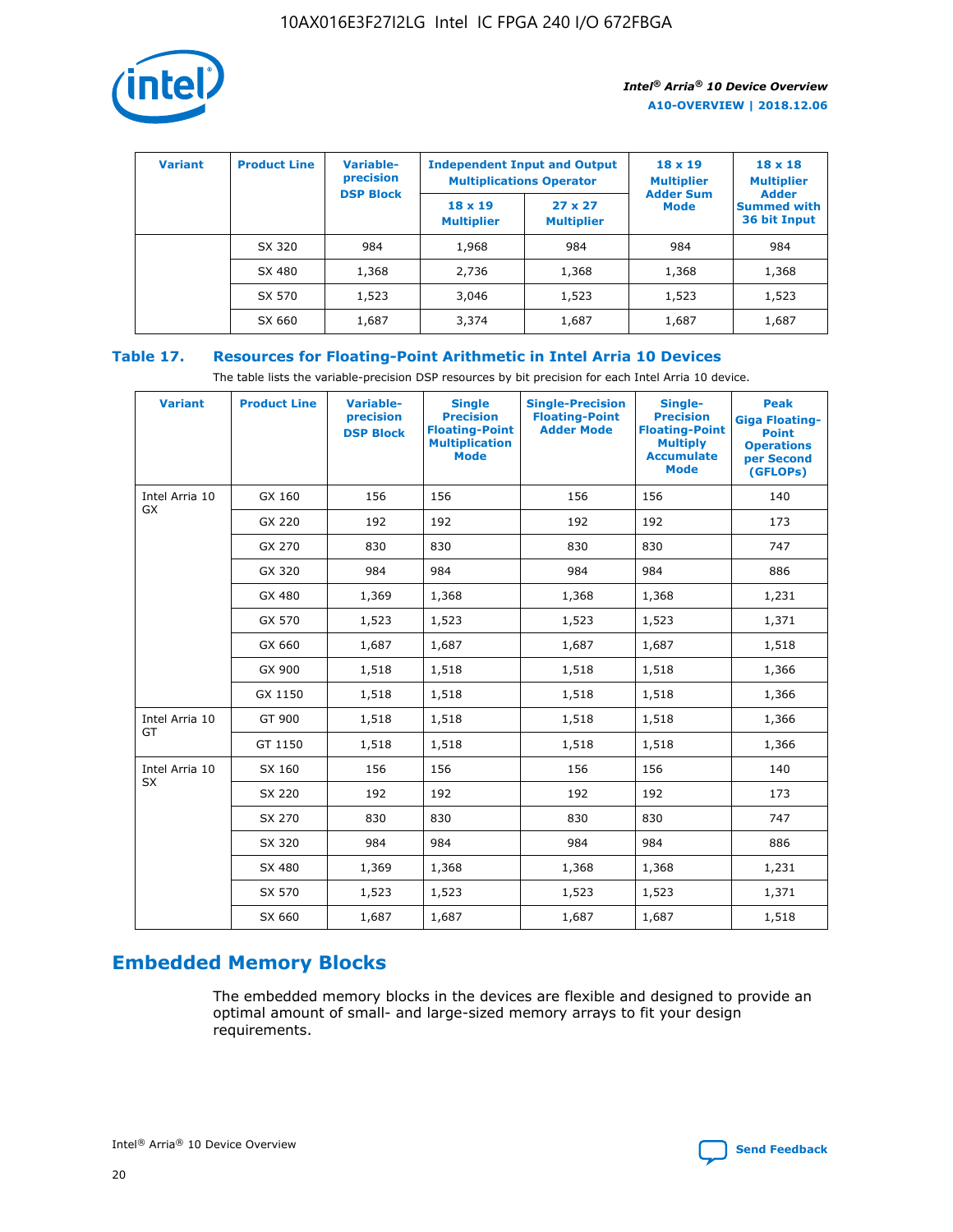

## **Types of Embedded Memory**

The Intel Arria 10 devices contain two types of memory blocks:

- 20 Kb M20K blocks—blocks of dedicated memory resources. The M20K blocks are ideal for larger memory arrays while still providing a large number of independent ports.
- 640 bit memory logic array blocks (MLABs)—enhanced memory blocks that are configured from dual-purpose logic array blocks (LABs). The MLABs are ideal for wide and shallow memory arrays. The MLABs are optimized for implementation of shift registers for digital signal processing (DSP) applications, wide and shallow FIFO buffers, and filter delay lines. Each MLAB is made up of ten adaptive logic modules (ALMs). In the Intel Arria 10 devices, you can configure these ALMs as ten 32 x 2 blocks, giving you one 32 x 20 simple dual-port SRAM block per MLAB.

## **Embedded Memory Capacity in Intel Arria 10 Devices**

|                   | <b>Product</b> |              | <b>M20K</b>         | <b>MLAB</b>  |                     | <b>Total RAM Bit</b> |
|-------------------|----------------|--------------|---------------------|--------------|---------------------|----------------------|
| <b>Variant</b>    | <b>Line</b>    | <b>Block</b> | <b>RAM Bit (Kb)</b> | <b>Block</b> | <b>RAM Bit (Kb)</b> | (Kb)                 |
| Intel Arria 10 GX | GX 160         | 440          | 8,800               | 1,680        | 1,050               | 9,850                |
|                   | GX 220         | 587          | 11,740              | 2,703        | 1,690               | 13,430               |
|                   | GX 270         | 750          | 15,000              | 3,922        | 2,452               | 17,452               |
|                   | GX 320         | 891          | 17,820              | 4,363        | 2,727               | 20,547               |
|                   | GX 480         | 1,431        | 28,620              | 6,662        | 4,164               | 32,784               |
|                   | GX 570         | 1,800        | 36,000              | 8,153        | 5,096               | 41,096               |
|                   | GX 660         | 2,131        | 42,620              | 9,260        | 5,788               | 48,408               |
|                   | GX 900         | 2,423        | 48,460              | 15,017       | 9,386               | 57,846               |
|                   | GX 1150        | 2,713        | 54,260              | 20,774       | 12,984              | 67,244               |
| Intel Arria 10 GT | GT 900         | 2,423        | 48,460              | 15,017       | 9,386               | 57,846               |
|                   | GT 1150        | 2,713        | 54,260              | 20,774       | 12,984              | 67,244               |
| Intel Arria 10 SX | SX 160         | 440          | 8,800               | 1,680        | 1,050               | 9,850                |
|                   | SX 220         | 587          | 11,740              | 2,703        | 1,690               | 13,430               |
|                   | SX 270         | 750          | 15,000              | 3,922        | 2,452               | 17,452               |
|                   | SX 320         | 891          | 17,820              | 4,363        | 2,727               | 20,547               |
|                   | SX 480         | 1,431        | 28,620              | 6,662        | 4,164               | 32,784               |
|                   | SX 570         | 1,800        | 36,000              | 8,153        | 5,096               | 41,096               |
|                   | SX 660         | 2,131        | 42,620              | 9,260        | 5,788               | 48,408               |

#### **Table 18. Embedded Memory Capacity and Distribution in Intel Arria 10 Devices**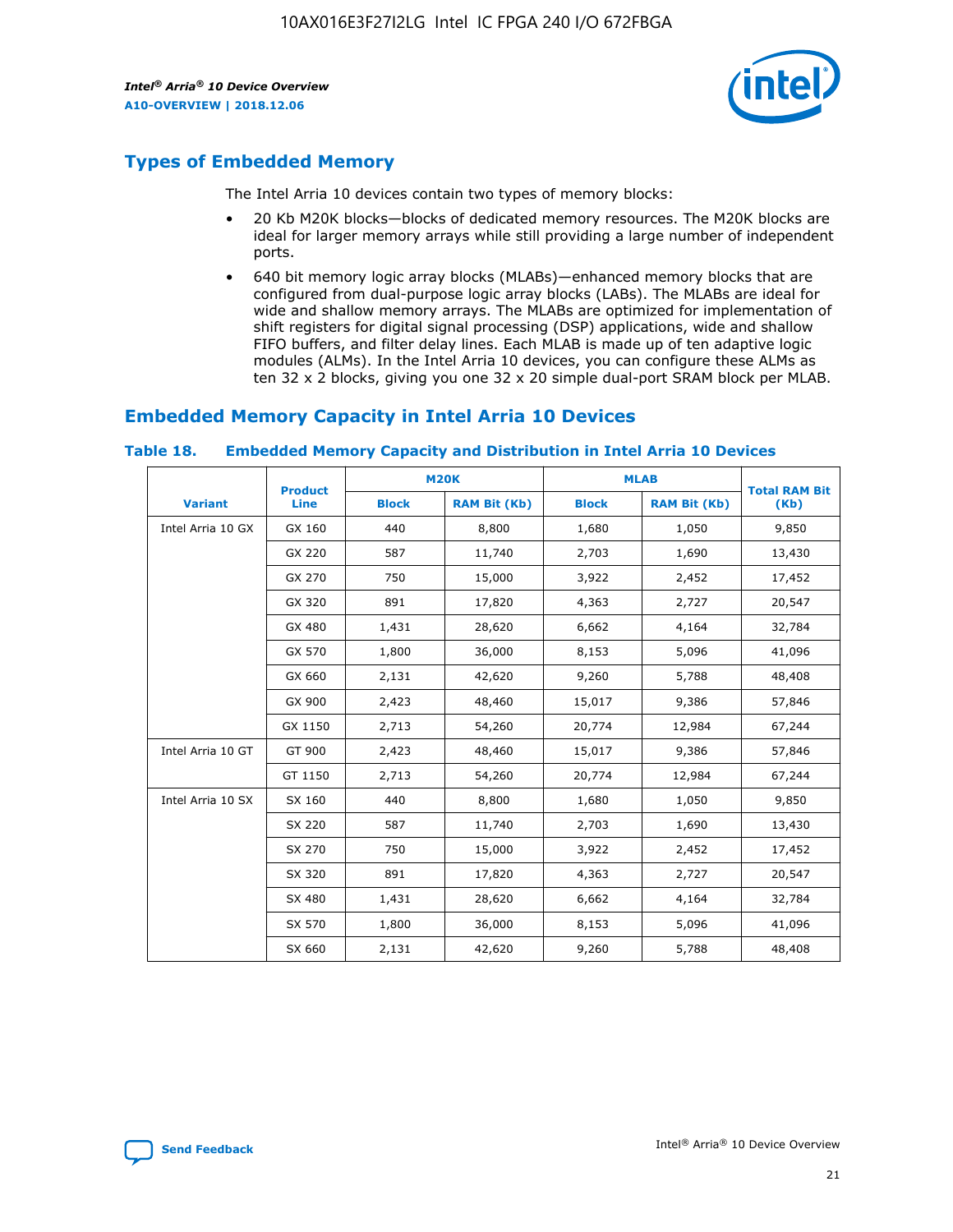

## **Embedded Memory Configurations for Single-port Mode**

#### **Table 19. Single-port Embedded Memory Configurations for Intel Arria 10 Devices**

This table lists the maximum configurations supported for single-port RAM and ROM modes.

| <b>Memory Block</b> | Depth (bits) | <b>Programmable Width</b> |
|---------------------|--------------|---------------------------|
| MLAB                | 32           | x16, x18, or x20          |
|                     | 64(10)       | x8, x9, x10               |
| M20K                | 512          | x40, x32                  |
|                     | 1K           | x20, x16                  |
|                     | 2K           | x10, x8                   |
|                     | 4K           | x5, x4                    |
|                     | 8K           | x2                        |
|                     | 16K          | x1                        |

## **Clock Networks and PLL Clock Sources**

The clock network architecture is based on Intel's global, regional, and peripheral clock structure. This clock structure is supported by dedicated clock input pins, fractional clock synthesis PLLs, and integer I/O PLLs.

#### **Clock Networks**

The Intel Arria 10 core clock networks are capable of up to 800 MHz fabric operation across the full industrial temperature range. For the external memory interface, the clock network supports the hard memory controller with speeds up to 2,400 Mbps in a quarter-rate transfer.

To reduce power consumption, the Intel Quartus Prime software identifies all unused sections of the clock network and powers them down.

#### **Fractional Synthesis and I/O PLLs**

Intel Arria 10 devices contain up to 32 fractional synthesis PLLs and up to 16 I/O PLLs that are available for both specific and general purpose uses in the core:

- Fractional synthesis PLLs—located in the column adjacent to the transceiver blocks
- I/O PLLs—located in each bank of the 48 I/Os

#### **Fractional Synthesis PLLs**

You can use the fractional synthesis PLLs to:

- Reduce the number of oscillators that are required on your board
- Reduce the number of clock pins that are used in the device by synthesizing multiple clock frequencies from a single reference clock source

<sup>(10)</sup> Supported through software emulation and consumes additional MLAB blocks.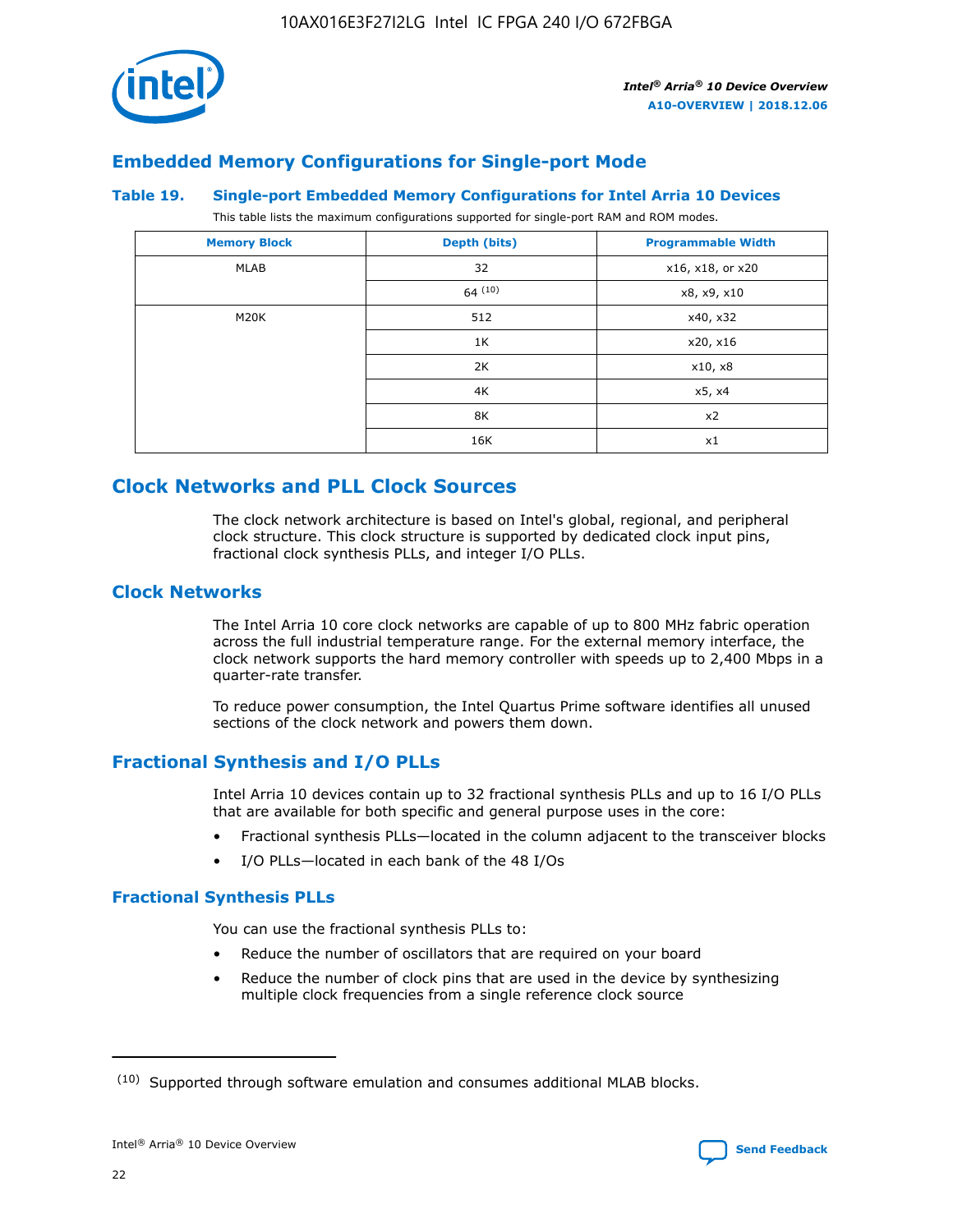

The fractional synthesis PLLs support the following features:

- Reference clock frequency synthesis for transceiver CMU and Advanced Transmit (ATX) PLLs
- Clock network delay compensation
- Zero-delay buffering
- Direct transmit clocking for transceivers
- Independently configurable into two modes:
	- Conventional integer mode equivalent to the general purpose PLL
	- Enhanced fractional mode with third order delta-sigma modulation
- PLL cascading

#### **I/O PLLs**

The integer mode I/O PLLs are located in each bank of 48 I/Os. You can use the I/O PLLs to simplify the design of external memory and high-speed LVDS interfaces.

In each I/O bank, the I/O PLLs are adjacent to the hard memory controllers and LVDS SERDES. Because these PLLs are tightly coupled with the I/Os that need to use them, it makes it easier to close timing.

You can use the I/O PLLs for general purpose applications in the core such as clock network delay compensation and zero-delay buffering.

Intel Arria 10 devices support PLL-to-PLL cascading.

#### **FPGA General Purpose I/O**

Intel Arria 10 devices offer highly configurable GPIOs. Each I/O bank contains 48 general purpose I/Os and a high-efficiency hard memory controller.

The following list describes the features of the GPIOs:

- Consist of 3 V I/Os for high-voltage application and LVDS I/Os for differential signaling
	- Up to two 3 V I/O banks, available in some devices, that support up to 3 V I/O standards
	- LVDS I/O banks that support up to 1.8 V I/O standards
- Support a wide range of single-ended and differential I/O interfaces
- LVDS speeds up to 1.6 Gbps
- Each LVDS pair of pins has differential input and output buffers, allowing you to configure the LVDS direction for each pair.
- Programmable bus hold and weak pull-up
- Programmable differential output voltage  $(V_{OD})$  and programmable pre-emphasis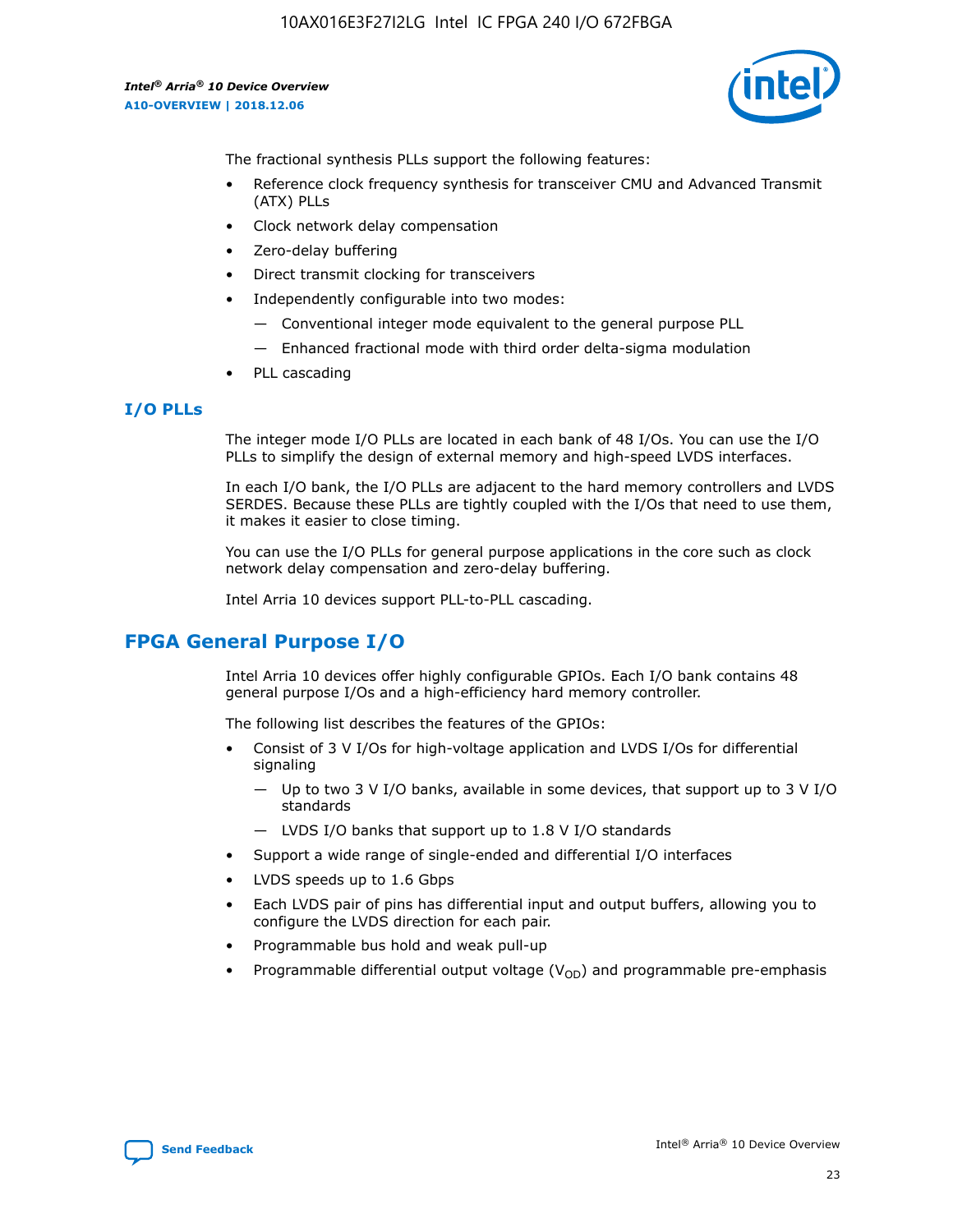

- Series (R<sub>S</sub>) and parallel (R<sub>T</sub>) on-chip termination (OCT) for all I/O banks with OCT calibration to limit the termination impedance variation
- On-chip dynamic termination that has the ability to swap between series and parallel termination, depending on whether there is read or write on a common bus for signal integrity
- Easy timing closure support using the hard read FIFO in the input register path, and delay-locked loop (DLL) delay chain with fine and coarse architecture

## **External Memory Interface**

Intel Arria 10 devices offer massive external memory bandwidth, with up to seven 32 bit DDR4 memory interfaces running at up to 2,400 Mbps. This bandwidth provides additional ease of design, lower power, and resource efficiencies of hardened highperformance memory controllers.

The memory interface within Intel Arria 10 FPGAs and SoCs delivers the highest performance and ease of use. You can configure up to a maximum width of 144 bits when using the hard or soft memory controllers. If required, you can bypass the hard memory controller and use a soft controller implemented in the user logic.

Each I/O contains a hardened DDR read/write path (PHY) capable of performing key memory interface functionality such as read/write leveling, FIFO buffering to lower latency and improve margin, timing calibration, and on-chip termination.

The timing calibration is aided by the inclusion of hard microcontrollers based on Intel's Nios® II technology, specifically tailored to control the calibration of multiple memory interfaces. This calibration allows the Intel Arria 10 device to compensate for any changes in process, voltage, or temperature either within the Intel Arria 10 device itself, or within the external memory device. The advanced calibration algorithms ensure maximum bandwidth and robust timing margin across all operating conditions.

In addition to parallel memory interfaces, Intel Arria 10 devices support serial memory technologies such as the Hybrid Memory Cube (HMC). The HMC is supported by the Intel Arria 10 high-speed serial transceivers which connect up to four HMC links, with each link running at data rates up to 15 Gbps.

#### **Related Information**

#### [External Memory Interface Spec Estimator](http://www.altera.com/technology/memory/estimator/mem-emif-index.html)

Provides a parametric tool that allows you to find and compare the performance of the supported external memory interfaces in IntelFPGAs.

#### **Memory Standards Supported by Intel Arria 10 Devices**

The I/Os are designed to provide high performance support for existing and emerging external memory standards.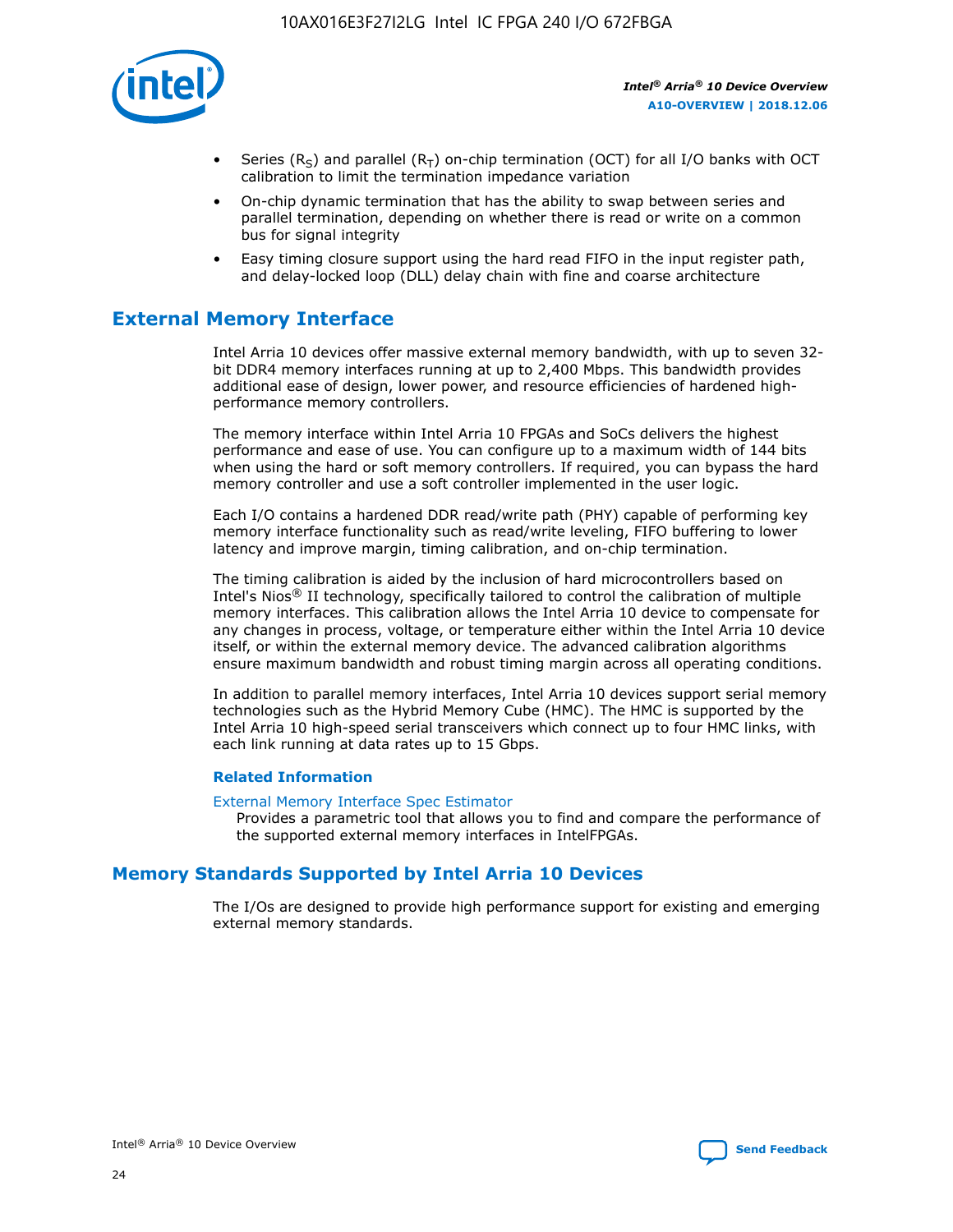

#### **Table 20. Memory Standards Supported by the Hard Memory Controller**

This table lists the overall capability of the hard memory controller. For specific details, refer to the External Memory Interface Spec Estimator and Intel Arria 10 Device Datasheet.

| <b>Memory Standard</b> | <b>Rate Support</b> | <b>Ping Pong PHY Support</b> | <b>Maximum Frequency</b><br>(MHz) |
|------------------------|---------------------|------------------------------|-----------------------------------|
| <b>DDR4 SDRAM</b>      | Quarter rate        | Yes                          | 1,067                             |
|                        |                     |                              | 1,200                             |
| <b>DDR3 SDRAM</b>      | Half rate           | Yes                          | 533                               |
|                        |                     |                              | 667                               |
|                        | Quarter rate        | Yes                          | 1,067                             |
|                        |                     |                              | 1,067                             |
| <b>DDR3L SDRAM</b>     | Half rate           | Yes                          | 533                               |
|                        |                     |                              | 667                               |
|                        | Quarter rate        | Yes                          | 933                               |
|                        |                     |                              | 933                               |
| LPDDR3 SDRAM           | Half rate           |                              | 533                               |
|                        | Quarter rate        |                              | 800                               |

#### **Table 21. Memory Standards Supported by the Soft Memory Controller**

| <b>Memory Standard</b>      | <b>Rate Support</b> | <b>Maximum Frequency</b><br>(MHz) |
|-----------------------------|---------------------|-----------------------------------|
| <b>RLDRAM 3 (11)</b>        | Quarter rate        | 1,200                             |
| ODR IV SRAM <sup>(11)</sup> | Quarter rate        | 1,067                             |
| <b>ODR II SRAM</b>          | Full rate           | 333                               |
|                             | Half rate           | 633                               |
| <b>ODR II+ SRAM</b>         | Full rate           | 333                               |
|                             | Half rate           | 633                               |
| <b>ODR II+ Xtreme SRAM</b>  | Full rate           | 333                               |
|                             | Half rate           | 633                               |

#### **Table 22. Memory Standards Supported by the HPS Hard Memory Controller**

The hard processor system (HPS) is available in Intel Arria 10 SoC devices only.

| <b>Memory Standard</b> | <b>Rate Support</b> | <b>Maximum Frequency</b><br>(MHz) |
|------------------------|---------------------|-----------------------------------|
| <b>DDR4 SDRAM</b>      | Half rate           | 1,200                             |
| <b>DDR3 SDRAM</b>      | Half rate           | 1,067                             |
| <b>DDR3L SDRAM</b>     | Half rate           | 933                               |

<sup>(11)</sup> Intel Arria 10 devices support this external memory interface using hard PHY with soft memory controller.

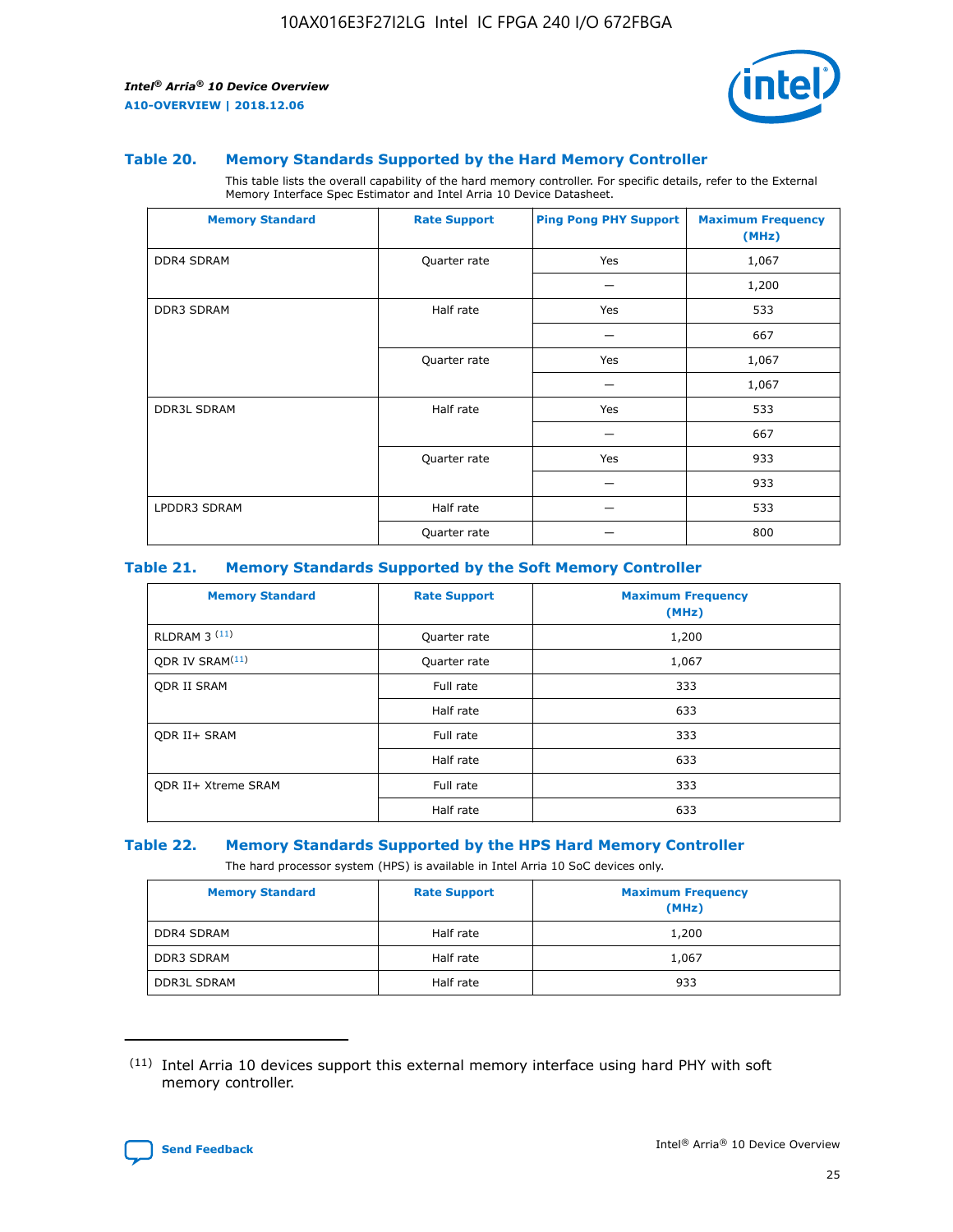

#### **Related Information**

#### [Intel Arria 10 Device Datasheet](https://www.intel.com/content/www/us/en/programmable/documentation/mcn1413182292568.html#mcn1413182153340)

Lists the memory interface performance according to memory interface standards, rank or chip select configurations, and Intel Arria 10 device speed grades.

## **PCIe Gen1, Gen2, and Gen3 Hard IP**

Intel Arria 10 devices contain PCIe hard IP that is designed for performance and ease-of-use:

- Includes all layers of the PCIe stack—transaction, data link and physical layers.
- Supports PCIe Gen3, Gen2, and Gen1 Endpoint and Root Port in x1, x2, x4, or x8 lane configuration.
- Operates independently from the core logic—optional configuration via protocol (CvP) allows the PCIe link to power up and complete link training in less than 100 ms while the Intel Arria 10 device completes loading the programming file for the rest of the FPGA.
- Provides added functionality that makes it easier to support emerging features such as Single Root I/O Virtualization (SR-IOV) and optional protocol extensions.
- Provides improved end-to-end datapath protection using ECC.
- Supports FPGA configuration via protocol (CvP) using PCIe at Gen3, Gen2, or Gen1 speed.

#### **Related Information**

PCS Features on page 30

## **Enhanced PCS Hard IP for Interlaken and 10 Gbps Ethernet**

#### **Interlaken Support**

The Intel Arria 10 enhanced PCS hard IP provides integrated Interlaken PCS supporting rates up to 25.8 Gbps per lane.

The Interlaken PCS is based on the proven functionality of the PCS developed for Intel's previous generation FPGAs, which demonstrated interoperability with Interlaken ASSP vendors and third-party IP suppliers. The Interlaken PCS is present in every transceiver channel in Intel Arria 10 devices.

#### **Related Information**

PCS Features on page 30

#### **10 Gbps Ethernet Support**

The Intel Arria 10 enhanced PCS hard IP supports 10GBASE-R PCS compliant with IEEE 802.3 10 Gbps Ethernet (10GbE). The integrated hard IP support for 10GbE and the 10 Gbps transceivers save external PHY cost, board space, and system power.

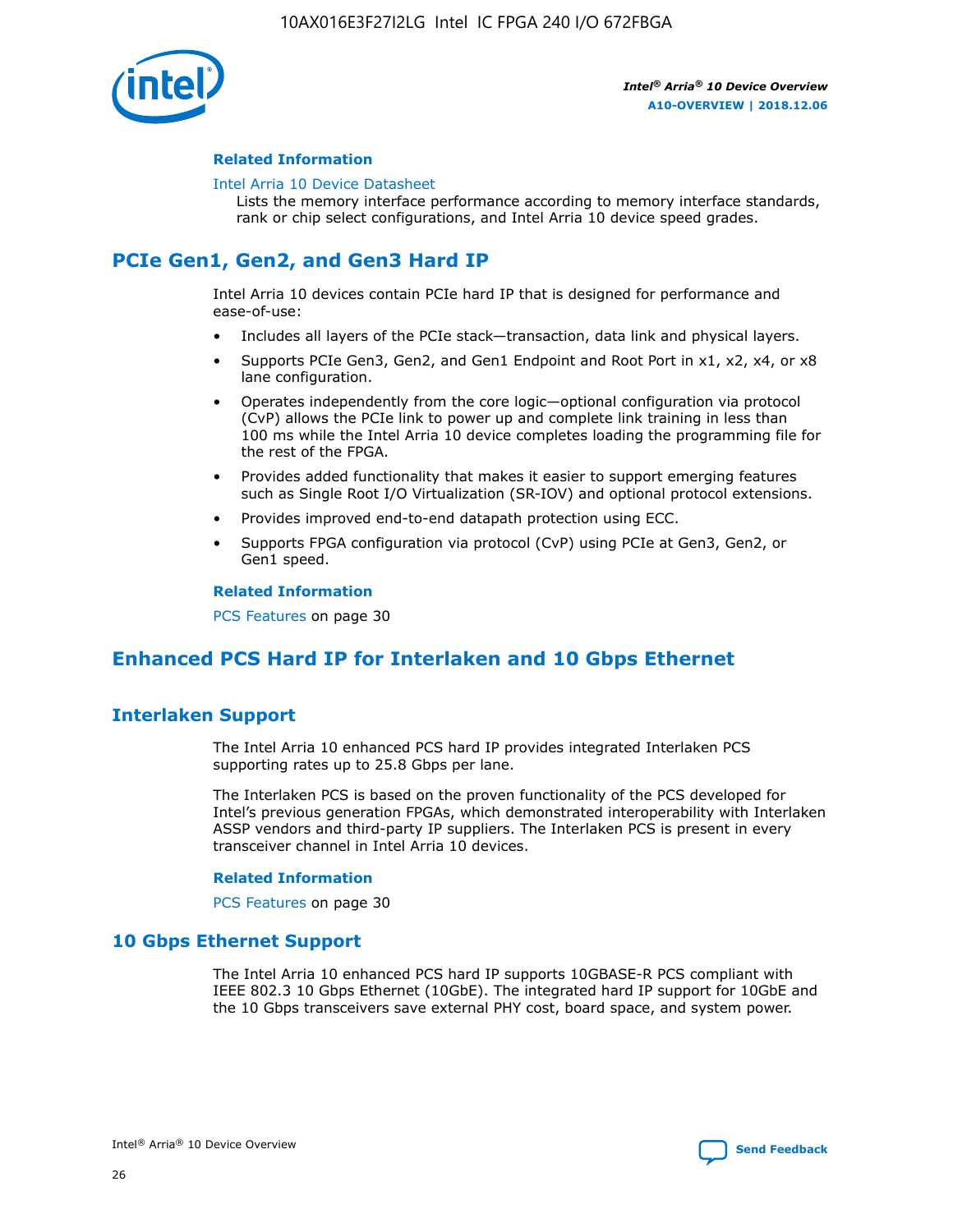

The scalable hard IP supports multiple independent 10GbE ports while using a single PLL for all the 10GBASE-R PCS instantiations, which saves on core logic resources and clock networks:

- Simplifies multiport 10GbE systems compared to XAUI interfaces that require an external XAUI-to-10G PHY.
- Incorporates Electronic Dispersion Compensation (EDC), which enables direct connection to standard 10 Gbps XFP and SFP+ pluggable optical modules.
- Supports backplane Ethernet applications and includes a hard 10GBASE-KR Forward Error Correction (FEC) circuit that you can use for 10 Gbps and 40 Gbps applications.

The 10 Gbps Ethernet PCS hard IP and 10GBASE-KR FEC are present in every transceiver channel.

#### **Related Information**

PCS Features on page 30

## **Low Power Serial Transceivers**

Intel Arria 10 FPGAs and SoCs include lowest power transceivers that deliver high bandwidth, throughput and low latency.

Intel Arria 10 devices deliver the industry's lowest power consumption per transceiver channel:

- 12.5 Gbps transceivers at as low as 242 mW
- 10 Gbps transceivers at as low as 168 mW
- 6 Gbps transceivers at as low as 117 mW

Intel Arria 10 transceivers support various data rates according to application:

- Chip-to-chip and chip-to-module applications—from 1 Gbps up to 25.8 Gbps
- Long reach and backplane applications—from 1 Gbps up to 12.5 with advanced adaptive equalization
- Critical power sensitive applications—from 1 Gbps up to 11.3 Gbps using lower power modes

The combination of 20 nm process technology and architectural advances provide the following benefits:

- Significant reduction in die area and power consumption
- Increase of up to two times in transceiver I/O density compared to previous generation devices while maintaining optimal signal integrity
- Up to 72 total transceiver channels—you can configure up to 6 of these channels to run as fast as 25.8 Gbps
- All channels feature continuous data rate support up to the maximum rated speed

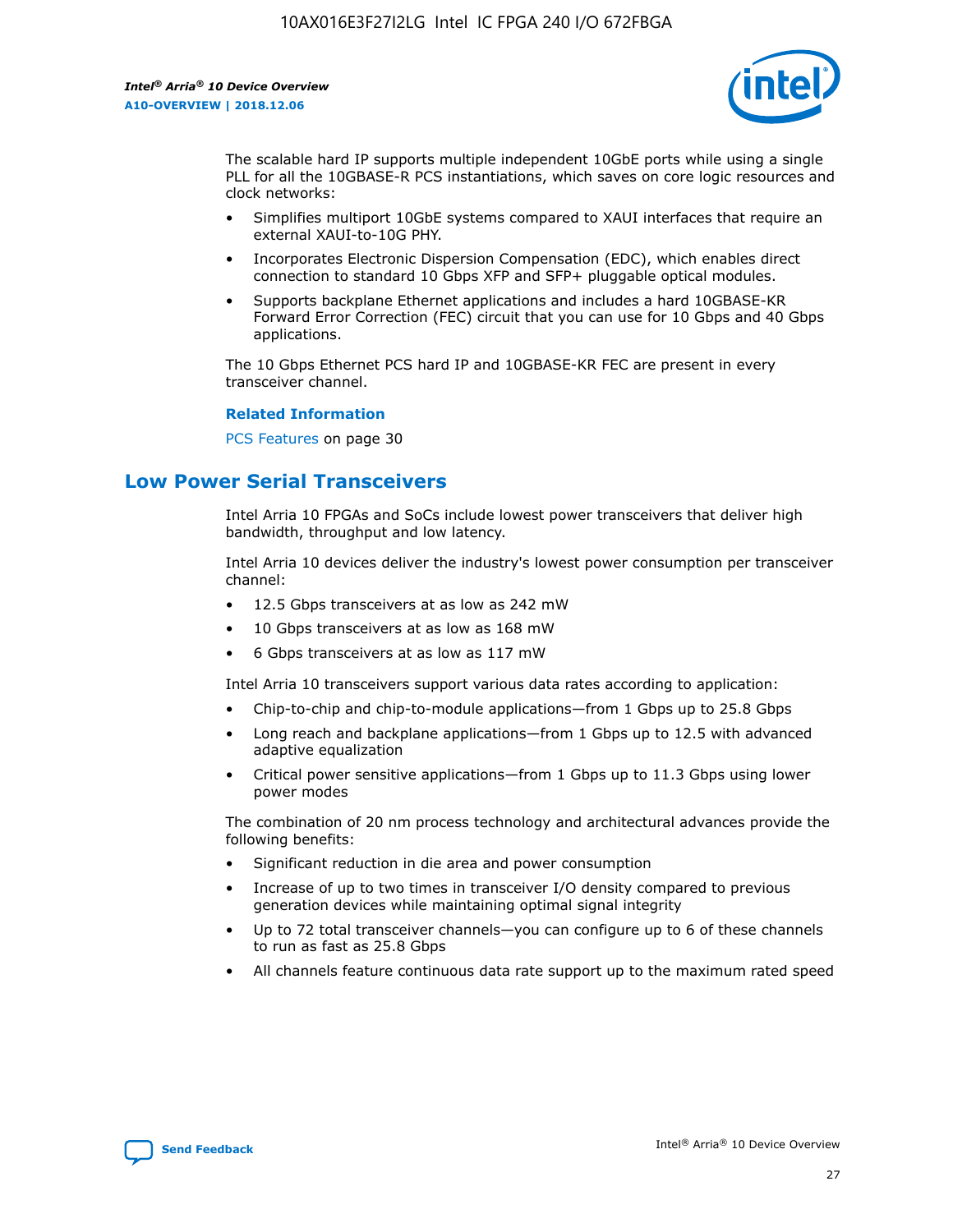

#### Transceiver PMA TX/RX PCS ATX PLL Transceiver PMA TX/RX PCS fPLL Network Flexible Clock Distribution Network PCS Transceiver PMA TX/RX FPGA **Clock Distribution** Fabric PCS Transceiver PMA TX/RX ATX Flexible PLL PCS Transceiver PMA TX/RX ▲ fPLL Transceiver PMA TX/RX PCS 4

#### **Figure 6. Intel Arria 10 Transceiver Block Architecture**

#### **Transceiver Channels**

All transceiver channels feature a dedicated Physical Medium Attachment (PMA) and a hardened Physical Coding Sublayer (PCS).

- The PMA provides primary interfacing capabilities to physical channels.
- The PCS typically handles encoding/decoding, word alignment, and other preprocessing functions before transferring data to the FPGA core fabric.

A transceiver channel consists of a PMA and a PCS block. Most transceiver banks have 6 channels. There are some transceiver banks that contain only 3 channels.

A wide variety of bonded and non-bonded data rate configurations is possible using a highly configurable clock distribution network. Up to 80 independent transceiver data rates can be configured.

The following figures are graphical representations of top views of the silicon die, which correspond to reverse views for flip chip packages. Different Intel Arria 10 devices may have different floorplans than the ones shown in the figures.

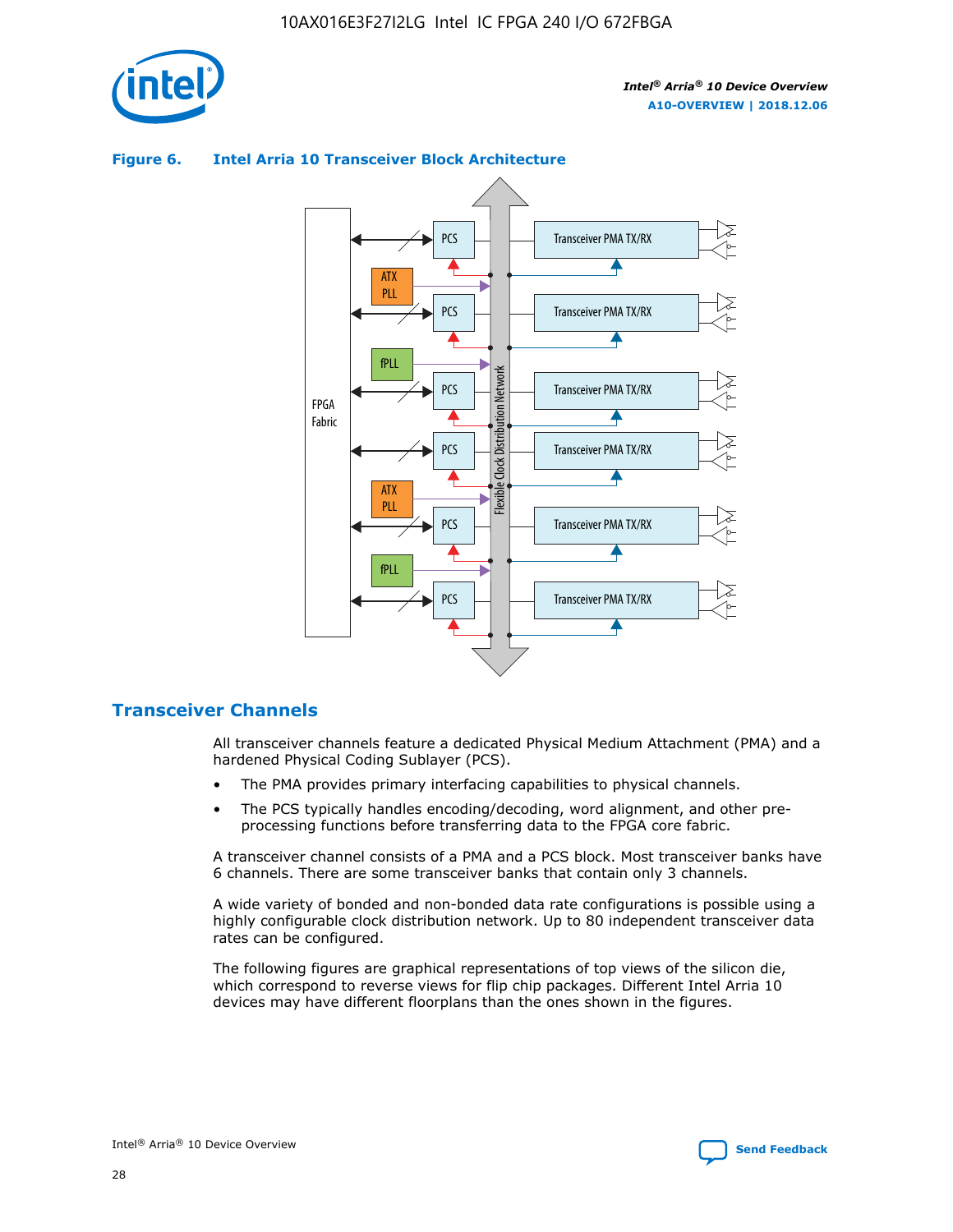

#### **Figure 7. Device Chip Overview for Intel Arria 10 GX and GT Devices**



#### **PMA Features**

Intel Arria 10 transceivers provide exceptional signal integrity at data rates up to 25.8 Gbps. Clocking options include ultra-low jitter ATX PLLs (LC tank based), clock multiplier unit (CMU) PLLs, and fractional PLLs.



Hard PCS Hard PCS Hard PCS Hard PCS Hard PCS

ATX (LC) Transmi PLL fPLL ATX (LC) **Transmit** PLL

Transceiver PMA Transceiver PMA Transceiver PMA

Transceiver PMA Transceiver PMA

Unused transceiver chann can be used as additional transceiver transmit PLLs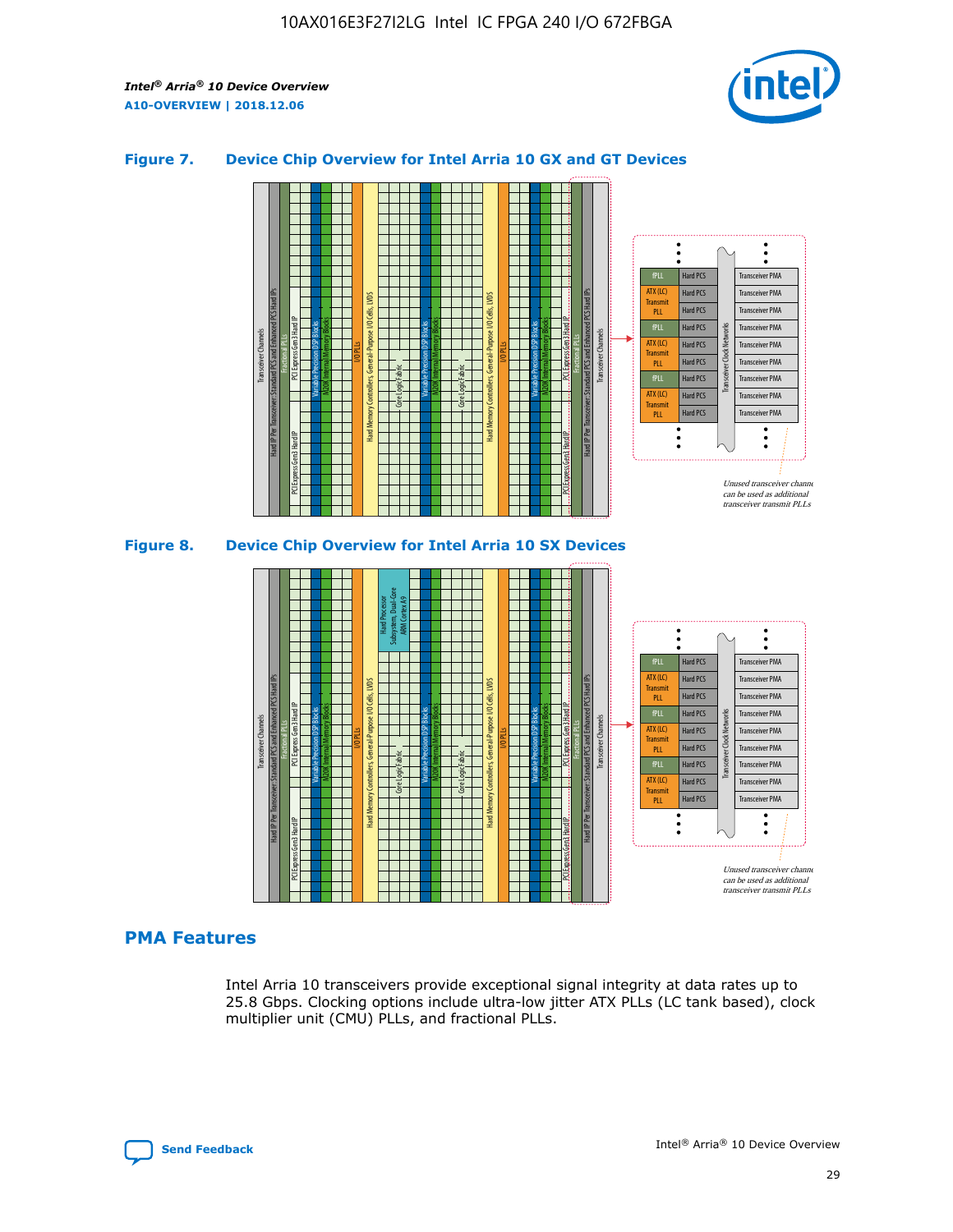

Each transceiver channel contains a channel PLL that can be used as the CMU PLL or clock data recovery (CDR) PLL. In CDR mode, the channel PLL recovers the receiver clock and data in the transceiver channel. Up to 80 independent data rates can be configured on a single Intel Arria 10 device.

#### **Table 23. PMA Features of the Transceivers in Intel Arria 10 Devices**

| <b>Feature</b>                                             | <b>Capability</b>                                                                                                                                                                                                             |
|------------------------------------------------------------|-------------------------------------------------------------------------------------------------------------------------------------------------------------------------------------------------------------------------------|
| Chip-to-Chip Data Rates                                    | 1 Gbps to 17.4 Gbps (Intel Arria 10 GX devices)<br>1 Gbps to 25.8 Gbps (Intel Arria 10 GT devices)                                                                                                                            |
| <b>Backplane Support</b>                                   | Drive backplanes at data rates up to 12.5 Gbps                                                                                                                                                                                |
| <b>Optical Module Support</b>                              | SFP+/SFP, XFP, CXP, QSFP/QSFP28, CFP/CFP2/CFP4                                                                                                                                                                                |
| Cable Driving Support                                      | SFP+ Direct Attach, PCI Express over cable, eSATA                                                                                                                                                                             |
| Transmit Pre-Emphasis                                      | 4-tap transmit pre-emphasis and de-emphasis to compensate for system channel loss                                                                                                                                             |
| Continuous Time Linear<br>Equalizer (CTLE)                 | Dual mode, high-gain, and high-data rate, linear receive equalization to compensate for<br>system channel loss                                                                                                                |
| Decision Feedback Equalizer<br>(DFE)                       | 7-fixed and 4-floating tap DFE to equalize backplane channel loss in the presence of<br>crosstalk and noisy environments                                                                                                      |
| Variable Gain Amplifier                                    | Optimizes the signal amplitude prior to the CDR sampling and operates in fixed and<br>adaptive modes                                                                                                                          |
| Altera Digital Adaptive<br>Parametric Tuning (ADAPT)       | Fully digital adaptation engine to automatically adjust all link equalization parameters-<br>including CTLE, DFE, and variable gain amplifier blocks—that provide optimal link margin<br>without intervention from user logic |
| Precision Signal Integrity<br>Calibration Engine (PreSICE) | Hardened calibration controller to quickly calibrate all transceiver control parameters on<br>power-up, which provides the optimal signal integrity and jitter performance                                                    |
| Advanced Transmit (ATX)<br><b>PLL</b>                      | Low jitter ATX (LC tank based) PLLs with continuous tuning range to cover a wide range of<br>standard and proprietary protocols                                                                                               |
| <b>Fractional PLLs</b>                                     | On-chip fractional frequency synthesizers to replace on-board crystal oscillators and reduce<br>system cost                                                                                                                   |
| Digitally Assisted Analog<br><b>CDR</b>                    | Superior jitter tolerance with fast lock time                                                                                                                                                                                 |
| <b>Dynamic Partial</b><br>Reconfiguration                  | Allows independent control of the Avalon memory-mapped interface of each transceiver<br>channel for the highest transceiver flexibility                                                                                       |
| Multiple PCS-PMA and PCS-<br>PLD interface widths          | 8-, 10-, 16-, 20-, 32-, 40-, or 64-bit interface widths for flexibility of deserialization width,<br>encoding, and reduced latency                                                                                            |

#### **PCS Features**

This table summarizes the Intel Arria 10 transceiver PCS features. You can use the transceiver PCS to support a wide range of protocols ranging from 1 Gbps to 25.8 Gbps.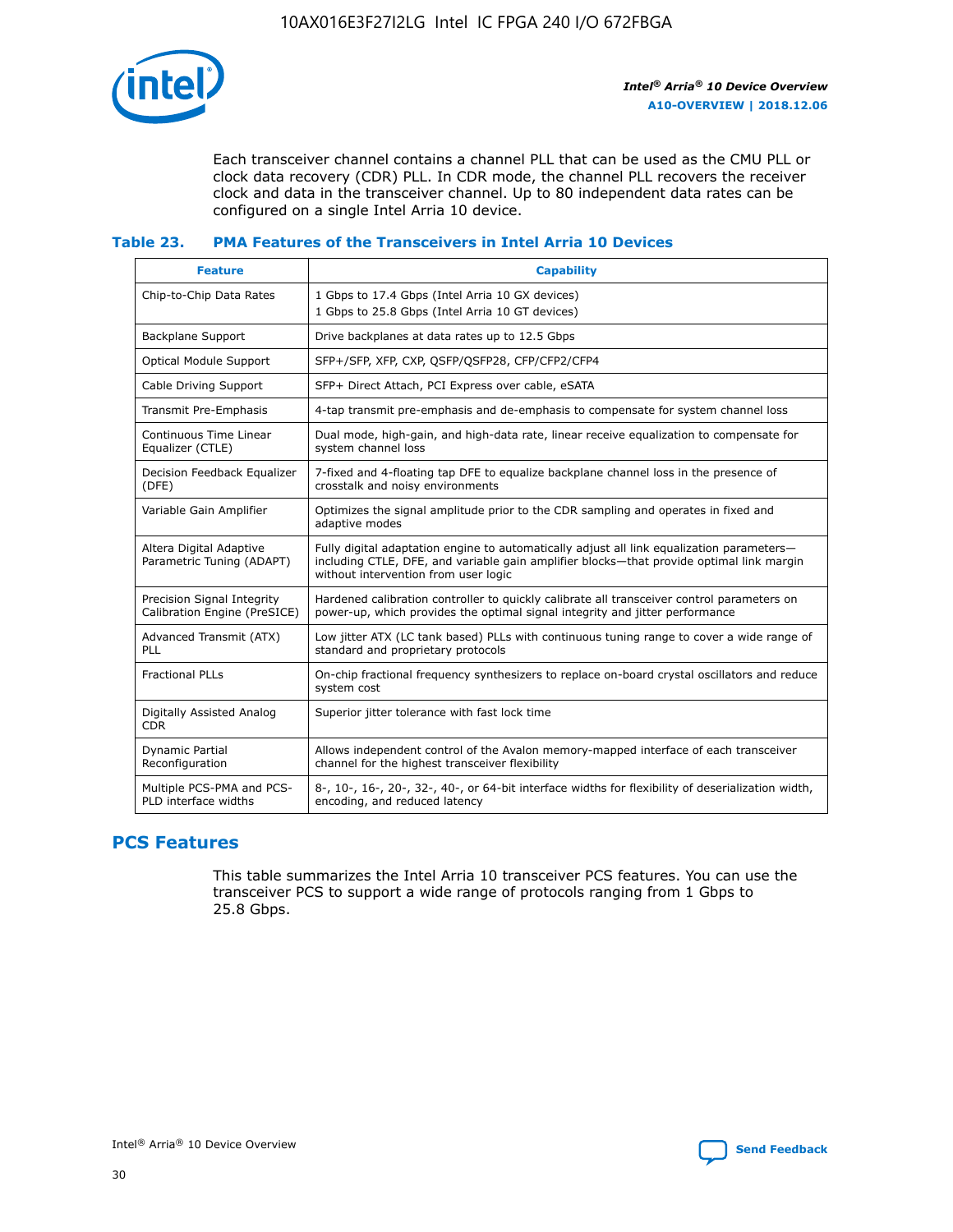

| <b>PCS</b>          | <b>Description</b>                                                                                                                                                                                                                                                                                                                                                                                             |
|---------------------|----------------------------------------------------------------------------------------------------------------------------------------------------------------------------------------------------------------------------------------------------------------------------------------------------------------------------------------------------------------------------------------------------------------|
| Standard PCS        | Operates at a data rate up to 12 Gbps<br>Supports protocols such as PCI-Express, CPRI 4.2+, GigE, IEEE 1588 in Hard PCS<br>Implements other protocols using Basic/Custom (Standard PCS) transceiver<br>configuration rules.                                                                                                                                                                                    |
| <b>Enhanced PCS</b> | Performs functions common to most serial data industry standards, such as word<br>alignment, encoding/decoding, and framing, before data is sent or received off-chip<br>through the PMA<br>• Handles data transfer to and from the FPGA fabric<br>Handles data transfer internally to and from the PMA<br>Provides frequency compensation<br>Performs channel bonding for multi-channel low skew applications |
| PCIe Gen3 PCS       | Supports the seamless switching of Data and Clock between the Gen1, Gen2, and Gen3<br>data rates<br>Provides support for PIPE 3.0 features<br>Supports the PIPE interface with the Hard IP enabled, as well as with the Hard IP<br>bypassed                                                                                                                                                                    |

#### **Related Information**

- PCIe Gen1, Gen2, and Gen3 Hard IP on page 26
- Interlaken Support on page 26
- 10 Gbps Ethernet Support on page 26

#### **PCS Protocol Support**

This table lists some of the protocols supported by the Intel Arria 10 transceiver PCS. For more information about the blocks in the transmitter and receiver data paths, refer to the related information.

| <b>Protocol</b>                                 | <b>Data Rate</b><br>(Gbps) | <b>Transceiver IP</b>       | <b>PCS Support</b>                      |
|-------------------------------------------------|----------------------------|-----------------------------|-----------------------------------------|
| PCIe Gen3 x1, x2, x4, x8                        | 8.0                        | Native PHY (PIPE)           | Standard PCS and PCIe<br>Gen3 PCS       |
| PCIe Gen2 x1, x2, x4, x8                        | 5.0                        | Native PHY (PIPE)           | <b>Standard PCS</b>                     |
| PCIe Gen1 x1, x2, x4, x8                        | 2.5                        | Native PHY (PIPE)           | Standard PCS                            |
| 1000BASE-X Gigabit Ethernet                     | 1.25                       | Native PHY                  | <b>Standard PCS</b>                     |
| 1000BASE-X Gigabit Ethernet with<br>IEEE 1588v2 | 1.25                       | Native PHY                  | Standard PCS                            |
| 10GBASE-R                                       | 10.3125                    | Native PHY                  | <b>Enhanced PCS</b>                     |
| 10GBASE-R with IEEE 1588v2                      | 10.3125                    | Native PHY                  | <b>Enhanced PCS</b>                     |
| 10GBASE-R with KR FEC                           | 10.3125                    | Native PHY                  | <b>Enhanced PCS</b>                     |
| 10GBASE-KR and 1000BASE-X                       | 10.3125                    | 1G/10GbE and 10GBASE-KR PHY | Standard PCS and<br><b>Enhanced PCS</b> |
| Interlaken (CEI-6G/11G)                         | 3.125 to 17.4              | Native PHY                  | <b>Enhanced PCS</b>                     |
| SFI-S/SFI-5.2                                   | 11.2                       | Native PHY                  | <b>Enhanced PCS</b>                     |
| $10G$ SDI                                       | 10.692                     | Native PHY                  | <b>Enhanced PCS</b>                     |
|                                                 |                            |                             | continued                               |

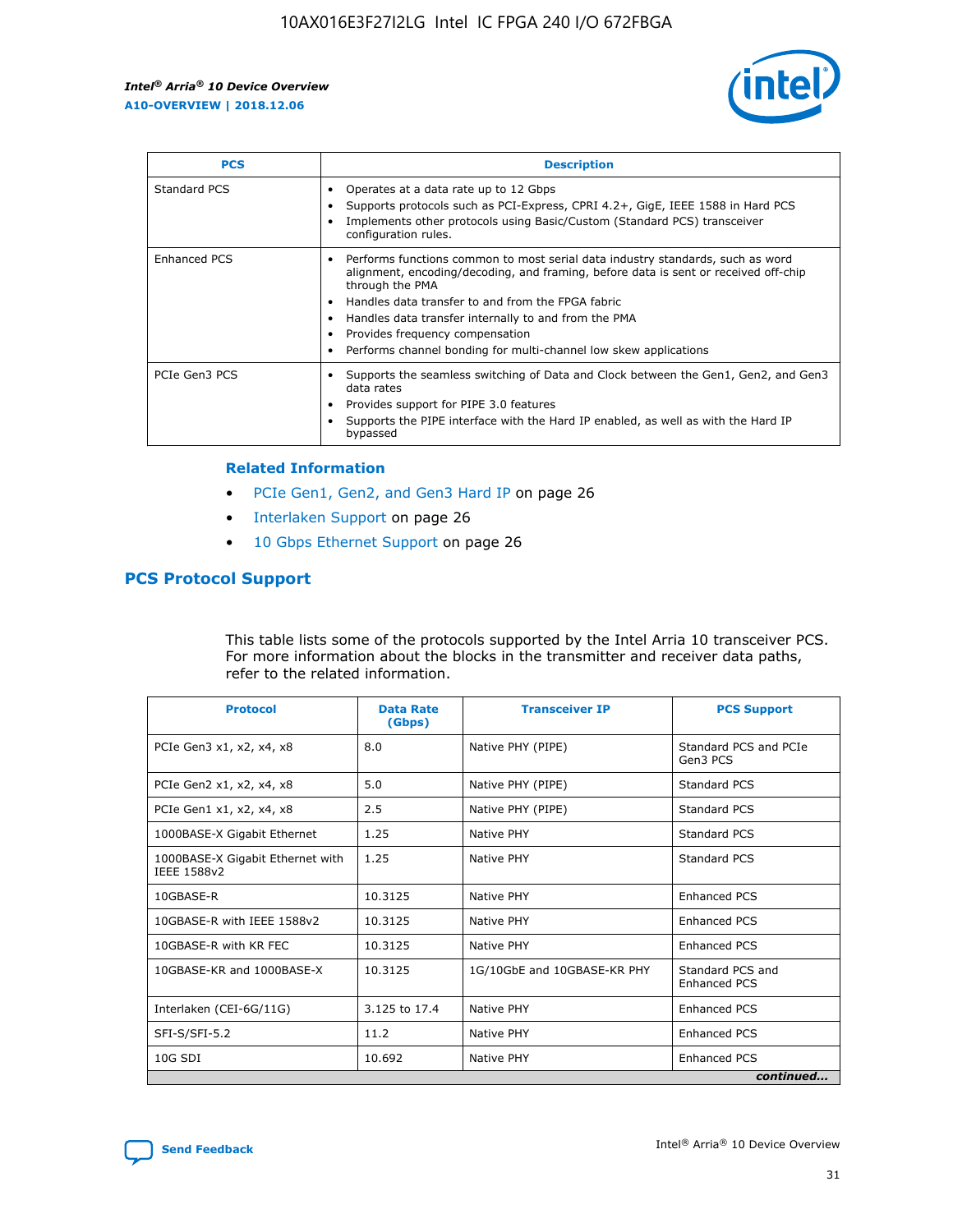

| <b>Protocol</b>      | <b>Data Rate</b><br>(Gbps) | <b>Transceiver IP</b> | <b>PCS Support</b> |
|----------------------|----------------------------|-----------------------|--------------------|
| CPRI 6.0 (64B/66B)   | 0.6144 to<br>10.1376       | Native PHY            | Enhanced PCS       |
| CPRI 4.2 (8B/10B)    | 0.6144 to<br>9.8304        | <b>Native PHY</b>     | Standard PCS       |
| OBSAI RP3 v4.2       | 0.6144 to 6.144            | Native PHY            | Standard PCS       |
| SD-SDI/HD-SDI/3G-SDI | $0.143(12)$ to<br>2.97     | Native PHY            | Standard PCS       |

#### **Related Information**

#### [Intel Arria 10 Transceiver PHY User Guide](https://www.intel.com/content/www/us/en/programmable/documentation/nik1398707230472.html#nik1398707091164)

Provides more information about the supported transceiver protocols and PHY IP, the PMA architecture, and the standard, enhanced, and PCIe Gen3 PCS architecture.

## **SoC with Hard Processor System**

Each SoC device combines an FPGA fabric and a hard processor system (HPS) in a single device. This combination delivers the flexibility of programmable logic with the power and cost savings of hard IP in these ways:

- Reduces board space, system power, and bill of materials cost by eliminating a discrete embedded processor
- Allows you to differentiate the end product in both hardware and software, and to support virtually any interface standard
- Extends the product life and revenue through in-field hardware and software updates

<sup>(12)</sup> The 0.143 Gbps data rate is supported using oversampling of user logic that you must implement in the FPGA fabric.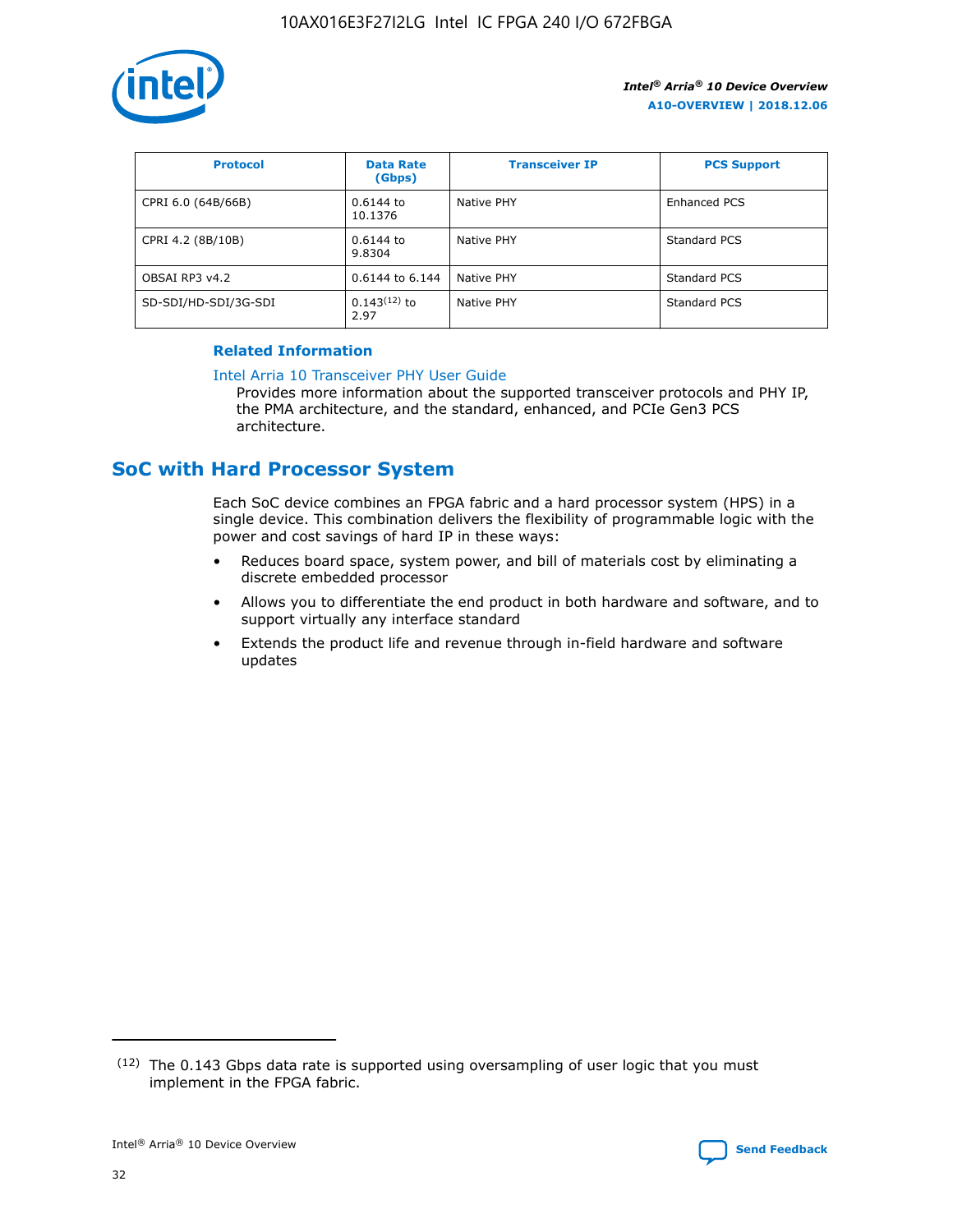

#### **Figure 9. HPS Block Diagram**

This figure shows a block diagram of the HPS with the dual ARM Cortex-A9 MPCore processor.



#### **Key Advantages of 20-nm HPS**

The 20-nm HPS strikes a balance between enabling maximum software compatibility with 28-nm SoCs while still improving upon the 28-nm HPS architecture. These improvements address the requirements of the next generation target markets such as wireless and wireline communications, compute and storage equipment, broadcast and military in terms of performance, memory bandwidth, connectivity via backplane and security.

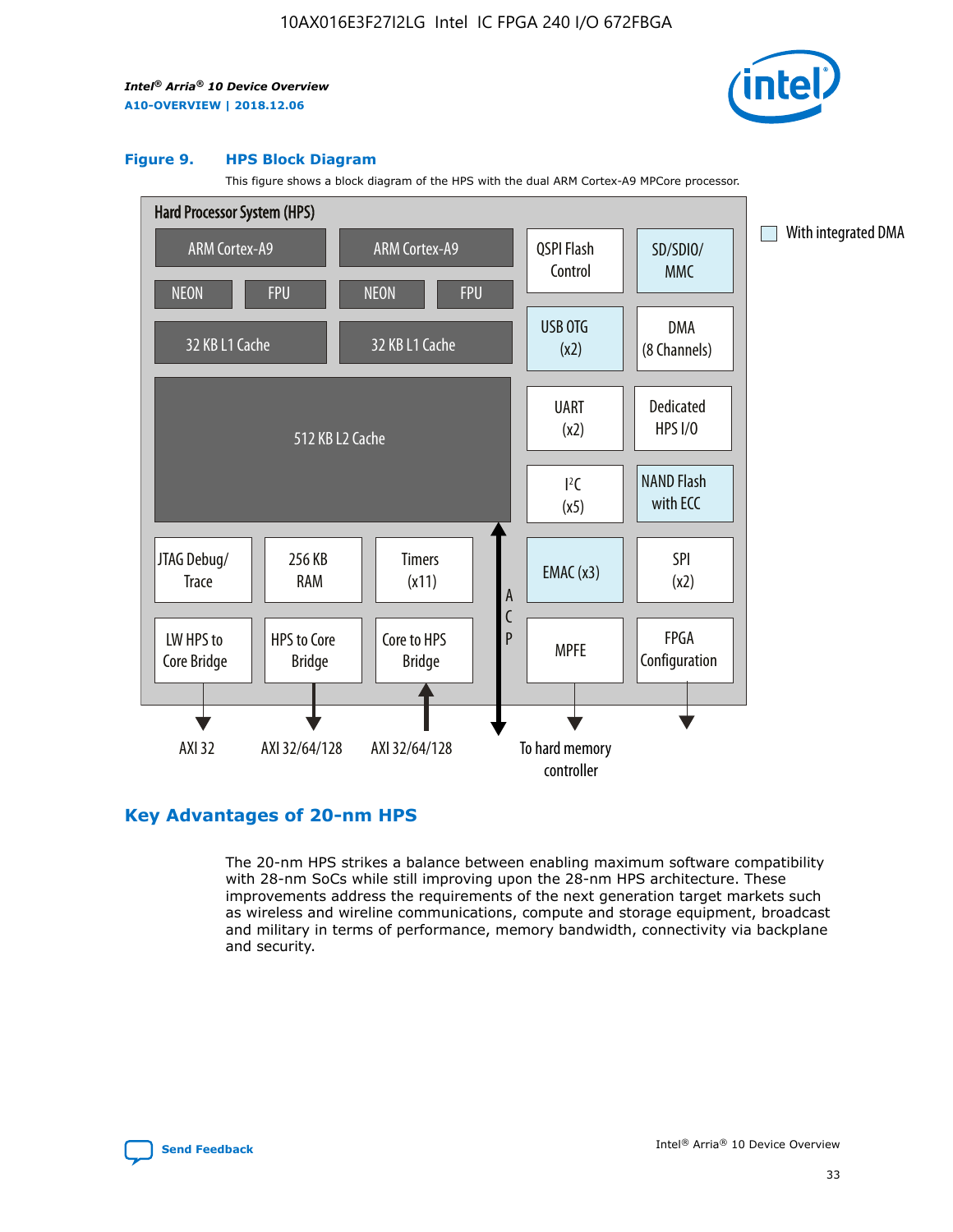

#### **Table 24. Improvements in 20 nm HPS**

This table lists the key improvements of the 20 nm HPS compared to the 28 nm HPS.

| Advantages/<br><b>Improvements</b>                          | <b>Description</b>                                                                                                                                                                                                                                                                                                                                                                                                                                                                                                                                                                                                                                                                                                                                                                                                                                                                                                                   |
|-------------------------------------------------------------|--------------------------------------------------------------------------------------------------------------------------------------------------------------------------------------------------------------------------------------------------------------------------------------------------------------------------------------------------------------------------------------------------------------------------------------------------------------------------------------------------------------------------------------------------------------------------------------------------------------------------------------------------------------------------------------------------------------------------------------------------------------------------------------------------------------------------------------------------------------------------------------------------------------------------------------|
| Increased performance and<br>overdrive capability           | While the nominal processor frequency is 1.2 GHz, the 20 nm HPS offers an "overdrive"<br>feature which enables a higher processor operating frequency. This requires a higher supply<br>voltage value that is unique to the HPS and may require a separate regulator.                                                                                                                                                                                                                                                                                                                                                                                                                                                                                                                                                                                                                                                                |
| Increased processor memory<br>bandwidth and DDR4<br>support | Up to 64-bit DDR4 memory at 2,400 Mbps support is available for the processor. The hard<br>memory controller for the HPS comprises a multi-port front end that manages connections<br>to a single port memory controller. The multi-port front end allows logic core and the HPS<br>to share ports and thereby the available bandwidth of the memory controller.                                                                                                                                                                                                                                                                                                                                                                                                                                                                                                                                                                     |
| Flexible I/O sharing                                        | An advanced I/O pin muxing scheme allows improved sharing of I/O between the HPS and<br>the core logic. The following types of I/O are available for SoC:<br>17 dedicated I/Os-physically located inside the HPS block and are not accessible to<br>logic within the core. The 17 dedicated I/Os are used for HPS clock, resets, and<br>interfacing with boot devices, QSPI, and SD/MMC.<br>48 direct shared I/O-located closest to the HPS block and are ideal for high speed HPS<br>$\bullet$<br>peripherals such as EMAC, USB, and others. There is one bank of 48 I/Os that supports<br>direct sharing where the 48 I/Os can be shared 12 I/Os at a time.<br>Standard (shared) I/O-all standard I/Os can be shared by the HPS peripherals and any<br>logic within the core. For designs where more than 48 I/Os are reguired to fully use all<br>the peripherals in the HPS, these I/Os can be connected through the core logic. |
| <b>EMAC</b> core                                            | Three EMAC cores are available in the HPS. The EMAC cores enable an application to<br>support two redundant Ethernet connections; for example, backplane, or two EMAC cores<br>for managing IEEE 1588 time stamp information while allowing a third EMAC core for debug<br>and configuration. All three EMACs can potentially share the same time stamps, simplifying<br>the 1588 time stamping implementation. A new serial time stamp interface allows core<br>logic to access and read the time stamp values. The integrated EMAC controllers can be<br>connected to external Ethernet PHY through the provided MDIO or I <sup>2</sup> C interface.                                                                                                                                                                                                                                                                               |
| On-chip memory                                              | The on-chip memory is updated to 256 KB support and can support larger data sets and<br>real time algorithms.                                                                                                                                                                                                                                                                                                                                                                                                                                                                                                                                                                                                                                                                                                                                                                                                                        |
| <b>ECC</b> enhancements                                     | Improvements in L2 Cache ECC management allow identification of errors down to the<br>address level. ECC enhancements also enable improved error injection and status reporting<br>via the introduction of new memory mapped access to syndrome and data signals.                                                                                                                                                                                                                                                                                                                                                                                                                                                                                                                                                                                                                                                                    |
| HPS to FPGA Interconnect<br>Backbone                        | Although the HPS and the Logic Core can operate independently, they are tightly coupled<br>via a high-bandwidth system interconnect built from high-performance ARM AMBA AXI bus<br>bridges. IP bus masters in the FPGA fabric have access to HPS bus slaves via the FPGA-to-<br>HPS interconnect. Similarly, HPS bus masters have access to bus slaves in the core fabric<br>via the HPS-to-FPGA bridge. Both bridges are AMBA AXI-3 compliant and support<br>simultaneous read and write transactions. Up to three masters within the core fabric can<br>share the HPS SDRAM controller with the processor. Additionally, the processor can be used<br>to configure the core fabric under program control via a dedicated 32-bit configuration port.                                                                                                                                                                               |
| FPGA configuration and HPS<br>booting                       | The FPGA fabric and HPS in the SoCs are powered independently. You can reduce the clock<br>frequencies or gate the clocks to reduce dynamic power.<br>You can configure the FPGA fabric and boot the HPS independently, in any order, providing<br>you with more design flexibility.                                                                                                                                                                                                                                                                                                                                                                                                                                                                                                                                                                                                                                                 |
| Security                                                    | New security features have been introduced for anti-tamper management, secure boot,<br>encryption (AES), and authentication (SHA).                                                                                                                                                                                                                                                                                                                                                                                                                                                                                                                                                                                                                                                                                                                                                                                                   |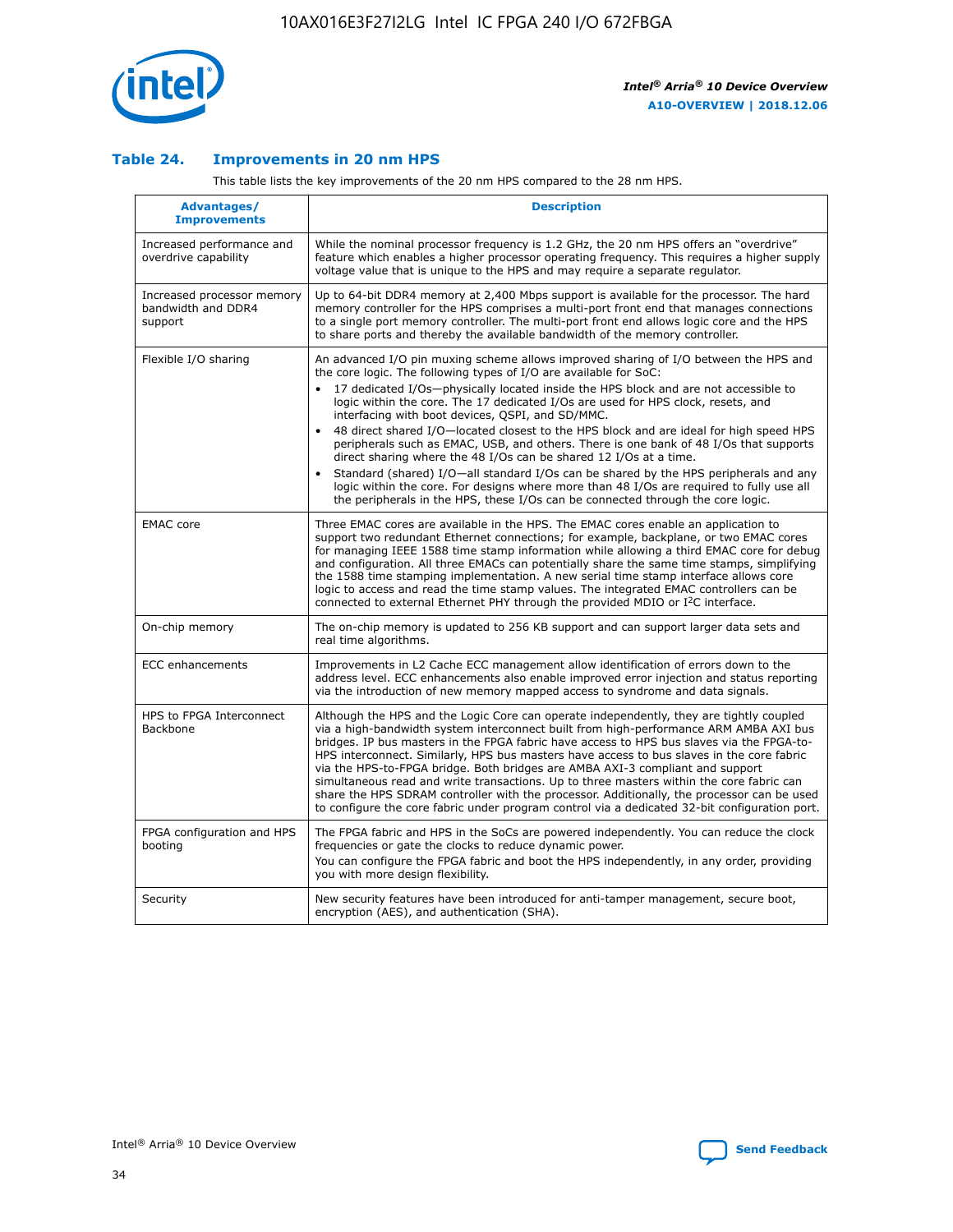

## **Features of the HPS**

The HPS has the following features:

- 1.2-GHz, dual-core ARM Cortex-A9 MPCore processor with up to 1.5-GHz via overdrive
	- ARMv7-A architecture that runs 32-bit ARM instructions, 16-bit and 32-bit Thumb instructions, and 8-bit Java byte codes in Jazelle style
	- Superscalar, variable length, out-of-order pipeline with dynamic branch prediction
	- Instruction Efficiency 2.5 MIPS/MHz, which provides total performance of 7500 MIPS at 1.5 GHz
- Each processor core includes:
	- 32 KB of L1 instruction cache, 32 KB of L1 data cache
	- Single- and double-precision floating-point unit and NEON media engine
	- CoreSight debug and trace technology
	- Snoop Control Unit (SCU) and Acceleration Coherency Port (ACP)
- 512 KB of shared L2 cache
- 256 KB of scratch RAM
- Hard memory controller with support for DDR3, DDR4 and optional error correction code (ECC) support
- Multiport Front End (MPFE) Scheduler interface to the hard memory controller
- 8-channel direct memory access (DMA) controller
- QSPI flash controller with SIO, DIO, QIO SPI Flash support
- NAND flash controller (ONFI 1.0 or later) with DMA and ECC support, updated to support 8 and 16-bit Flash devices and new command DMA to offload CPU for fast power down recovery
- Updated SD/SDIO/MMC controller to eMMC 4.5 with DMA with CE-ATA digital command support
- 3 10/100/1000 Ethernet media access control (MAC) with DMA
- 2 USB On-the-Go (OTG) controllers with DMA
- $\bullet$  5 I<sup>2</sup>C controllers (3 can be used by EMAC for MIO to external PHY)
- 2 UART 16550 Compatible controllers
- 4 serial peripheral interfaces (SPI) (2 Master, 2 Slaves)
- 62 programmable general-purpose I/Os, which includes 48 direct share I/Os that allows the HPS peripherals to connect directly to the FPGA I/Os
- 7 general-purpose timers
- 4 watchdog timers
- Anti-tamper, Secure Boot, Encryption (AES) and Authentication (SHA)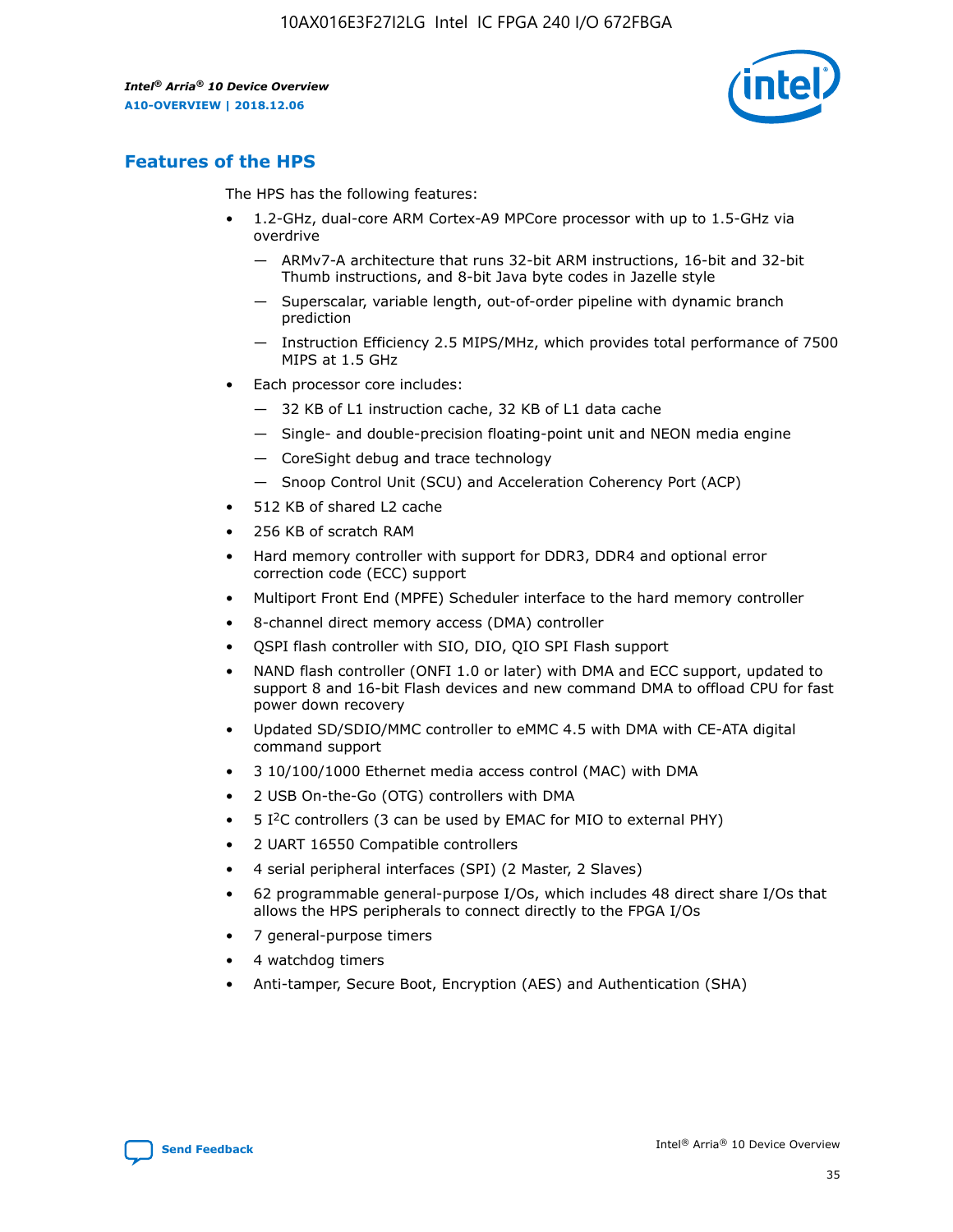

#### **System Peripherals and Debug Access Port**

Each Ethernet MAC, USB OTG, NAND flash controller, and SD/MMC controller module has an integrated DMA controller. For modules without an integrated DMA controller, an additional DMA controller module provides up to eight channels of high-bandwidth data transfers. Peripherals that communicate off-chip are multiplexed with other peripherals at the HPS pin level. This allows you to choose which peripherals interface with other devices on your PCB.

The debug access port provides interfaces to industry standard JTAG debug probes and supports ARM CoreSight debug and core traces to facilitate software development.

#### **HPS–FPGA AXI Bridges**

The HPS–FPGA bridges, which support the Advanced Microcontroller Bus Architecture (AMBA) Advanced eXtensible Interface (AXI™) specifications, consist of the following bridges:

- FPGA-to-HPS AMBA AXI bridge—a high-performance bus supporting 32, 64, and 128 bit data widths that allows the FPGA fabric to issue transactions to slaves in the HPS.
- HPS-to-FPGA Avalon/AMBA AXI bridge—a high-performance bus supporting 32, 64, and 128 bit data widths that allows the HPS to issue transactions to slaves in the FPGA fabric.
- Lightweight HPS-to-FPGA AXI bridge—a lower latency 32 bit width bus that allows the HPS to issue transactions to soft peripherals in the FPGA fabric. This bridge is primarily used for control and status register (CSR) accesses to peripherals in the FPGA fabric.

The HPS–FPGA AXI bridges allow masters in the FPGA fabric to communicate with slaves in the HPS logic, and vice versa. For example, the HPS-to-FPGA AXI bridge allows you to share memories instantiated in the FPGA fabric with one or both microprocessors in the HPS, while the FPGA-to-HPS AXI bridge allows logic in the FPGA fabric to access the memory and peripherals in the HPS.

Each HPS–FPGA bridge also provides asynchronous clock crossing for data transferred between the FPGA fabric and the HPS.

#### **HPS SDRAM Controller Subsystem**

The HPS SDRAM controller subsystem contains a multiport SDRAM controller and DDR PHY that are shared between the FPGA fabric (through the FPGA-to-HPS SDRAM interface), the level 2 (L2) cache, and the level 3 (L3) system interconnect. The FPGA-to-HPS SDRAM interface supports AMBA AXI and Avalon® Memory-Mapped (Avalon-MM) interface standards, and provides up to six individual ports for access by masters implemented in the FPGA fabric.

The HPS SDRAM controller supports up to 3 masters (command ports), 3x 64-bit read data ports and 3x 64-bit write data ports.

To maximize memory performance, the SDRAM controller subsystem supports command and data reordering, deficit round-robin arbitration with aging, and high-priority bypass features.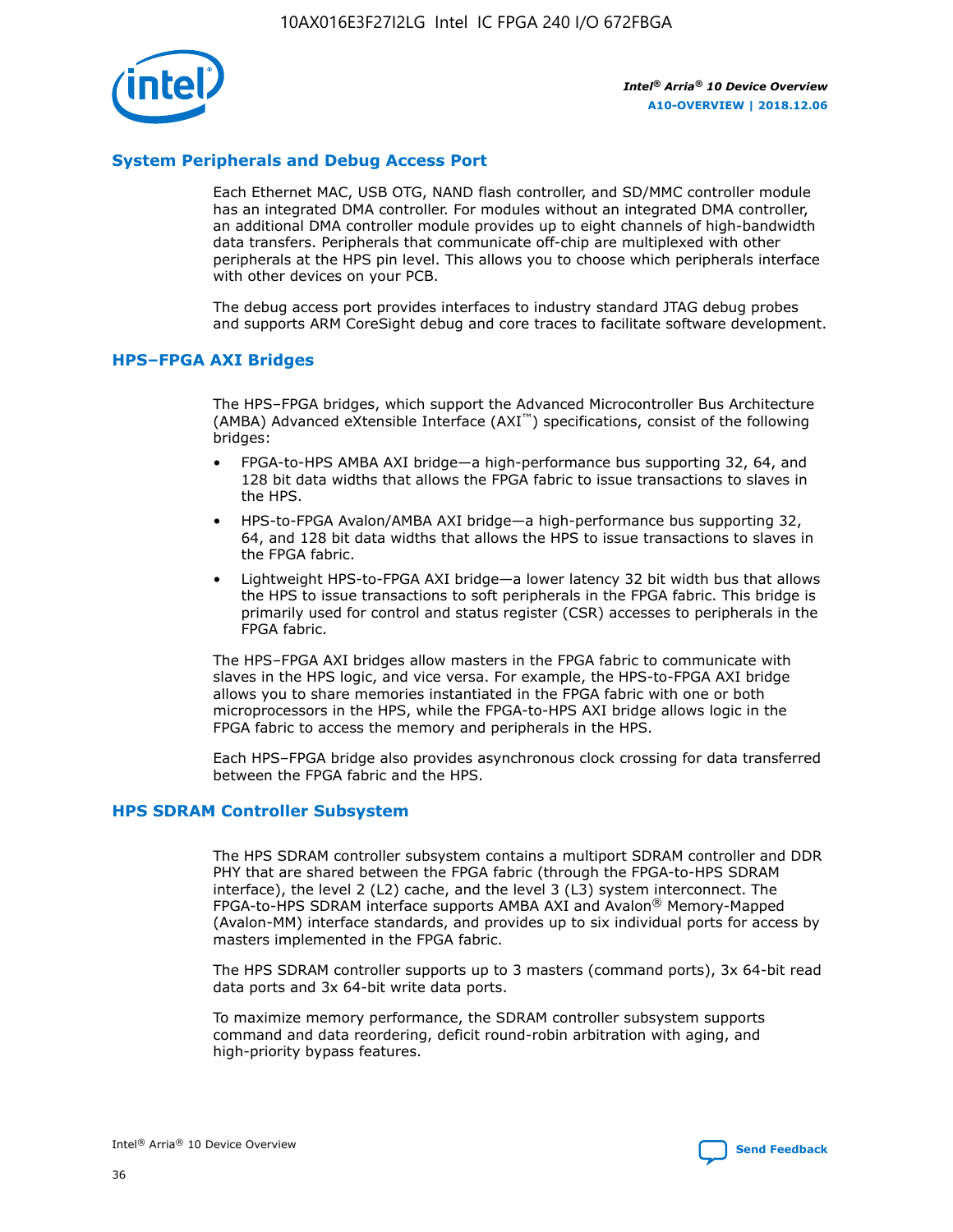

#### **FPGA Configuration and HPS Booting**

The FPGA fabric and HPS in the SoC FPGA must be powered at the same time. You can reduce the clock frequencies or gate the clocks to reduce dynamic power.

Once powered, the FPGA fabric and HPS can be configured independently thus providing you with more design flexibility:

- You can boot the HPS independently. After the HPS is running, the HPS can fully or partially reconfigure the FPGA fabric at any time under software control. The HPS can also configure other FPGAs on the board through the FPGA configuration controller.
- Configure the FPGA fabric first, and then boot the HPS from memory accessible to the FPGA fabric.

#### **Hardware and Software Development**

For hardware development, you can configure the HPS and connect your soft logic in the FPGA fabric to the HPS interfaces using the Platform Designer system integration tool in the Intel Quartus Prime software.

For software development, the ARM-based SoC FPGA devices inherit the rich software development ecosystem available for the ARM Cortex-A9 MPCore processor. The software development process for Intel SoC FPGAs follows the same steps as those for other SoC devices from other manufacturers. Support for Linux\*, VxWorks\*, and other operating systems are available for the SoC FPGAs. For more information on the operating systems support availability, contact the Intel FPGA sales team.

You can begin device-specific firmware and software development on the Intel SoC FPGA Virtual Target. The Virtual Target is a fast PC-based functional simulation of a target development system—a model of a complete development board. The Virtual Target enables the development of device-specific production software that can run unmodified on actual hardware.

#### **Dynamic and Partial Reconfiguration**

The Intel Arria 10 devices support dynamic and partial reconfiguration. You can use dynamic and partial reconfiguration simultaneously to enable seamless reconfiguration of both the device core and transceivers.

#### **Dynamic Reconfiguration**

You can reconfigure the PMA and PCS blocks while the device continues to operate. This feature allows you to change the data rates, protocol, and analog settings of a channel in a transceiver bank without affecting on-going data transfer in other transceiver banks. This feature is ideal for applications that require dynamic multiprotocol or multirate support.

## **Partial Reconfiguration**

Using partial reconfiguration, you can reconfigure some parts of the device while keeping the device in operation.

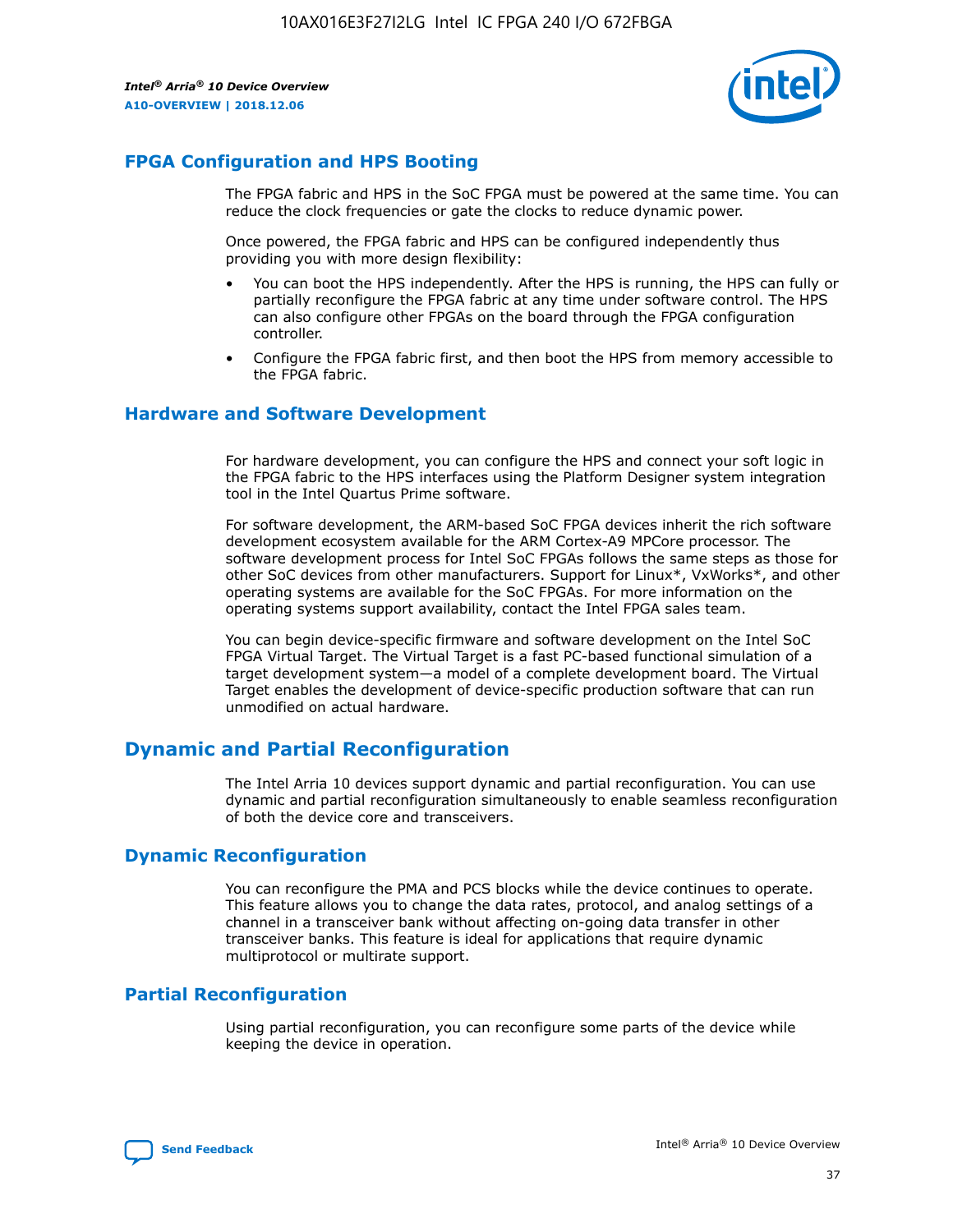

Instead of placing all device functions in the FPGA fabric, you can store some functions that do not run simultaneously in external memory and load them only when required. This capability increases the effective logic density of the device, and lowers cost and power consumption.

In the Intel solution, you do not have to worry about intricate device architecture to perform a partial reconfiguration. The partial reconfiguration capability is built into the Intel Quartus Prime design software, making such time-intensive task simple.

Intel Arria 10 devices support partial reconfiguration in the following configuration options:

- Using an internal host:
	- All supported configuration modes where the FPGA has access to external memory devices such as serial and parallel flash memory.
	- Configuration via Protocol [CvP (PCIe)]
- Using an external host—passive serial (PS), fast passive parallel (FPP) x8, FPP x16, and FPP x32 I/O interface.

## **Enhanced Configuration and Configuration via Protocol**

#### **Table 25. Configuration Schemes and Features of Intel Arria 10 Devices**

Intel Arria 10 devices support 1.8 V programming voltage and several configuration schemes.

| <b>Scheme</b>                                                          | <b>Data</b><br><b>Width</b> | <b>Max Clock</b><br>Rate<br>(MHz) | <b>Max Data</b><br>Rate<br>(Mbps)<br>(13) | <b>Decompression</b> | <b>Design</b><br>Security <sup>(1</sup><br>4) | <b>Partial</b><br>Reconfiguration<br>(15) | <b>Remote</b><br><b>System</b><br><b>Update</b> |
|------------------------------------------------------------------------|-----------------------------|-----------------------------------|-------------------------------------------|----------------------|-----------------------------------------------|-------------------------------------------|-------------------------------------------------|
| <b>JTAG</b>                                                            | 1 bit                       | 33                                | 33                                        |                      |                                               | Yes(16)                                   |                                                 |
| Active Serial (AS)<br>through the<br>EPCO-L<br>configuration<br>device | 1 bit,<br>4 bits            | 100                               | 400                                       | Yes                  | Yes                                           | Yes(16)                                   | Yes                                             |
| Passive serial (PS)<br>through CPLD or<br>external<br>microcontroller  | 1 bit                       | 100                               | 100                                       | Yes                  | Yes                                           | Yes <sup>(16)</sup>                       | Parallel<br>Flash<br>Loader<br>(PFL) IP<br>core |
|                                                                        |                             |                                   |                                           |                      |                                               |                                           | continued                                       |

<sup>(13)</sup> Enabling either compression or design security features affects the maximum data rate. Refer to the Intel Arria 10 Device Datasheet for more information.

<sup>(14)</sup> Encryption and compression cannot be used simultaneously.

 $(15)$  Partial reconfiguration is an advanced feature of the device family. If you are interested in using partial reconfiguration, contact Intel for support.

 $(16)$  Partial configuration can be performed only when it is configured as internal host.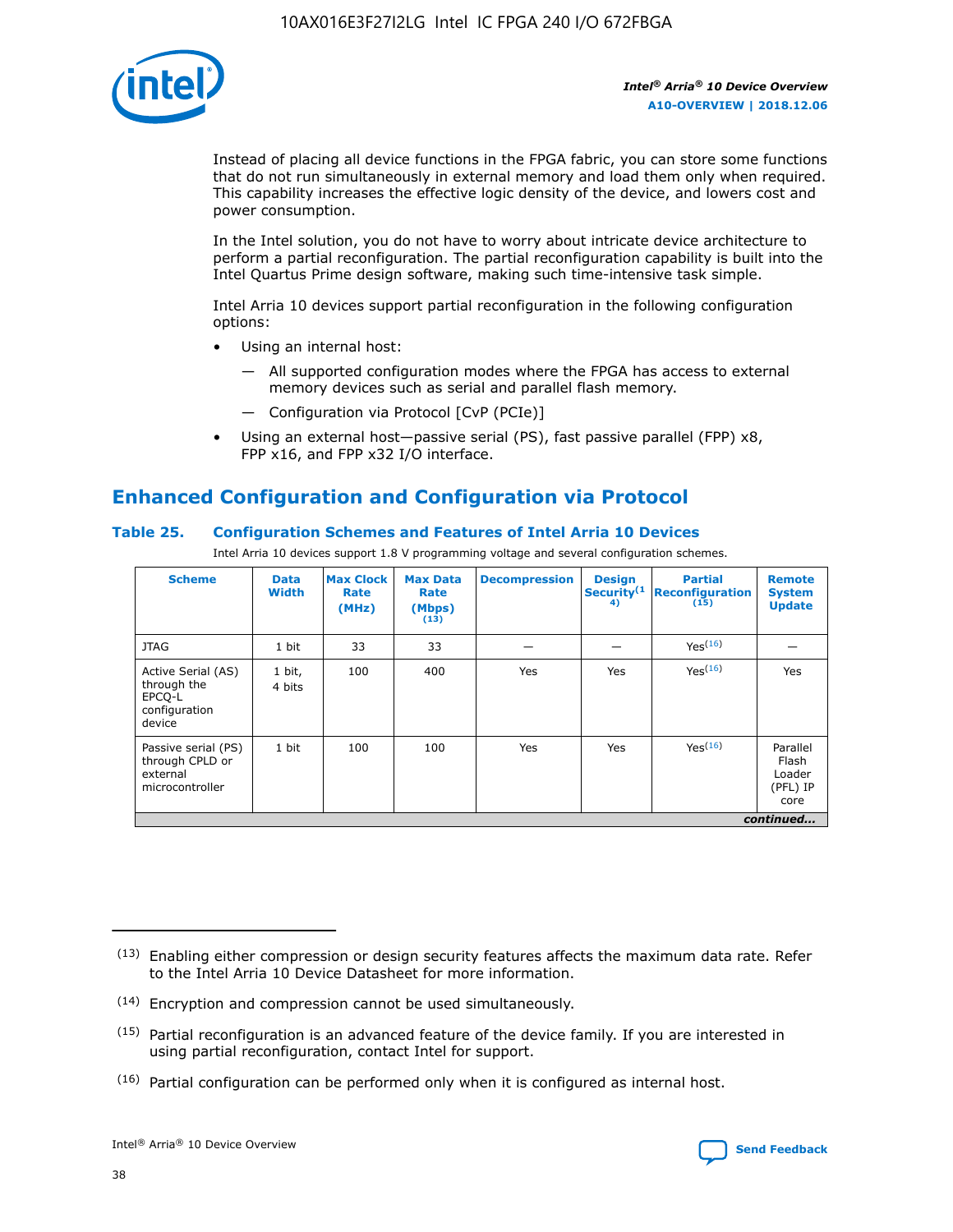

| <b>Scheme</b>                                    | <b>Data</b><br><b>Width</b> | <b>Max Clock</b><br>Rate<br>(MHz) | <b>Max Data</b><br>Rate<br>(Mbps)<br>(13) | <b>Decompression</b> | <b>Design</b><br>Security <sup>(1</sup><br>4) | <b>Partial</b><br><b>Reconfiguration</b><br>(15) | <b>Remote</b><br><b>System</b><br><b>Update</b> |
|--------------------------------------------------|-----------------------------|-----------------------------------|-------------------------------------------|----------------------|-----------------------------------------------|--------------------------------------------------|-------------------------------------------------|
| Fast passive                                     | 8 bits                      | 100                               | 3200                                      | Yes                  | Yes                                           | Yes(17)                                          | PFL IP                                          |
| parallel (FPP)<br>through CPLD or                | 16 bits                     |                                   |                                           | Yes                  | Yes                                           |                                                  | core                                            |
| external<br>microcontroller                      | 32 bits                     |                                   |                                           | Yes                  | Yes                                           |                                                  |                                                 |
| Configuration via                                | 16 bits                     | 100                               | 3200                                      | Yes                  | Yes                                           | Yes <sup>(17)</sup>                              |                                                 |
| <b>HPS</b>                                       | 32 bits                     |                                   |                                           | Yes                  | Yes                                           |                                                  |                                                 |
| Configuration via<br>Protocol [CvP<br>$(PCIe^*)$ | x1, x2,<br>x4, x8<br>lanes  |                                   | 8000                                      | Yes                  | Yes                                           | Yes <sup>(16)</sup>                              |                                                 |

You can configure Intel Arria 10 devices through PCIe using Configuration via Protocol (CvP). The Intel Arria 10 CvP implementation conforms to the PCIe 100 ms power-up-to-active time requirement.

#### **Related Information**

[Configuration via Protocol \(CvP\) Implementation in Intel FPGAs User Guide](https://www.intel.com/content/www/us/en/programmable/documentation/dsu1441819344145.html#dsu1442269728522) Provides more information about the CvP configuration scheme.

## **SEU Error Detection and Correction**

Intel Arria 10 devices offer robust and easy-to-use single-event upset (SEU) error detection and correction circuitry.

The detection and correction circuitry includes protection for Configuration RAM (CRAM) programming bits and user memories. The CRAM is protected by a continuously running CRC error detection circuit with integrated ECC that automatically corrects one or two errors and detects higher order multi-bit errors. When more than two errors occur, correction is available through reloading of the core programming file, providing a complete design refresh while the FPGA continues to operate.

The physical layout of the Intel Arria 10 CRAM array is optimized to make the majority of multi-bit upsets appear as independent single-bit or double-bit errors which are automatically corrected by the integrated CRAM ECC circuitry. In addition to the CRAM protection, the M20K memory blocks also include integrated ECC circuitry and are layout-optimized for error detection and correction. The MLAB does not have ECC.

(14) Encryption and compression cannot be used simultaneously.

<sup>(17)</sup> Supported at a maximum clock rate of 100 MHz.



 $(13)$  Enabling either compression or design security features affects the maximum data rate. Refer to the Intel Arria 10 Device Datasheet for more information.

 $(15)$  Partial reconfiguration is an advanced feature of the device family. If you are interested in using partial reconfiguration, contact Intel for support.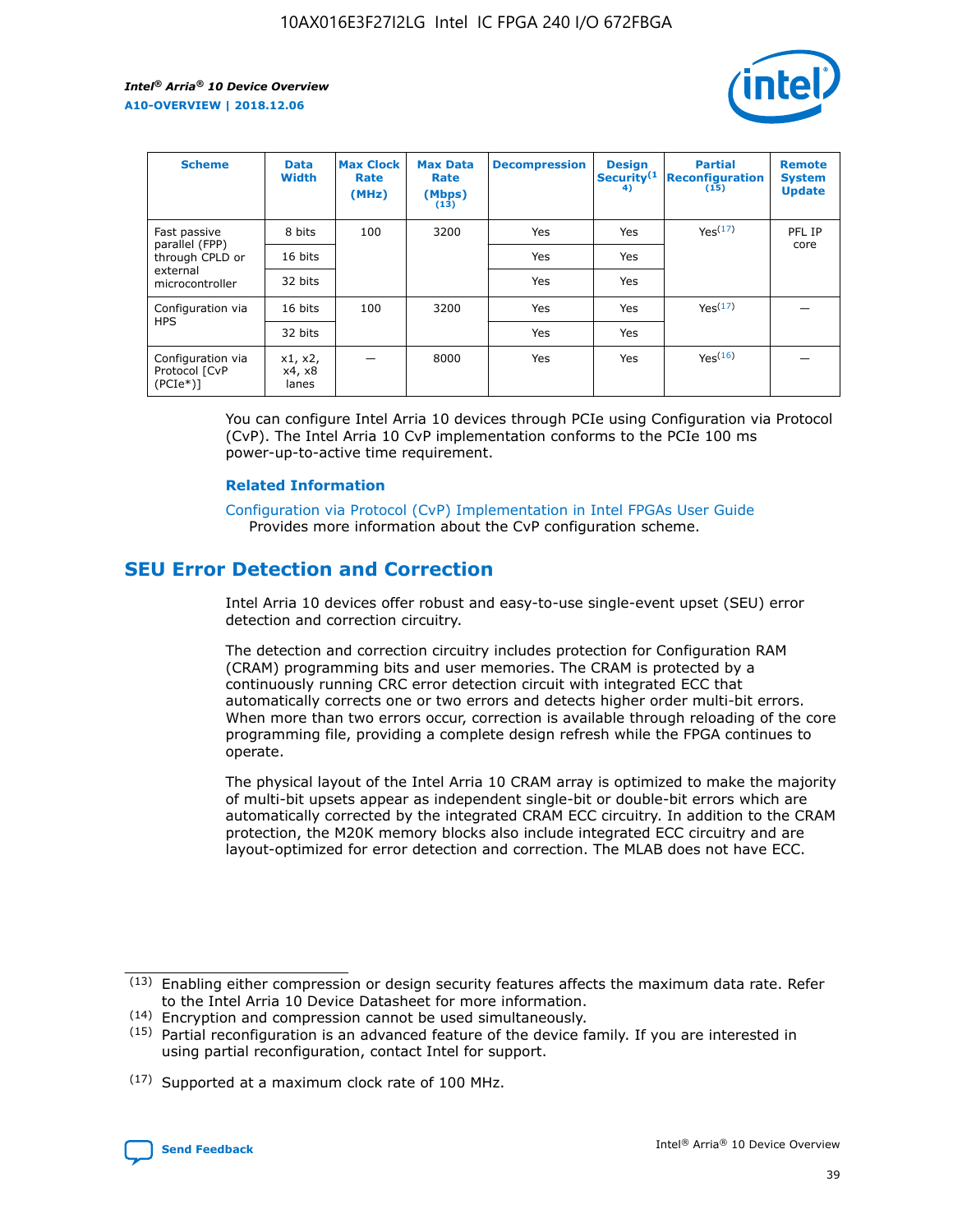

## **Power Management**

Intel Arria 10 devices leverage the advanced 20 nm process technology, a low 0.9 V core power supply, an enhanced core architecture, and several optional power reduction techniques to reduce total power consumption by as much as 40% compared to Arria V devices and as much as 60% compared to Stratix V devices.

The optional power reduction techniques in Intel Arria 10 devices include:

- **SmartVID**—a code is programmed into each device during manufacturing that allows a smart regulator to operate the device at lower core  $V_{CC}$  while maintaining performance
- **Programmable Power Technology**—non-critical timing paths are identified by the Intel Quartus Prime software and the logic in these paths is biased for low power instead of high performance
- **Low Static Power Options**—devices are available with either standard static power or low static power while maintaining performance

Furthermore, Intel Arria 10 devices feature Intel's industry-leading low power transceivers and include a number of hard IP blocks that not only reduce logic resources but also deliver substantial power savings compared to soft implementations. In general, hard IP blocks consume up to 90% less power than the equivalent soft logic implementations.

## **Incremental Compilation**

The Intel Quartus Prime software incremental compilation feature reduces compilation time and helps preserve performance to ease timing closure. The incremental compilation feature enables the partial reconfiguration flow for Intel Arria 10 devices.

Incremental compilation supports top-down, bottom-up, and team-based design flows. This feature facilitates modular, hierarchical, and team-based design flows where different designers compile their respective design sections in parallel. Furthermore, different designers or IP providers can develop and optimize different blocks of the design independently. These blocks can then be imported into the top level project.

## **Document Revision History for Intel Arria 10 Device Overview**

| <b>Document</b><br><b>Version</b> | <b>Changes</b>                                                                                                                                                                                                                                                              |
|-----------------------------------|-----------------------------------------------------------------------------------------------------------------------------------------------------------------------------------------------------------------------------------------------------------------------------|
| 2018.12.06                        | Added links to Intel Arria 10 device errata documents.<br>Removed automotive temperature option from the Intel Arria 10 GX devices.<br>Removed -3 fabric speed grade from the Intel Arria 10 GT devices.<br>Updated power options for the Intel Arria 10 GX and GT devices. |
| 2018.04.09                        | Updated the lowest $V_{CC}$ from 0.83 V to 0.82 V in the topic listing a summary of the device features.                                                                                                                                                                    |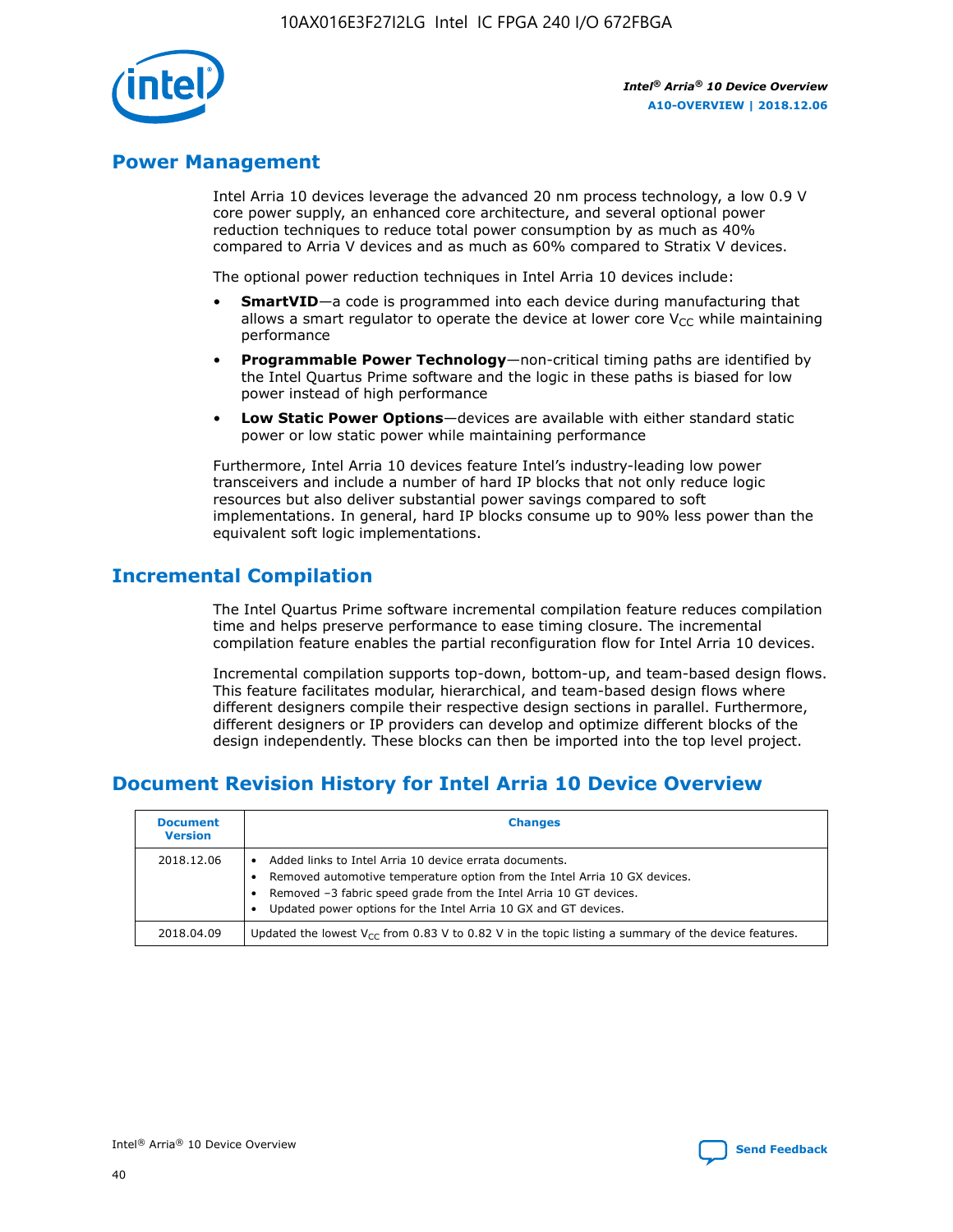F

 $\mathsf{r}$ 



| January 2018<br>Updated the maximum data rate for HPS (Intel Arria 10 SX devices<br>2018.01.17<br>external memory interface DDR3 controller from 2,166 Mbps to 2,133<br>Mbps.<br>$\bullet$<br>+ SRAM to 633 MHz in Memory Standards Supported by the Soft<br>Memory Controller table.<br>Updated transceiver backplane capability to 12.5 Gbps.<br>$\bullet$<br>Removed transceiver speed grade 5 in Sample Ordering Core and<br>Available Options for Intel Arria 10 GX Devices figure.<br>Available Options for Intel Arria 10 GT Devices figure.<br>Updated short reach transceiver rate for Intel Arria 10 GT devices to<br>$\bullet$<br>25.8 Gbps.<br>Removed On-Die Instrumentation - EyeQ and Jitter Margin Tool<br>table.<br>2017.09.20<br>September 2017<br>1,333 MHz/2,666 Mbps to 1,200 MHz/2,400 Mbps.<br>July 2017<br>2017.07.13<br>Corrected the automotive temperature range in the figure showing the<br>available options for the Intel Arria 10 GX devices from "-40°C to 100°C"<br>to "-40°C to 125°C".<br>July 2017<br>2017.07.06<br>Added automotive temperature option to Intel Arria 10 GX device family.<br>2017.05.08<br>Corrected protocol names with "1588" to "IEEE 1588v2".<br>May 2017<br>$\bullet$<br>Updated the vertical migration table to remove vertical migration<br>$\bullet$<br>between Intel Arria 10 GX and Intel Arria 10 SX device variants.<br>Removed all "Preliminary" marks.<br>2017.03.15<br>March 2017<br>Removed the topic about migration from Intel Arria 10 to Intel Stratix<br>10 devices.<br>Rebranded as Intel.<br>$\bullet$<br>October 2016<br>2016.10.31<br>Removed package F36 from Intel Arria 10 GX devices.<br>$\bullet$<br>Updated Intel Arria 10 GT sample ordering code and maximum GX<br>$\bullet$<br>transceiver count. Intel Arria 10 GT devices are available only in the<br>SF45 package option with a maximum of 72 transceivers.<br>May 2016<br>2016.05.02<br>Updated the FPGA Configuration and HPS Booting topic.<br>Remove $V_{CC}$ PowerManager from the Summary of Features, Power<br>Management and Arria 10 Device Variants and packages topics. This<br>feature is no longer supported in Arria 10 devices.<br>Removed LPDDR3 from the Memory Standards Supported by the HPS<br>Hard Memory Controller table in the Memory Standards Supported by<br>Intel Arria 10 Devices topic. This standard is only supported by the<br>FPGA.<br>Removed transceiver speed grade 5 from the Device Variants and<br>Packages topic for Arria 10 GX and SX devices.<br>Changed the maximum Arria 10 GT datarate to 25.8 Gbps and the<br>February 2016<br>2016.02.11<br>minimum datarate to 1 Gbps globally.<br>Revised the state for Core clock networks in the Summary of Features<br>$\bullet$<br>topic.<br>• Changed the transceiver parameters in the "Summary of Features for<br>Arria 10 Devices" table.<br>for Arria 10 GT Devices" table.<br>• Changed the package availability for GT devices in the "Package Plan<br>for Arria 10 GT Devices" table.<br>Changed the package configurations for GT devices in the "Migration"<br>Capability Across Arria 10 Product Lines" figure. | <b>Date</b> | <b>Version</b> | <b>Changes</b>                                                                                                                                                                                                                                                                               |
|----------------------------------------------------------------------------------------------------------------------------------------------------------------------------------------------------------------------------------------------------------------------------------------------------------------------------------------------------------------------------------------------------------------------------------------------------------------------------------------------------------------------------------------------------------------------------------------------------------------------------------------------------------------------------------------------------------------------------------------------------------------------------------------------------------------------------------------------------------------------------------------------------------------------------------------------------------------------------------------------------------------------------------------------------------------------------------------------------------------------------------------------------------------------------------------------------------------------------------------------------------------------------------------------------------------------------------------------------------------------------------------------------------------------------------------------------------------------------------------------------------------------------------------------------------------------------------------------------------------------------------------------------------------------------------------------------------------------------------------------------------------------------------------------------------------------------------------------------------------------------------------------------------------------------------------------------------------------------------------------------------------------------------------------------------------------------------------------------------------------------------------------------------------------------------------------------------------------------------------------------------------------------------------------------------------------------------------------------------------------------------------------------------------------------------------------------------------------------------------------------------------------------------------------------------------------------------------------------------------------------------------------------------------------------------------------------------------------------------------------------------------------------------------------------------------------------------------------------------------------------------------------------------------------------------------------------------------------------------------------------------------------------------------------------------------------------------------------------------------------------------------------------------------|-------------|----------------|----------------------------------------------------------------------------------------------------------------------------------------------------------------------------------------------------------------------------------------------------------------------------------------------|
|                                                                                                                                                                                                                                                                                                                                                                                                                                                                                                                                                                                                                                                                                                                                                                                                                                                                                                                                                                                                                                                                                                                                                                                                                                                                                                                                                                                                                                                                                                                                                                                                                                                                                                                                                                                                                                                                                                                                                                                                                                                                                                                                                                                                                                                                                                                                                                                                                                                                                                                                                                                                                                                                                                                                                                                                                                                                                                                                                                                                                                                                                                                                                                |             |                | Updated maximum frequency supported for half rate QDRII and QDRII<br>Removed package code 40, low static power, SmartVID, industrial, and<br>military operating temperature support from Sample Ordering Core and<br>support from PMA Features of the Transceivers in Intel Arria 10 Devices |
|                                                                                                                                                                                                                                                                                                                                                                                                                                                                                                                                                                                                                                                                                                                                                                                                                                                                                                                                                                                                                                                                                                                                                                                                                                                                                                                                                                                                                                                                                                                                                                                                                                                                                                                                                                                                                                                                                                                                                                                                                                                                                                                                                                                                                                                                                                                                                                                                                                                                                                                                                                                                                                                                                                                                                                                                                                                                                                                                                                                                                                                                                                                                                                |             |                | Updated the maximum speed of the DDR4 external memory interface from                                                                                                                                                                                                                         |
|                                                                                                                                                                                                                                                                                                                                                                                                                                                                                                                                                                                                                                                                                                                                                                                                                                                                                                                                                                                                                                                                                                                                                                                                                                                                                                                                                                                                                                                                                                                                                                                                                                                                                                                                                                                                                                                                                                                                                                                                                                                                                                                                                                                                                                                                                                                                                                                                                                                                                                                                                                                                                                                                                                                                                                                                                                                                                                                                                                                                                                                                                                                                                                |             |                |                                                                                                                                                                                                                                                                                              |
|                                                                                                                                                                                                                                                                                                                                                                                                                                                                                                                                                                                                                                                                                                                                                                                                                                                                                                                                                                                                                                                                                                                                                                                                                                                                                                                                                                                                                                                                                                                                                                                                                                                                                                                                                                                                                                                                                                                                                                                                                                                                                                                                                                                                                                                                                                                                                                                                                                                                                                                                                                                                                                                                                                                                                                                                                                                                                                                                                                                                                                                                                                                                                                |             |                |                                                                                                                                                                                                                                                                                              |
|                                                                                                                                                                                                                                                                                                                                                                                                                                                                                                                                                                                                                                                                                                                                                                                                                                                                                                                                                                                                                                                                                                                                                                                                                                                                                                                                                                                                                                                                                                                                                                                                                                                                                                                                                                                                                                                                                                                                                                                                                                                                                                                                                                                                                                                                                                                                                                                                                                                                                                                                                                                                                                                                                                                                                                                                                                                                                                                                                                                                                                                                                                                                                                |             |                |                                                                                                                                                                                                                                                                                              |
|                                                                                                                                                                                                                                                                                                                                                                                                                                                                                                                                                                                                                                                                                                                                                                                                                                                                                                                                                                                                                                                                                                                                                                                                                                                                                                                                                                                                                                                                                                                                                                                                                                                                                                                                                                                                                                                                                                                                                                                                                                                                                                                                                                                                                                                                                                                                                                                                                                                                                                                                                                                                                                                                                                                                                                                                                                                                                                                                                                                                                                                                                                                                                                |             |                |                                                                                                                                                                                                                                                                                              |
|                                                                                                                                                                                                                                                                                                                                                                                                                                                                                                                                                                                                                                                                                                                                                                                                                                                                                                                                                                                                                                                                                                                                                                                                                                                                                                                                                                                                                                                                                                                                                                                                                                                                                                                                                                                                                                                                                                                                                                                                                                                                                                                                                                                                                                                                                                                                                                                                                                                                                                                                                                                                                                                                                                                                                                                                                                                                                                                                                                                                                                                                                                                                                                |             |                |                                                                                                                                                                                                                                                                                              |
|                                                                                                                                                                                                                                                                                                                                                                                                                                                                                                                                                                                                                                                                                                                                                                                                                                                                                                                                                                                                                                                                                                                                                                                                                                                                                                                                                                                                                                                                                                                                                                                                                                                                                                                                                                                                                                                                                                                                                                                                                                                                                                                                                                                                                                                                                                                                                                                                                                                                                                                                                                                                                                                                                                                                                                                                                                                                                                                                                                                                                                                                                                                                                                |             |                |                                                                                                                                                                                                                                                                                              |
|                                                                                                                                                                                                                                                                                                                                                                                                                                                                                                                                                                                                                                                                                                                                                                                                                                                                                                                                                                                                                                                                                                                                                                                                                                                                                                                                                                                                                                                                                                                                                                                                                                                                                                                                                                                                                                                                                                                                                                                                                                                                                                                                                                                                                                                                                                                                                                                                                                                                                                                                                                                                                                                                                                                                                                                                                                                                                                                                                                                                                                                                                                                                                                |             |                | Changed the transceiver parameters in the "Maximum Resource Counts"<br>continued                                                                                                                                                                                                             |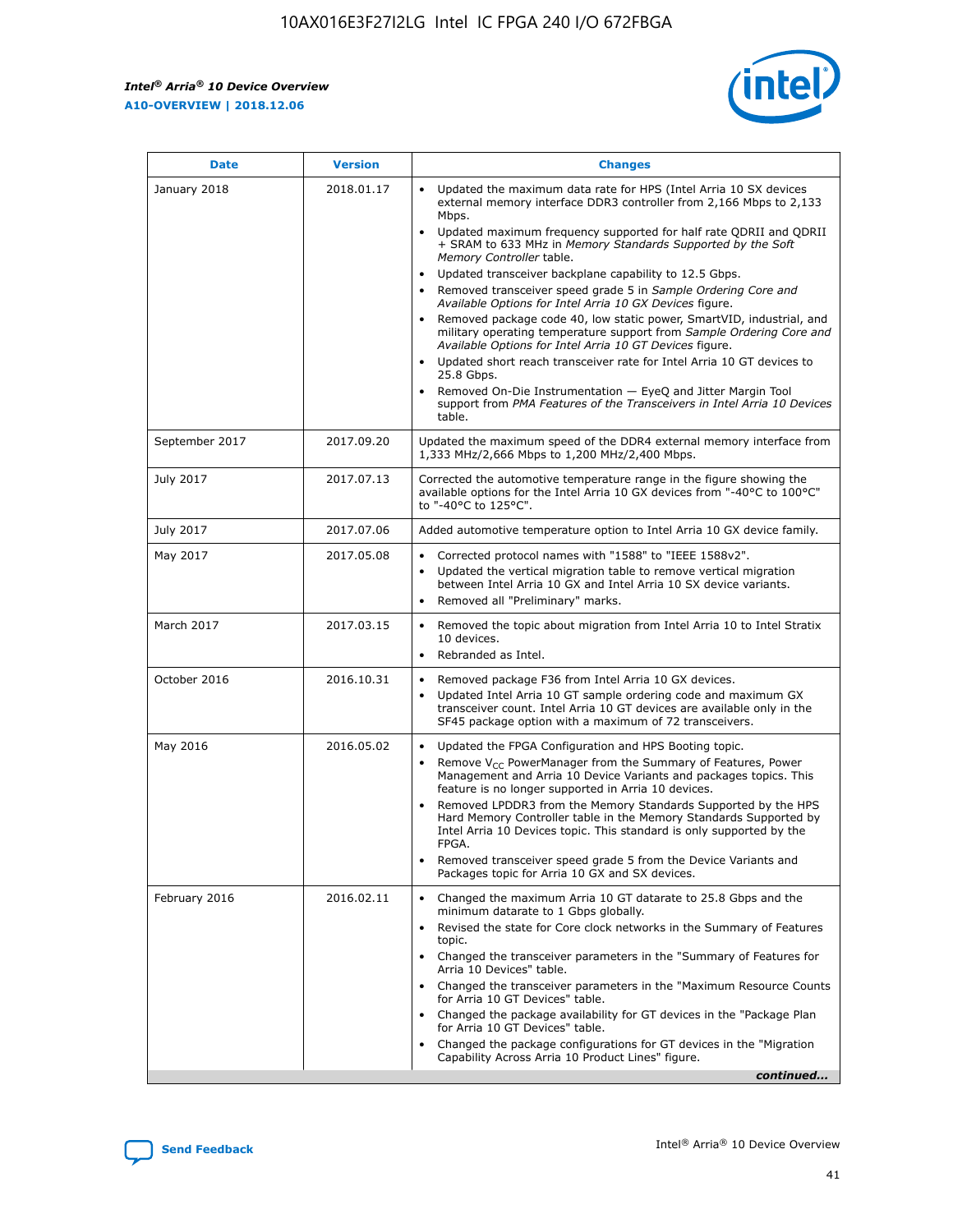

| <b>Date</b>   | <b>Version</b> | <b>Changes</b>                                                                                                                                                               |
|---------------|----------------|------------------------------------------------------------------------------------------------------------------------------------------------------------------------------|
|               |                | • Changed transceiver parameters in the "Low Power Serial Transceivers"<br>section.                                                                                          |
|               |                | Changed the transceiver descriptions in the "Device Variants for the<br>Arria 10 Device Family" table.                                                                       |
|               |                | Changed the "Sample Ordering Code and Available Options for Arria 10<br>GT Devices" figure.                                                                                  |
|               |                | Changed the datarates for GT devices in the "PMA Features" section.                                                                                                          |
|               |                | Changed the datarates for GT devices in the "PCS Features" section.                                                                                                          |
| December 2015 | 2015.12.14     | Updated the number of M20K memory blocks for Arria 10 GX 660 from<br>2133 to 2131 and corrected the total RAM bit from 48,448 Kb to<br>48,408 Kb.                            |
|               |                | Corrected the number of DSP blocks for Arria 10 GX 660 from 1688 to<br>$\bullet$<br>1687 in the table listing floating-point arithmetic resources.                           |
| November 2015 | 2015.11.02     | Updated the maximum resources for Arria 10 GX 220, GX 320, GX 480,<br>GX 660, SX 220, SX 320, SX 480, and SX 660.                                                            |
|               |                | • Updated resource count for Arria 10 GX 320, GX 480, GX 660, SX 320,<br>SX 480, a SX 660 devices in Number of Multipliers in Intel Arria 10<br><b>Devices</b> table.        |
|               |                | Updated the available options for Arria 10 GX, GT, and SX.                                                                                                                   |
|               |                | Changed instances of Quartus II to Quartus Prime.<br>$\bullet$                                                                                                               |
| June 2015     | 2015.06.15     | Corrected label for Intel Arria 10 GT product lines in the vertical migration<br>figure.                                                                                     |
| May 2015      | 2015.05.15     | Corrected the DDR3 half rate and quarter rate maximum frequencies in the<br>table that lists the memory standards supported by the Intel Arria 10 hard<br>memory controller. |
| May 2015      | 2015.05.04     | • Added support for 13.5G JESD204b in the Summary of Features table.<br>Added a link to Arria 10 GT Channel Usage in the Arria 10 GT Package<br>$\bullet$<br>Plan topic.     |
|               |                | • Added a note to the table, Maximum Resource Counts for Arria 10 GT<br>devices.                                                                                             |
|               |                | • Updated the power requirements of the transceivers in the Low Power<br>Serial Transceivers topic.                                                                          |
| January 2015  | 2015.01.23     | • Added floating point arithmetic features in the Summary of Features<br>table.                                                                                              |
|               |                | • Updated the total embedded memory from 38.38 megabits (Mb) to<br>65.6 Mb.                                                                                                  |
|               |                | • Updated the table that lists the memory standards supported by Intel<br>Arria 10 devices.                                                                                  |
|               |                | Removed support for DDR3U, LPDDR3 SDRAM, RLDRAM 2, and DDR2.                                                                                                                 |
|               |                | Moved RLDRAM 3 support from hard memory controller to soft memory<br>controller. RLDRAM 3 support uses hard PHY with soft memory<br>controller.                              |
|               |                | Added soft memory controller support for QDR IV.<br>$\bullet$                                                                                                                |
|               |                | Updated the maximum resource count table to include the number of<br>$\bullet$<br>hard memory controllers available in each device variant.                                  |
|               |                | Updated the transceiver PCS data rate from 12.5 Gbps to 12 Gbps.<br>$\bullet$                                                                                                |
|               |                | Updated the max clock rate of PS, FPP x8, FPP x16, and Configuration<br>via HPS from 125 MHz to 100 MHz.                                                                     |
|               |                | Added a feature for fractional synthesis PLLs: PLL cascading.<br>$\bullet$                                                                                                   |
|               |                | Updated the HPS programmable general-purpose I/Os from 54 to 62.                                                                                                             |
|               |                | continued                                                                                                                                                                    |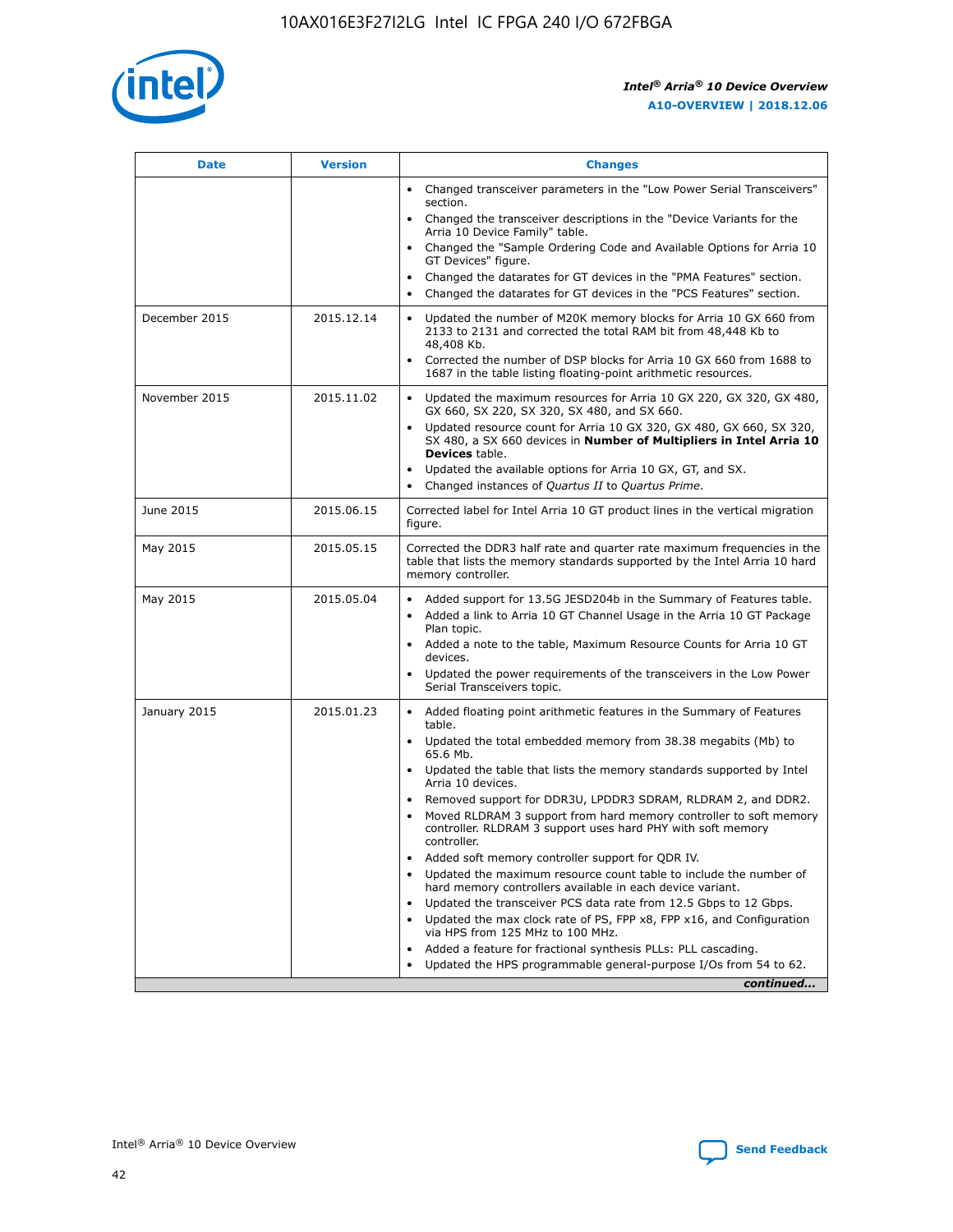

| <b>Date</b>    | <b>Version</b> | <b>Changes</b>                                                                                                                                                                                                                                                                                                                                                                                                                                                                                                                                                   |
|----------------|----------------|------------------------------------------------------------------------------------------------------------------------------------------------------------------------------------------------------------------------------------------------------------------------------------------------------------------------------------------------------------------------------------------------------------------------------------------------------------------------------------------------------------------------------------------------------------------|
| September 2014 | 2014.09.30     | Corrected the 3 V I/O and LVDS I/O counts for F35 and F36 packages<br>$\bullet$<br>of Arria 10 GX.<br>Corrected the 3 V I/O, LVDS I/O, and transceiver counts for the NF40<br>$\bullet$<br>package of the Arria GX 570 and 660.<br>Removed 3 V I/O, LVDS I/O, and transceiver counts for the NF40<br>$\bullet$<br>package of the Arria GX 900 and 1150. The NF40 package is not<br>available for Arria 10 GX 900 and 1150.                                                                                                                                       |
| August 2014    | 2014.08.18     | Updated Memory (Kb) M20K maximum resources for Arria 10 GX 660<br>$\bullet$<br>devices from 42,660 to 42,620.<br>Added GPIO columns consisting of LVDS I/O Bank and 3V I/O Bank in<br>$\bullet$<br>the Package Plan table.<br>Added how to use memory interface clock frequency higher than 533<br>$\bullet$<br>MHz in the I/O vertical migration.<br>Added information to clarify that RLDRAM3 support uses hard PHY with<br>$\bullet$<br>soft memory controller.<br>Added variable precision DSP blocks support for floating-point<br>$\bullet$<br>arithmetic. |
| June 2014      | 2014.06.19     | Updated number of dedicated I/Os in the HPS block to 17.                                                                                                                                                                                                                                                                                                                                                                                                                                                                                                         |
| February 2014  | 2014.02.21     | Updated transceiver speed grade options for GT devices in Figure 2.                                                                                                                                                                                                                                                                                                                                                                                                                                                                                              |
| February 2014  | 2014.02.06     | Updated data rate for Arria 10 GT devices from 28.1 Gbps to 28.3 Gbps.                                                                                                                                                                                                                                                                                                                                                                                                                                                                                           |
| December 2013  | 2013.12.10     | Updated the HPS memory standards support from LPDDR2 to LPDDR3.<br>٠<br>Updated HPS block diagram to include dedicated HPS I/O and FPGA<br>$\bullet$<br>Configuration blocks as well as repositioned SD/SDIO/MMC, DMA, SPI<br>and NAND Flash with ECC blocks.                                                                                                                                                                                                                                                                                                    |
| December 2013  | 2013.12.02     | Initial release.                                                                                                                                                                                                                                                                                                                                                                                                                                                                                                                                                 |